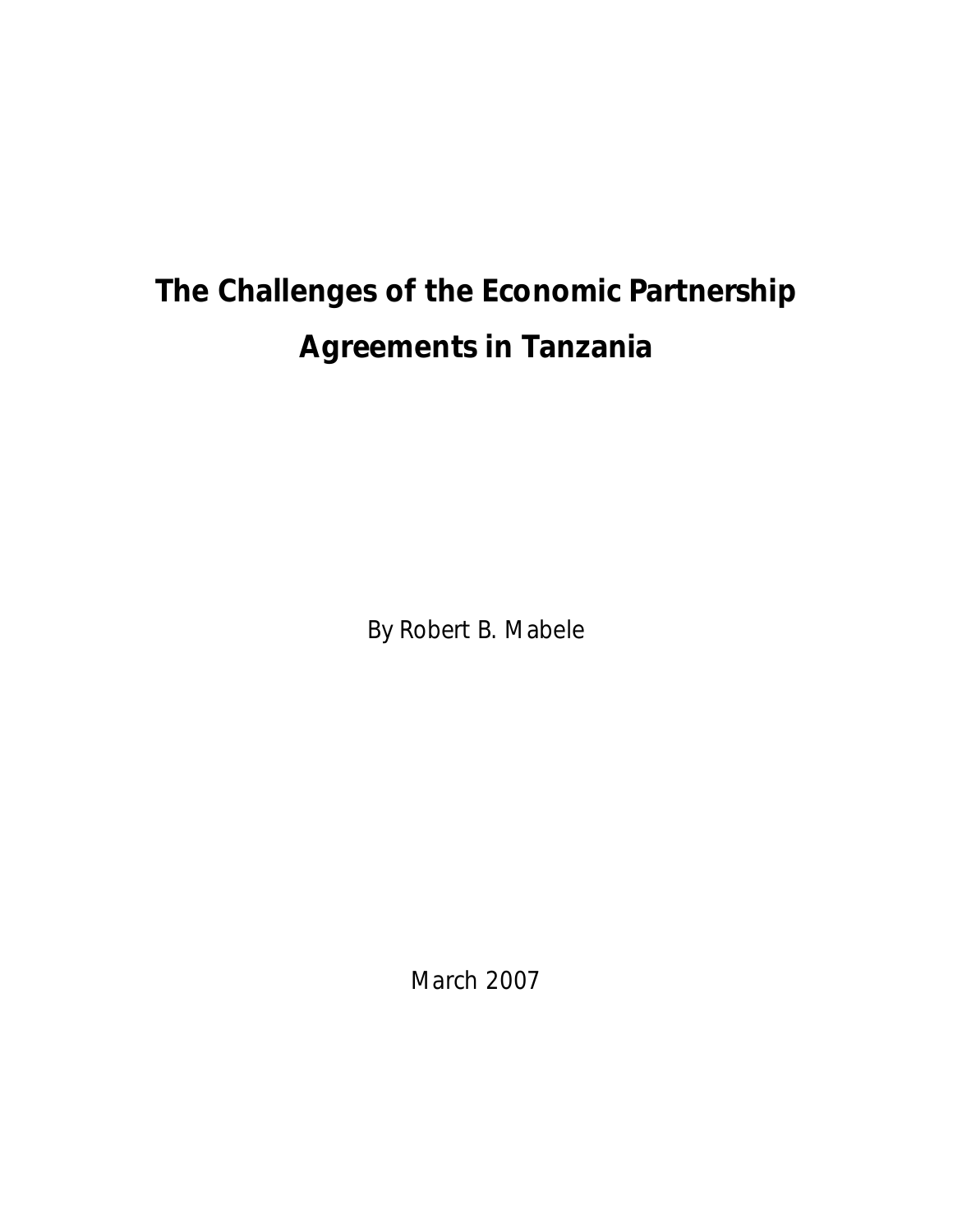### **Table of Contents**

| 1.0<br>1.1<br>1.2<br>1.3<br>1.3.1<br>1.3.2<br>Tanzania's External Trade and the Challenges Facing the Country in the EPA<br>2.0<br>2.1<br>The Structure of the Economy Matters in World Trade  9<br>2.1.1<br>2.2<br>2.2.1<br>2.2.2<br>2.3<br>2.4<br>3.0<br>3.1<br>3.2<br>3.2.1<br>The Importance of Enhancing Tanzania's Capacity in International<br>3.2.2<br>3.2.3<br>3.2.4<br>3.2.5<br>3.3<br>3.3.1<br>3.3.2<br>3.3.3<br>3.3.4<br>3.3.5<br>3.3.6<br>4. |  |
|-----------------------------------------------------------------------------------------------------------------------------------------------------------------------------------------------------------------------------------------------------------------------------------------------------------------------------------------------------------------------------------------------------------------------------------------------------------|--|
|                                                                                                                                                                                                                                                                                                                                                                                                                                                           |  |
|                                                                                                                                                                                                                                                                                                                                                                                                                                                           |  |
|                                                                                                                                                                                                                                                                                                                                                                                                                                                           |  |
|                                                                                                                                                                                                                                                                                                                                                                                                                                                           |  |
|                                                                                                                                                                                                                                                                                                                                                                                                                                                           |  |
|                                                                                                                                                                                                                                                                                                                                                                                                                                                           |  |
|                                                                                                                                                                                                                                                                                                                                                                                                                                                           |  |
|                                                                                                                                                                                                                                                                                                                                                                                                                                                           |  |
|                                                                                                                                                                                                                                                                                                                                                                                                                                                           |  |
|                                                                                                                                                                                                                                                                                                                                                                                                                                                           |  |
|                                                                                                                                                                                                                                                                                                                                                                                                                                                           |  |
|                                                                                                                                                                                                                                                                                                                                                                                                                                                           |  |
|                                                                                                                                                                                                                                                                                                                                                                                                                                                           |  |
|                                                                                                                                                                                                                                                                                                                                                                                                                                                           |  |
|                                                                                                                                                                                                                                                                                                                                                                                                                                                           |  |
|                                                                                                                                                                                                                                                                                                                                                                                                                                                           |  |
|                                                                                                                                                                                                                                                                                                                                                                                                                                                           |  |
|                                                                                                                                                                                                                                                                                                                                                                                                                                                           |  |
|                                                                                                                                                                                                                                                                                                                                                                                                                                                           |  |
|                                                                                                                                                                                                                                                                                                                                                                                                                                                           |  |
|                                                                                                                                                                                                                                                                                                                                                                                                                                                           |  |
|                                                                                                                                                                                                                                                                                                                                                                                                                                                           |  |
|                                                                                                                                                                                                                                                                                                                                                                                                                                                           |  |
|                                                                                                                                                                                                                                                                                                                                                                                                                                                           |  |
|                                                                                                                                                                                                                                                                                                                                                                                                                                                           |  |
|                                                                                                                                                                                                                                                                                                                                                                                                                                                           |  |
|                                                                                                                                                                                                                                                                                                                                                                                                                                                           |  |
|                                                                                                                                                                                                                                                                                                                                                                                                                                                           |  |
|                                                                                                                                                                                                                                                                                                                                                                                                                                                           |  |
|                                                                                                                                                                                                                                                                                                                                                                                                                                                           |  |
|                                                                                                                                                                                                                                                                                                                                                                                                                                                           |  |
|                                                                                                                                                                                                                                                                                                                                                                                                                                                           |  |
|                                                                                                                                                                                                                                                                                                                                                                                                                                                           |  |
|                                                                                                                                                                                                                                                                                                                                                                                                                                                           |  |
|                                                                                                                                                                                                                                                                                                                                                                                                                                                           |  |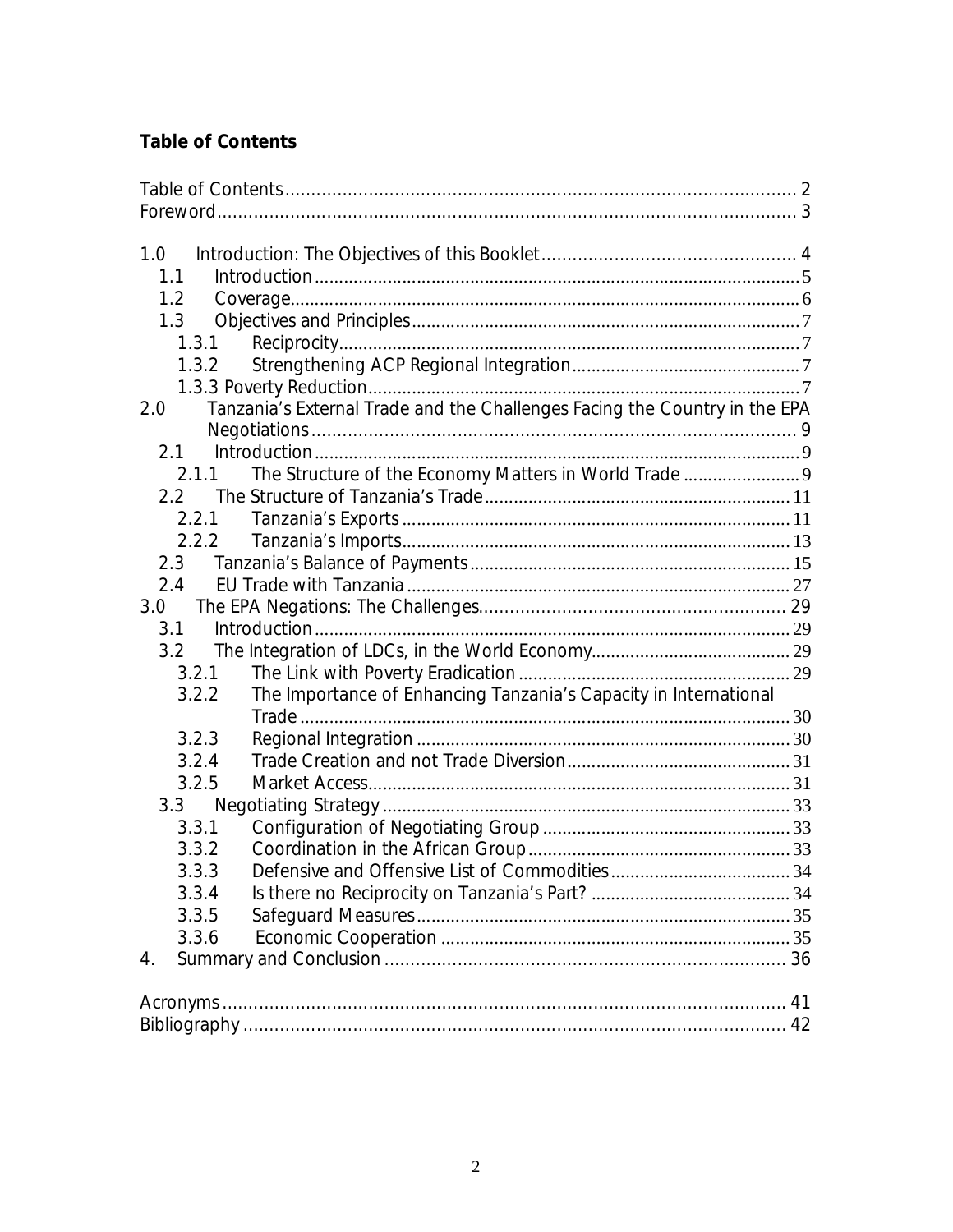#### **Foreword**

The Economic Partnership Agreements (EPAs) can be a key force for sustainable development. They can promote economic growth, reduce poverty, foster development or protect environment. But they can also have negative economic and social impacts, notably when the preparation of the domestic regulatory framework is inadequate or not implemented effectively.

This is the second book of the series on the Cotonou Treaty and the Economic Partnership Agreements between the EU and ACP countries. Unlike the former two books which have been somehow general in analyzing the basic issues in EU –ACP cooperation, this book is specific to Tanzania and therefore drawing the practical experience on challenges facing the ACP countries. Although the examples are drawn from Tanzania, yet such experience can be applied to other developing countries within the ACP.

*The Challenges facing Tanzania in the EU-ACP Trade Negotiations on Economic Partnership Agreements (EPAs)* can be a useful document to all social-political institutions in Tanzania like the Government officials from the Ministries of Trade, Industries and Marketing, Finance, Agriculture, Natural Resources and Tourism, the Parliamentary, Non State Actors, research and academic institutions.

Apart from hard copies, you can as well download the soft copy through our website <http://tanzania.fes-international.de/> .

Dear reader, thank you for your interest. I hope you will find the book useful.

Reinhold Einloft **Resident Director**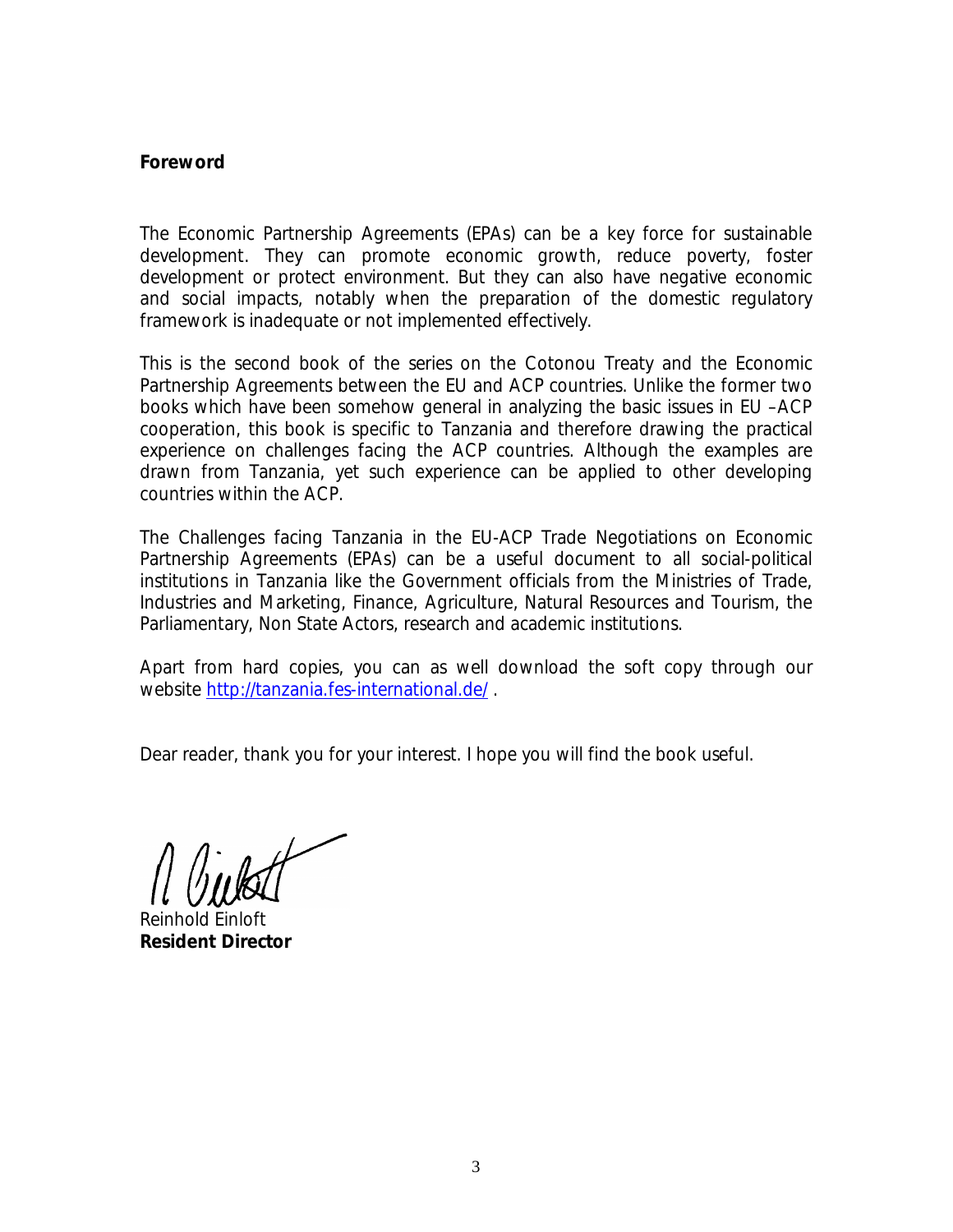#### **1.0 Introduction: The Objectives of this Booklet**

In an effort to contribute to a meaningful and fruitful participation of Non State Actors i.e. the private sector, trade unions civil society etc—in the dialogue on and subsequent implementation, monitoring and evaluation of the Cotonou Agreement, the Friedrich-Ebert-Stiftung (FES) has undertaken to publish a series of booklets designed to provide the basic and necessary information on the Cotonou Agreement to the general public. In the first general introductory booklet titled Agreement to the general public. In the first general introductory booklet titled<br>"Finding Your Way through the Cotonou Agreement" by Sylvia Hangen-Riad it was explained that the Cotonou Agreement is founded on three basic pillars namely a strong political dimension, a development cooperation component and the Economic Partnership Agreements Negotiations which mainly deal with future trade arrangements between the EU and the ACP countries concerned.

The second booklet edited by Friedrich-Ebert-Stiftung Tanzania, titled appropriately The second booklet edited by Friedrich-Ebert-Stiftung Tanzania, titled appropriately<br>"Understanding of the Economic Cooperation under the Cotonou Agreement" explains the content of the second pillar.

The present booklet aims at exploring further the EU-ACP trade arrangement under the Cotonou Agreement and especially elaborating on the negotiations on the Economic Partnership Agreements between the two groups of countries (the EU and the ACP group).

Following this introduction, the first section of the present booklet is devoted to a brief discussion of the main Trade Provisions of the Cotonou Agreement especially the objectives and principles of these provisions. Section 2 presents a short account of the structure of Tanzania's trade in general and Tanzania's trade with the EU in particular. This is important to take into account as it provides the actual Tanzanian economic context within which these negotiations will take place. Section 3 presents the main issues and challenges facing Tanzania in the negations given the

4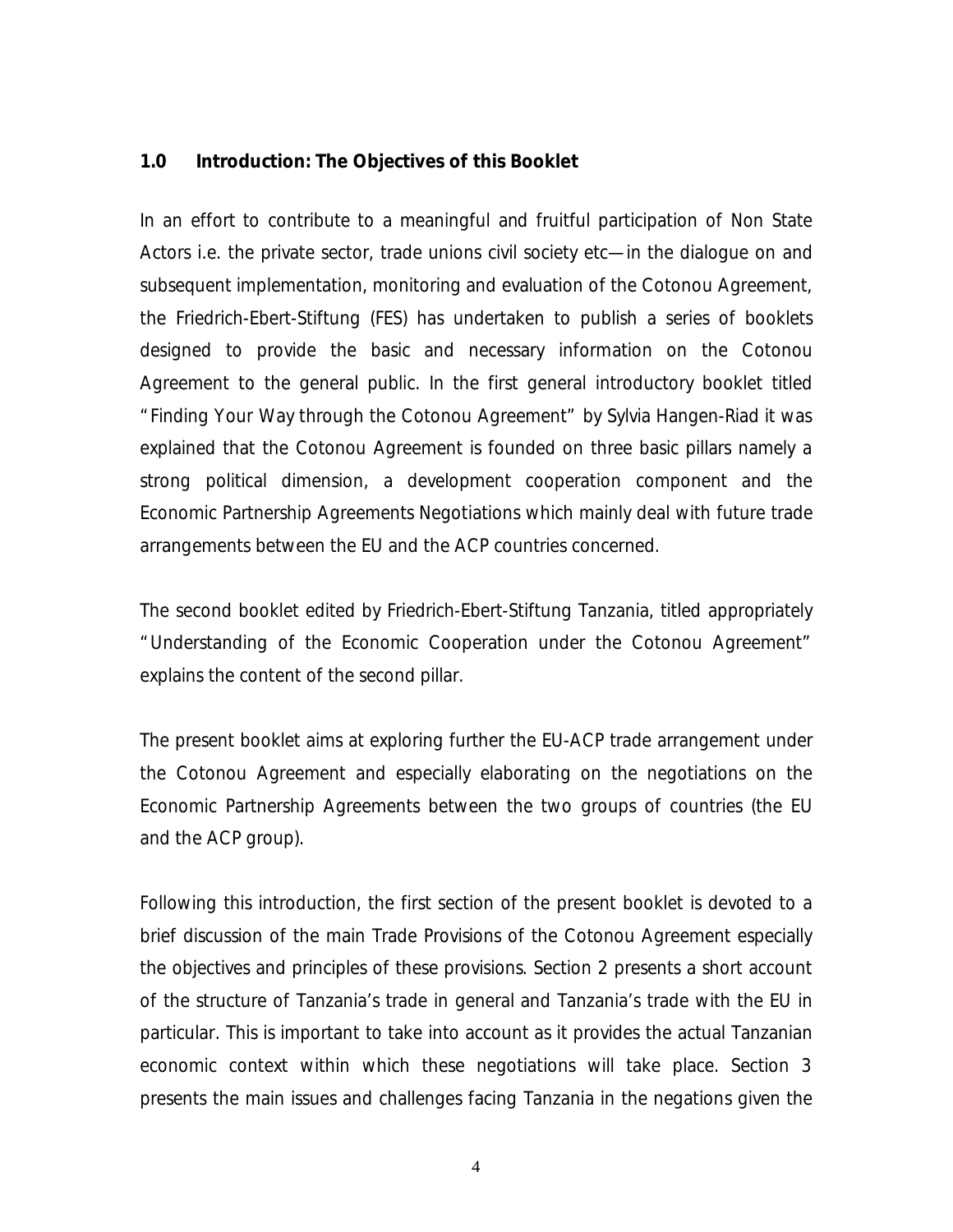objectives and principles of the trade provisions of the Cotonou Agreement on the one hand and the trade realities facing Tanzanian on the other hand. Section 4 sums up the strategies to be followed in the negotiations and Section 5 presents the summary and conclusions of this booklet.

#### **Section 1.0 Objectives Principles and Institutional Set up**

#### **1.1 Introduction**

In the booklet by Hangen-Riad (2004) referred to above the history of the EU-ACP cooperation arrangements was traced back to 1957 when the EU then called the EEC was founded with the signing of the Treaty of Rome. At this point only the French colonies were linked to the EEC and when the former became independent the Yaoundé Convention was signed to take into account this political fact. The admission of Great Britain to the EEC in 1973 paved the association of former British colonies with the EEC. This expansion necessitated the signing of what Hangen-Riad called " a new generation" of conventions under Lomé (Lomé I, 1975- 80, Lomé II 1980-85 Lomé III 1985-90 and Lomé IV 1990-2000) between the EEC/EU and the ACP.

The newness of the Lomé Convention with respect to the trade relations between ACP and EU compared to the earlier agreement lay in the adoption of the principle of non-reciprocity rules governing trade between the two sides. Before the Cotonou Agreement non-reciprocity was the accepted rule while the Cotonou Agreement reintroduced reciprocity as the principle governing EU-ACP trade relations. The EU claims that non-reciprocal preferences failed to achieve their desired goal of increasing the flow of ACP exports to the EU. In stead, it is argued that ACP exports that were given preferential access to the EU market declined in relative terms when compared with similar exports from Latin America and Asia. Many experts from ACP countries, this author included, disagree. While it is a statistical fact that for the ACP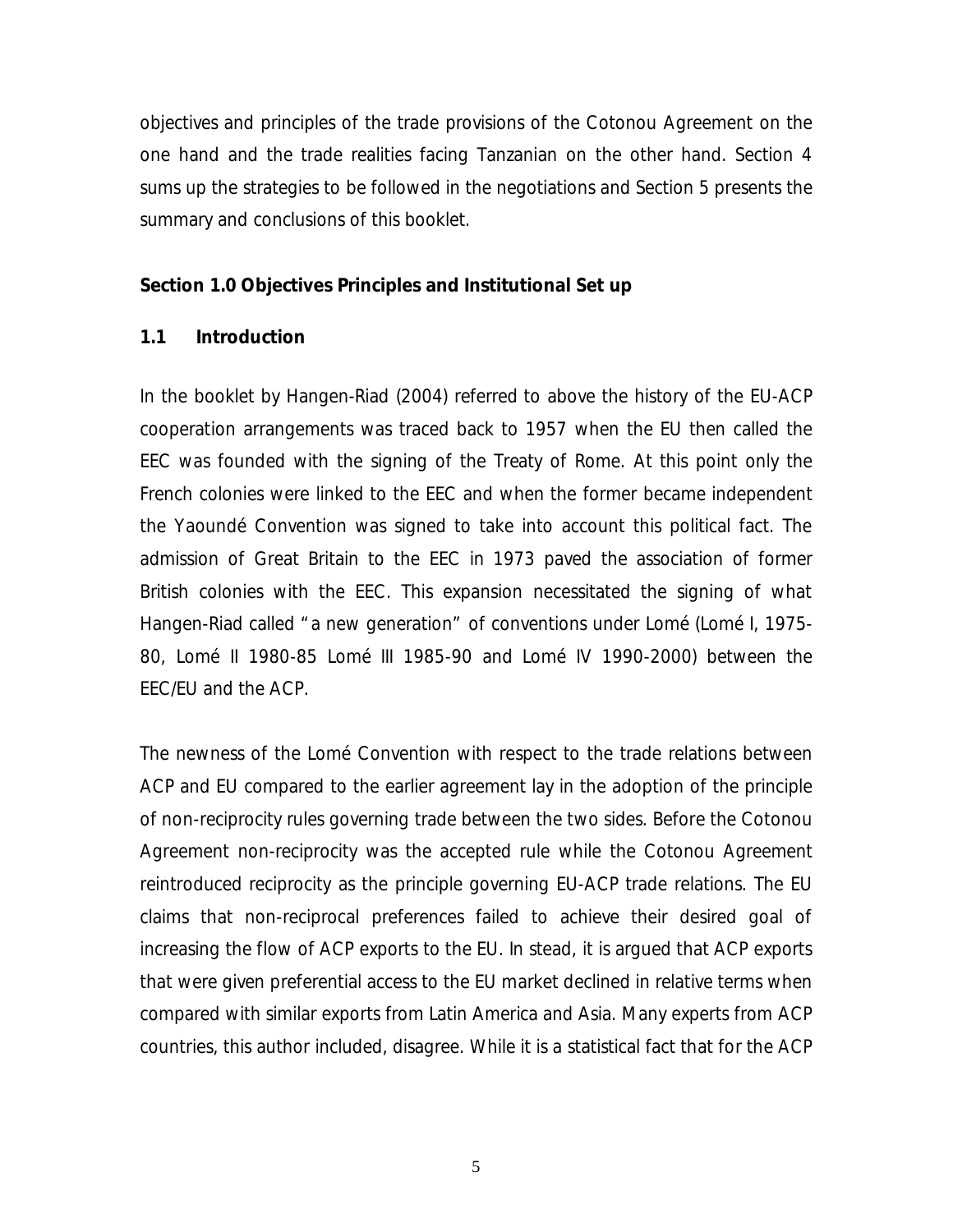as a whole this relative decline happened *despite* of the preferences it was not *because* of the preferences that this happened.

It can be shown that for some ACP countries where the preferences were substantial, their exports to EU increased more significantly than similar exports from Latin America and Asia. Secondly the formalities involved in claiming the benefits associated with the preferences in some cases are too complicated to exporters to put in their claims and therefore some exporters from ACP countries decided to export like exporters from non-beneficiary countries. Lastly, shortly after Lomé I, developing countries not associated with the EU mounted strong complaints about being discriminated by the EU. The latter caved in and started negotiating preferences with other countries outside the ACP block thus watering down the relative benefits of these preferences.

#### **1.2 Coverage**

The trade provisions of the Cotonou Agreement are enumerated under Part 3 Title II, Articles 34 to 54 under the heading of Economic and Trade Cooperation and are also set in a number of detailed Annexes and Protocols of the Agreement.

In short the provisions of the Cotonou Agreement can be summarized as follows:

- Objectives and principles related to ACP-EU economic and trade cooperation
- The general trade arrangements to be applied during the transition or preparatory period i.e. 2000-07 during which the EPA negotiations will be under way.
- The commodity protocols e.g. the sugar protocol
- The procedures and modalities of the EPA negotiations
- Institutional and joint consultative trade arrangements
- Commitments for joint consultations and cooperation in international fora e.g. in the WTO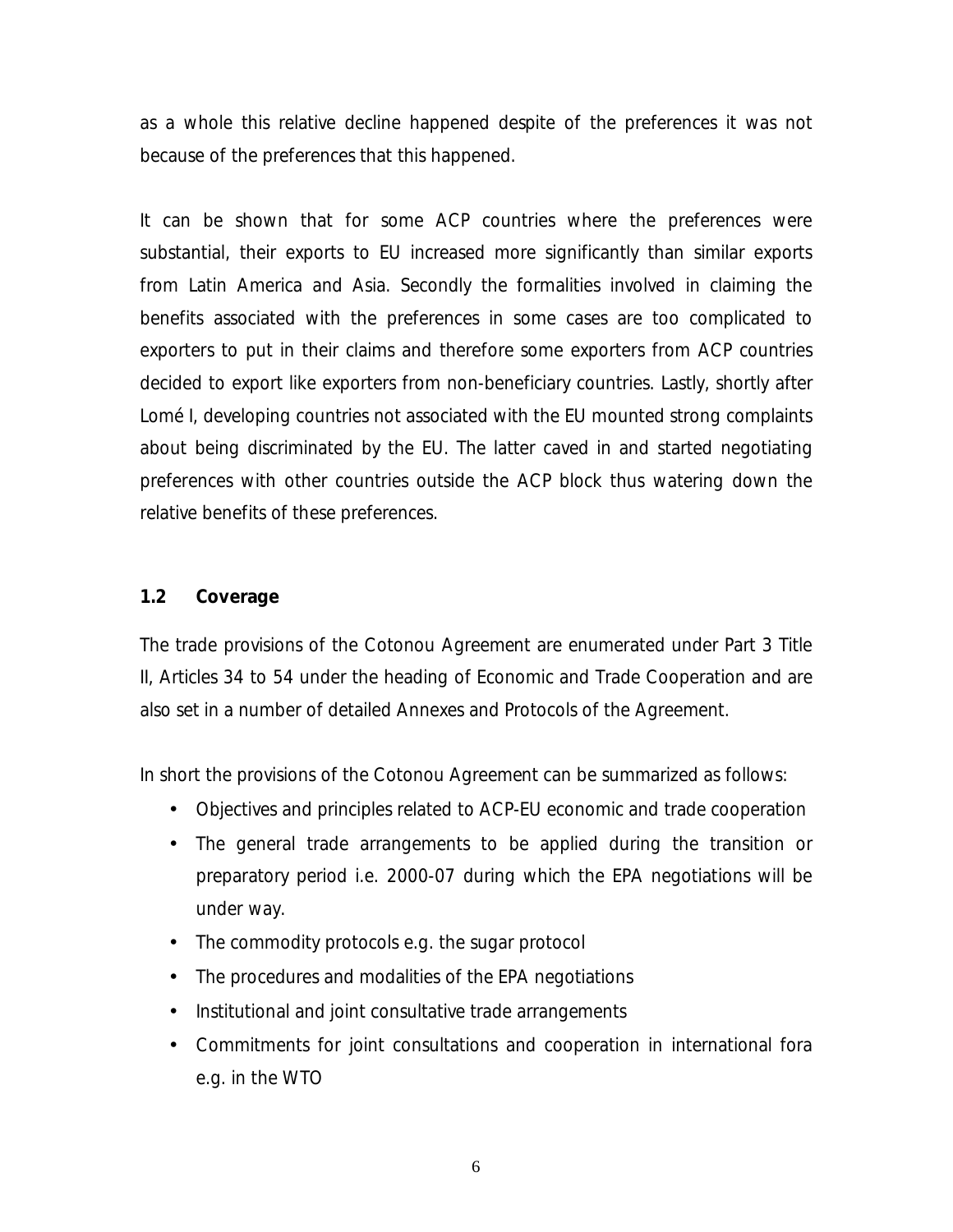• Negotiations related to trade in services and trade related areas.

#### **1.3 Objectives and Principles**

Under the Cotonou Agreement, the basic aim of ACP-EU economic and trade Under the Cotonou Agreement, the basic aim of ACP-EU economic and trade<br>cooperation is " fostering the smooth and gradual integration of the ACP states into cooperation is " fostering the smooth and gradual integration of the ACP states into the World economy" .

#### **1.3.1 Reciprocity**

This is done in conformity with the WTO rules. The most important WTO rule is the principle of reciprocity which means that the results of trade negotiations emanate from mutual concessions. That is to receive concessions from other countries a negotiating country such as Tanzania, must give concessions to the other countries. While the WTO rules allow the creation of regional integration and cooperation among its members, the rules specifically point out such cooperation shall be purely based on reciprocity. That is why the EU applied for permission to grant temporary non-reciprocity preferences to the ACP. In view of the fact that some of the ACP countries are LDCs, the non-reciprocity provisions should continue under the Cotonou Agreement.

#### **1.3.2 Strengthening ACP Regional Integration**

The other principle governing the negotiations and implementation of EPAs is that the latter will contribute to the strengthening of economic integration in the ACP countries rather than contribute to their destruction or weakening.

#### **1.3.3 Poverty Reduction**

It is pointed out in Hangen-Riad, the main avenue through which the ACP countries will be helped by the EU to integrate into the world economy will be through the will be helped by the EU to integrate into the world economy will be through the<br>negotiations and subsequent implementation of EPAs which " aim to create reciprocity, through the establishment of preferential trade areas (PTAs) which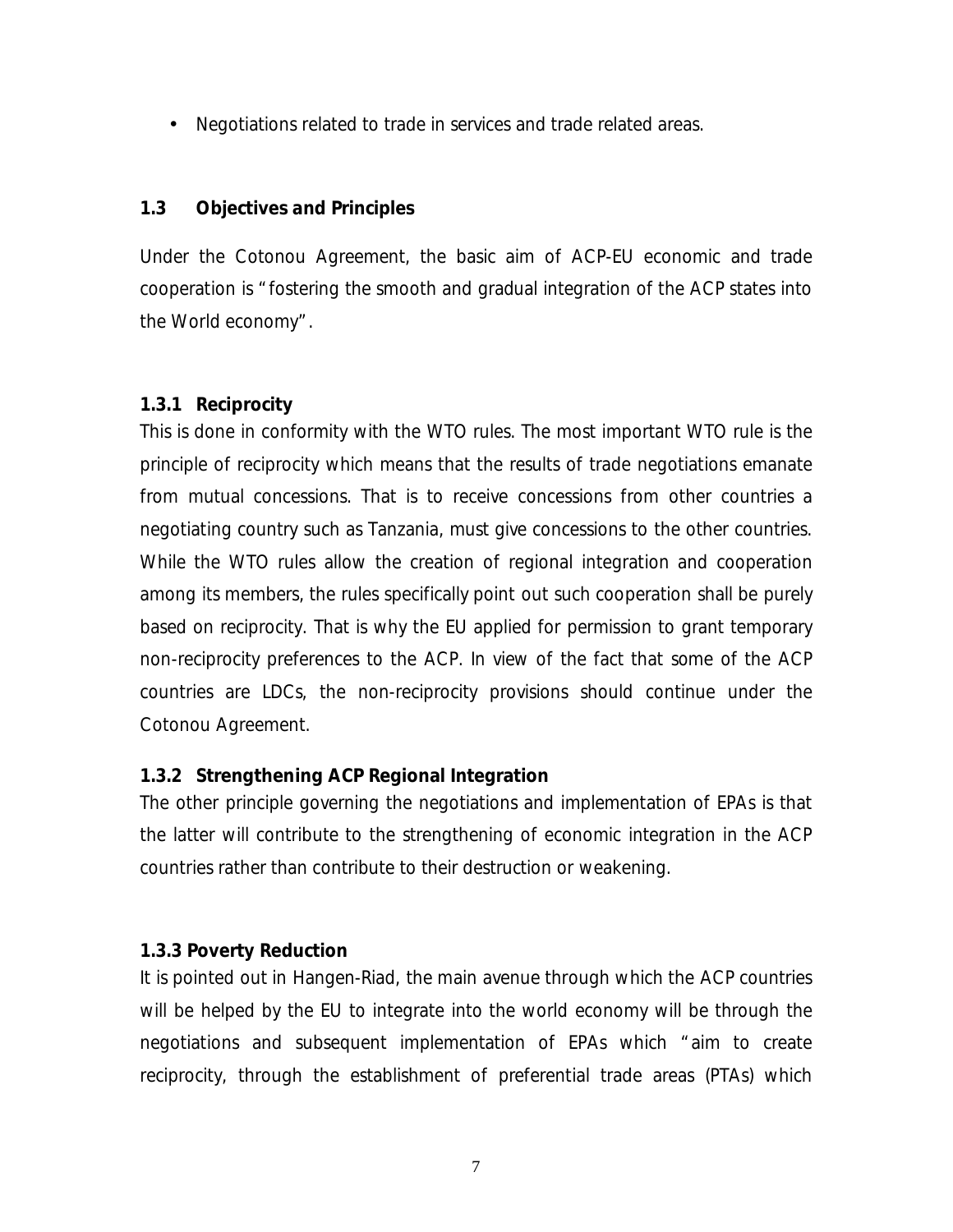conform to the rules of the World Trade Organizations (WTO) and build on regional integration processes in the APC countries.

The same can be said about EPAs and economic development on the ACP side. In the ACP Mandate agreed upon by all ACP countries it was emphasized that the ACP-EU partnership is centered on establishing a comprehensive framework for promoting " economic development, the reduction and eventual eradication of poverty and the smooth and gradual integration of ACP states into the world poverty and the smooth and gradual integration of ACP states into the world<br>economy" . The EU mandate on the other hand while mentioning this developmental aspect of EPAs puts more emphasis on the dismantling of the ACP-EU trade barriers – the trade liberalization aspect. The challenge for Tanzania and other ACP countries is to maintain this trade-development balance perspective in their negotiations.

Tanzania as a least developed country enjoyed a number of " privileges" along with other LDCs, with respect to trade and other economic relations under the Lomé Conventions. In 2001 the EU approved the Everything But Arms initiative (EBA) which allows duty free access into the EU for all products from LDCs, except arms munitions and at least for a transitional period, sugar, bananas and rice. However since the EU prefers to negotiate with groups of countries rather than individual countries Tanzania and other LDCs may lose their EBA preferences since the LDCs will have to abide by the EPA agreement reached by the EU and their respective negotiating groups. This is a real possibility and has actually happened in the case of the LDCs in SACU where the EU reached a partnership arrangement separately with South Africa whose provisions became binding to all SACU members including the LDCs. Tanzania along with the other LDCs in the ACP group must fight to keep this EBA provision in whatever sub-regional grouping it may negotiate in.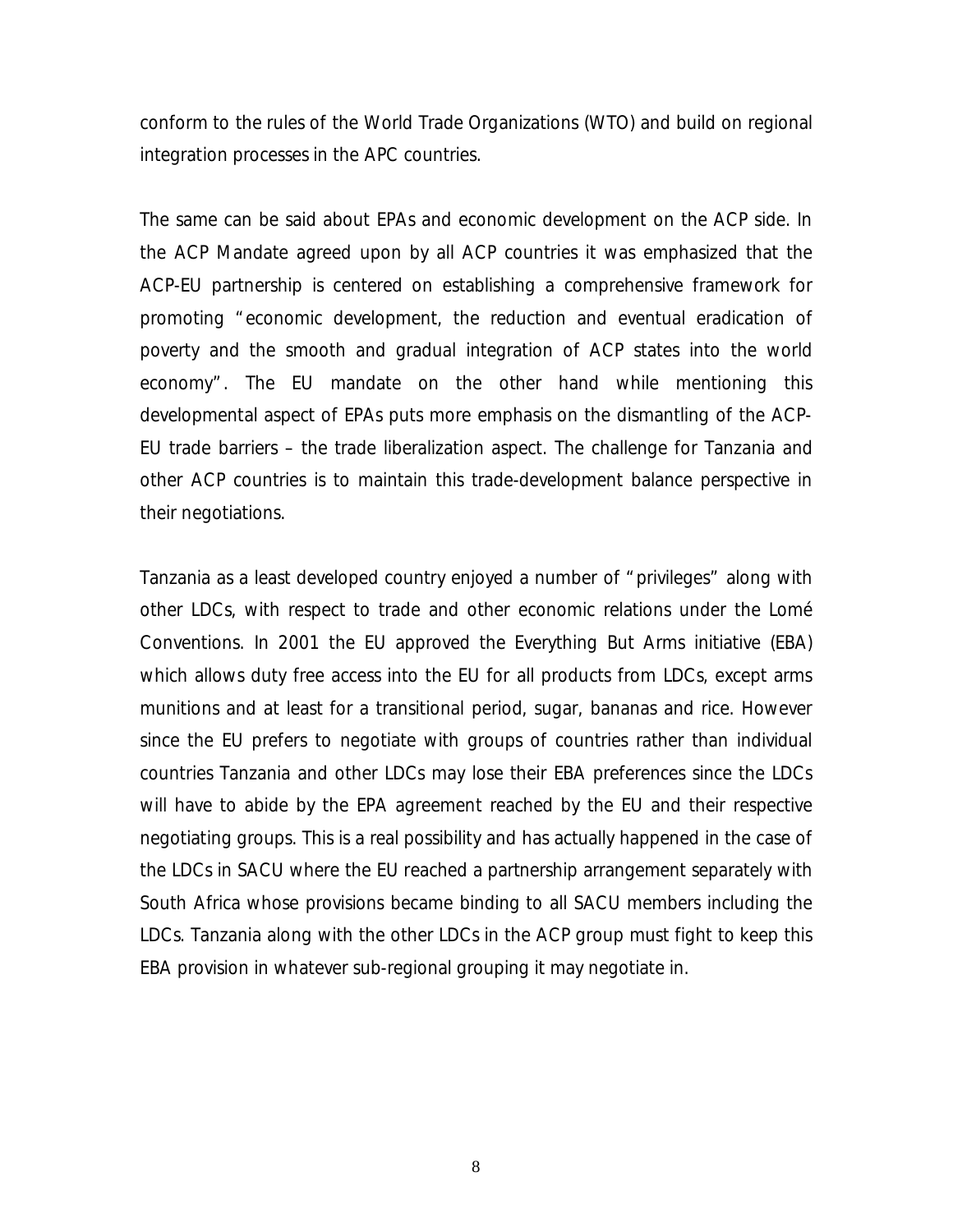#### 2.0 Tanzania's External Trade and the Challenges Facing the Country in **the EPA Negotiations**

#### **2.1 Introduction**

By any definition Tanzania is a very poor country. According to the Human Development Index Tanzania is ranked 162 in a list of 177 countries. The GDP is an important component of the Human Development Index. Trade or the exportation and importation of goods to and from other countries can contribute to the domestic production of goods and services.

The GDP (Gross Domestic Product) measures total production in an economy. The general rule is that the higher the GDP the better off the country is and the more the ability it has to participate in trade.

Let us take a simple example to illustrate this general rule: In 2005 the USA one of the largest economies in the world had a GDP amounting to USD 12,487.200 billion. Uganda one of the smallest economies in the world had a GDP amounting to only 8.306 billion USD The Uganda economy is even smaller than that of Tanzania. Of course for comparison purpose it is better to use GDP per capita to rank the strength of economies in the world. However in general, the absolute size of an economy as measured by its GDP is a fair reflection of its economic strength. A large economy in terms of GDP is likely to have more exports than a country with a smaller GDP.

#### **2.1.1 The Structure of the Economy Matters in World Trade**

To understand the performance a given individual country in world trade we have The local state of the section, matters in trend mass<br>To understand the performance a given individual country in world trade we have<br>to look more closely at the structure of that country's economy including the structure of its total trade i.e. its exports and imports. It is these details that can help us to better understand the trade performance of any given country. For illustrative purpose structural details about the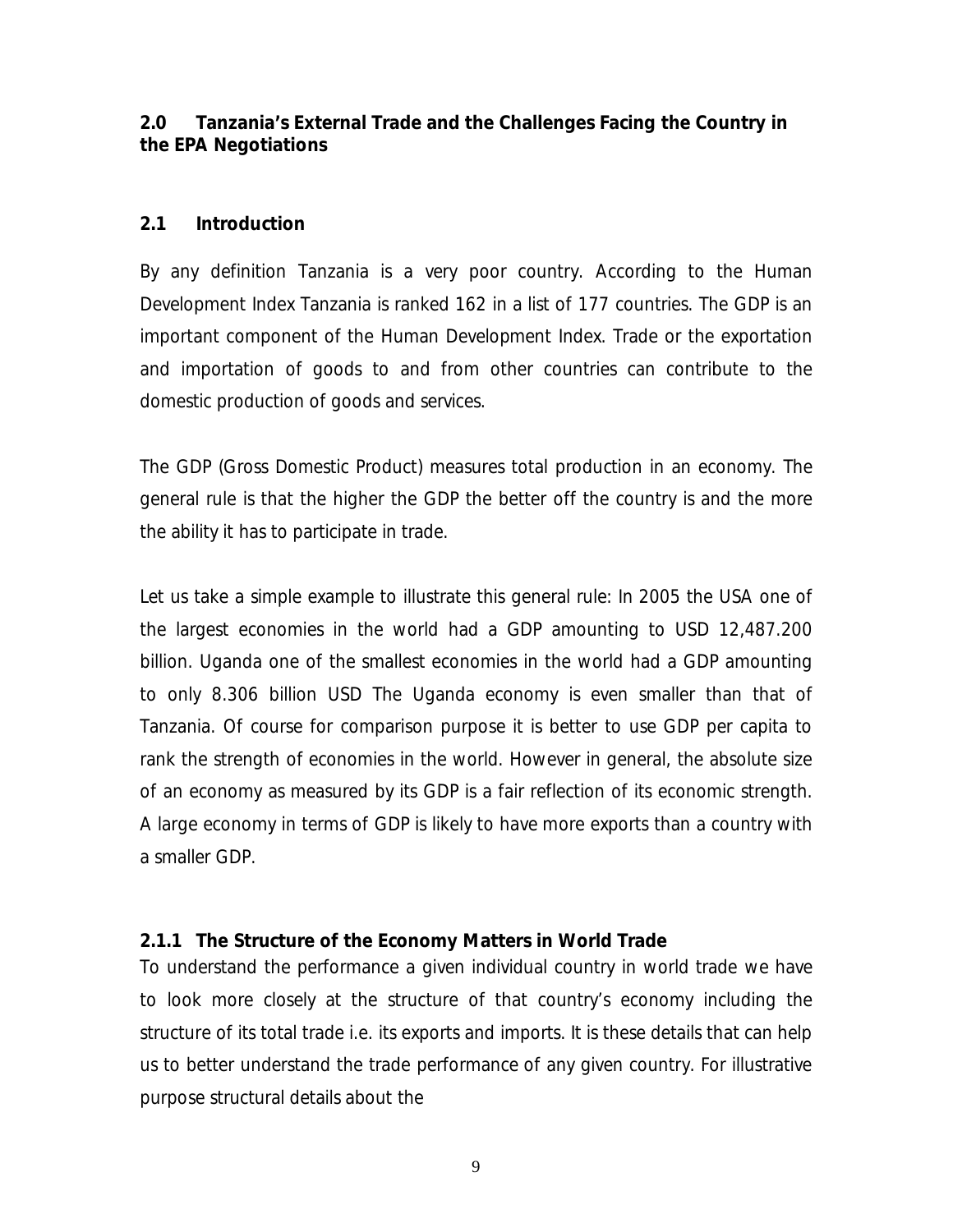|                     | Imports of<br>goods |      | <b>Exports of</b><br>goods |      | Primary<br>exports |      | Manufactured   |      | High-<br>technology |                |
|---------------------|---------------------|------|----------------------------|------|--------------------|------|----------------|------|---------------------|----------------|
|                     | and services        |      | and services               |      |                    |      | <b>Exports</b> |      | exports             |                |
|                     | 1990                | 2004 | 1990                       | 2004 | 1990               | 2004 | 1990           | 2004 | 1990                | 2004           |
| Norway              | 34                  | 30   | 40                         | 44   | 67                 | 77   | 32             | 19   | 12                  | 18             |
| <b>USA</b>          | 11                  | 14   | 10                         | 10   | 21                 | 14   | 75             | 82   | 34                  | 32             |
| Malaysia            | 72                  | 100  | 75                         | 121  | 46                 | 23   | 54             | 76   | 38                  | 55             |
| <b>South Africa</b> | 19                  | 27   | 24                         | 27   | $\mathbf{H}$       | 42   |                | 58   |                     | 6              |
| Uganda              | 19                  | 28   | $\overline{\phantom{a}}$   | 14   | $\mathbf{H}$       | 85   | $\mathbf{u}$   | 15   |                     | 13             |
| Kenya               | 31                  | 32   | 26                         | 26   | 70                 | 79   | 30             | 21   | 4                   | 3              |
| Tanzania,           | 37                  | 29   | 13                         | 19   | $\mathbf{H}$       | 80   |                | 20   |                     | $\overline{2}$ |

#### **Table 1: The Structure of Trade as % of GDP**

 **Source: Human Development Report, UNDP, Table 5 pg.8 (2005)** 

external trade of five countries are shown in Table 1 with a comparison for 1990 and 2004. The first two details relate to the percentage of imports of goods and services to total GDP and the percentage of exports to total GDP. These two indicators show the relative importance of exports and imports to a country's economy. While generally bigger developed economies have higher ratios of exports and imports to GDP one must bear in mind the absolute magnitude. Developed countries can afford to depend less on exports and imports because their production can be more self reliant. However for developing countries a higher ratio of foreign trade (exports and imports) to GDP is a good sign. More exports mean a bigger ability to import industrial inputs and capital goods with which to industrialize. Industrialization enables a country to change the structure of her exports from reliance on primary exports (e.g. minerals, forestry products, fish etc--) to manufactured exports and especially to what have come to be known as hightechnology exports like computers and other products with a high intensity of research and development. As can be seen in Table 1 developing countries export mostly raw material primary exports (Kenya – 70-79%), (Tanzania 80%) (Uganda 85%) relatively fewer manufactured exports (Kenya 30-21%), Tanzania (20%), Uganda (15%) and hardly any high technology exports.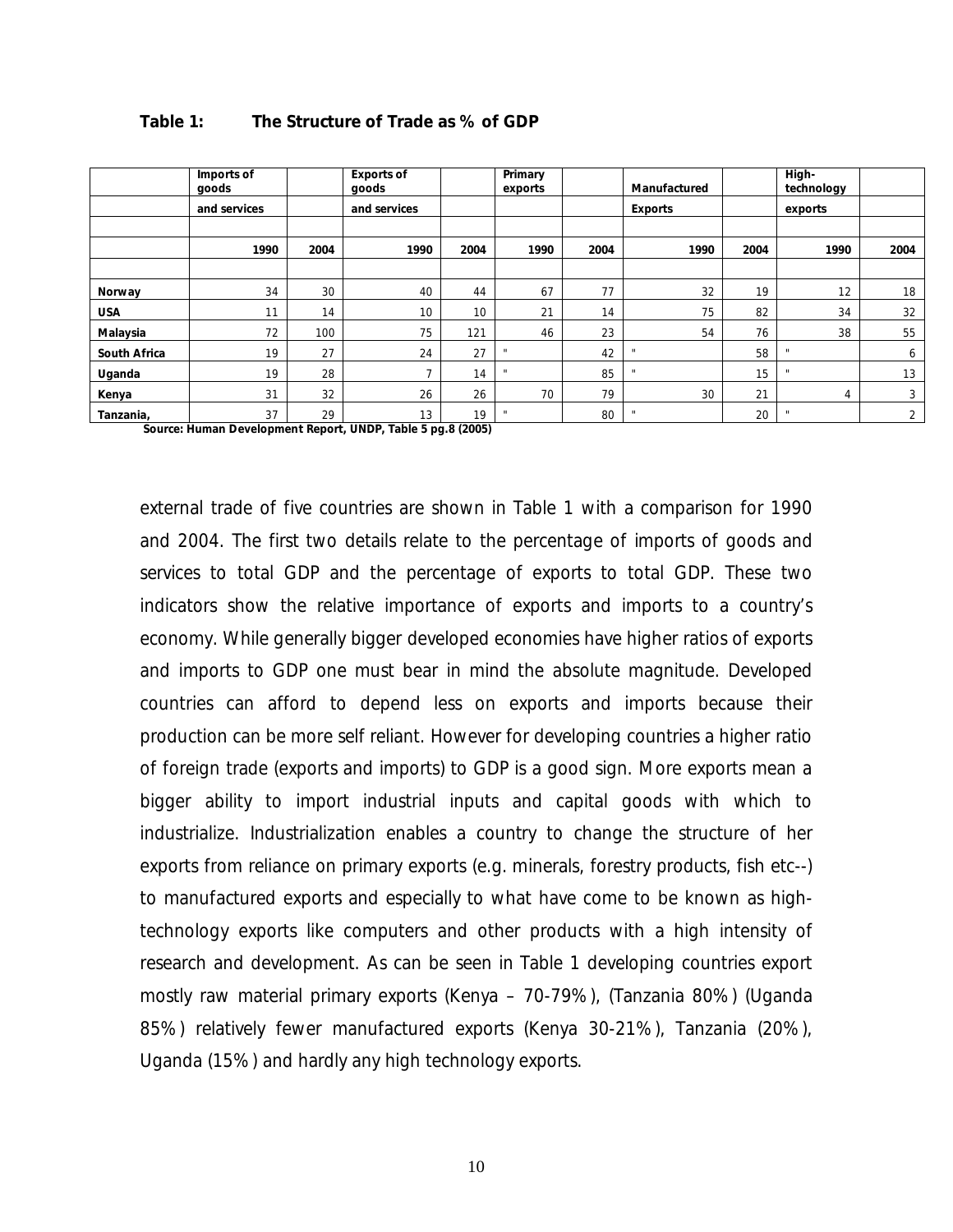# **2.2 The Structure of Tanzania' s Trade 2.2 The Structure of Tanzani<br>2.2.1 Tanzania's Exports**<br>A secutive trade nations and

2.2.1 Tanzania's Exports<br>A country's trade pattern and performance depends on the production structure of E.F. Tanzania's Exports<br>A country's trade pattern and performance depends on the production structure of<br>that country's economy. Tanzania's exports consist mainly of primary commodities namely agricultural raw materials and minerals. Traditionally agricultural commodities notably coffee, cotton tobacco, sisal, cashew nuts and tea contributed commodities notably coffee, cotton tobacco, sisal, cashew nuts and tea contributed<br>the bulk of Mainland Tanzania's export earnings. Mainland Tanzania's export economy is more diversified than that of Zanzibar which depends heavily on cloves as a source of export earnings. In recent years beginning with the nineties the relative contribution of traditional exports has declined considerably as shown on Figure 1. Two items - minerals and to a less extent manufactured goods gained importance as sources of export earnings. This is shown in detail in Table 2. The other non-traditional exports include fish and forestry products.



#### **Diagram 1: The Evolution of Tanzania of Trade**

**Source: Constructed by the author from Table 19, Economic Survey 2005 p.57**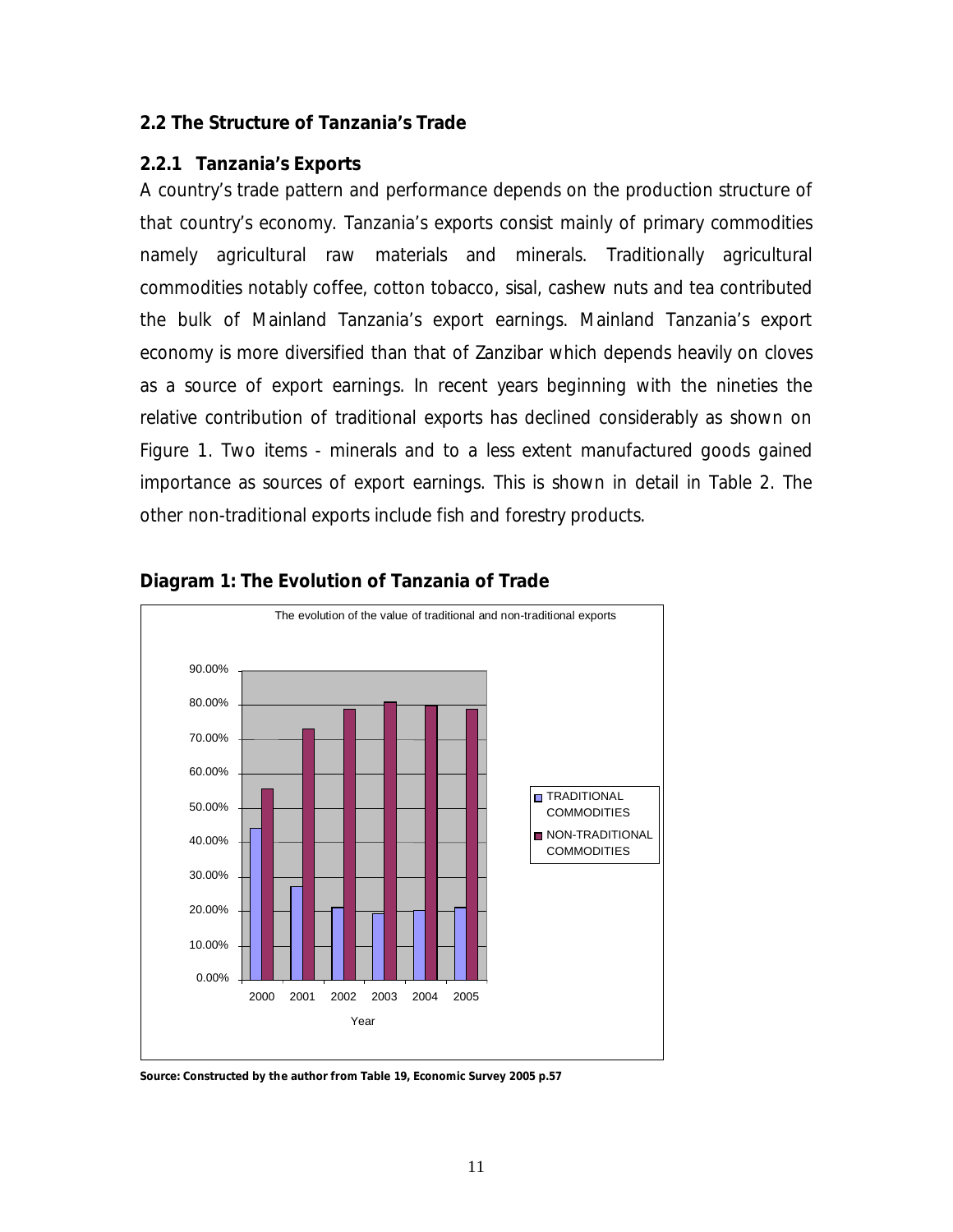| Table 2. Traditional and non-traditional exports.                |          |          |          |          |          |          | Values in million US \$ |          |          |          |          |          |
|------------------------------------------------------------------|----------|----------|----------|----------|----------|----------|-------------------------|----------|----------|----------|----------|----------|
| <b>COMMODITIES</b>                                               | 2000     | %        | 2001     | %        | 2002     | %        | 2003                    | %        | 2004     | %        | 2005     | %        |
| <b>Traditional</b>                                               |          |          |          |          |          |          |                         |          |          |          |          |          |
| Coffee                                                           | 83.7     | 12.62    | 57.1     | 6.77     | 35.22    | 3.6      | 49.8                    | 4.3      | 49.8     | 3.38     | 74.3     | 4.43     |
| Cotton                                                           | 38       | 5.73     | 33.7     | 3.96     | 28.63    | 2.92     | 41.3                    | 3.57     | 74.6     | 5.06     | 111.5    | 6.65     |
| Sisal                                                            | 5.6      | 0.84     | 6.7      | 0.79     | 6.55     | 0.67     | 6.8                     | 0.59     | 7.2      | 0.49     | 7.3      | 0.44     |
| Tea                                                              | 32.7     | 4.93     | 29       | 3.45     | 29.6     | 3.02     | 25                      | 2.16     | 30.1     | 2.04     | 25.6     | 1.53     |
| Tobacco                                                          | 38.4     | 5.79     | 35.7     | 4.19     | 55.52    | 5.67     | 46                      | 3.97     | 57.6     | 3.91     | 80.8     | 4.82     |
| Cashew nuts                                                      | 84.4     | 12.73    | 56.6     | 6.65     | 46.59    | 4.76     | 44.2                    | 3.82     | 68.1     | 4.62     | 46.6     | 2.78     |
| Cloves                                                           | 10       | 1.51     | 19.3     | 1.44     | 3.96     | 0.4      | 10.3                    | 0.89     | 10.3     | 0.7      | 8.5      | 0.51     |
| Sub-total                                                        | 292.8    | 44.14    | 231.1    | 27.14    | 206.07   | 21.03    | 223.4                   | 19.29    | 297.7    | 20.21    | 354.6    | 21.15    |
|                                                                  |          |          |          |          |          |          |                         |          |          |          |          |          |
|                                                                  |          |          |          |          |          |          |                         |          |          |          |          |          |
| Non-traditional                                                  |          |          |          |          |          |          |                         |          |          |          |          |          |
| Petroleum products                                               | $\Omega$ | $\Omega$ | $\Omega$ | $\Omega$ | $\Omega$ | $\Omega$ | $\Omega$                | $\Omega$ | $\Omega$ | $\Omega$ | $\Omega$ | $\Omega$ |
| Minerals                                                         | 178.2    | 26.87    | 302.23   | 35.5     | 383.8    | 39.18    | 491.6                   | 42.45    | 680.2    | 46.17    | 711.3    | 42.43    |
| Manufactured goods                                               | 43.4     | 6.54     | 56.16    | 6.6      | 65.9     | 6.73     | 83.5                    | 7.21     | 110.1    | 7.47     | 156.1    | 9.31     |
| Other exports                                                    | 148.8    | 22.45    | 261.9    | 30.76    | 323.9    | 33.06    | 359.7                   | 31.06    | 385.1    | 26.14    | 454.4    | 27.11    |
| Sub-total                                                        | 370.5    | 55.86    | 620.29   | 72.86    | 773.6    | 78.96    | 934.8                   | 80.71    | 1175.4   | 79.79    | 1321.8   | 78.85    |
|                                                                  |          |          |          |          |          |          |                         |          |          |          |          |          |
| <b>GRAND TOTAL</b>                                               | 663.3    | 100      | 851.39   | 100      | 979.67   | 99.96    | 1158.2                  | 100      | 1473.1   | 100      | 1676.4   | 100      |
|                                                                  |          |          |          |          |          |          |                         |          |          |          |          |          |
| Note: some may not add up to 100% due to<br>rounding off errors. |          |          |          |          |          |          |                         |          |          |          |          |          |

**Source: The Annual Economic Survey 2005, Table No. 19 p.57**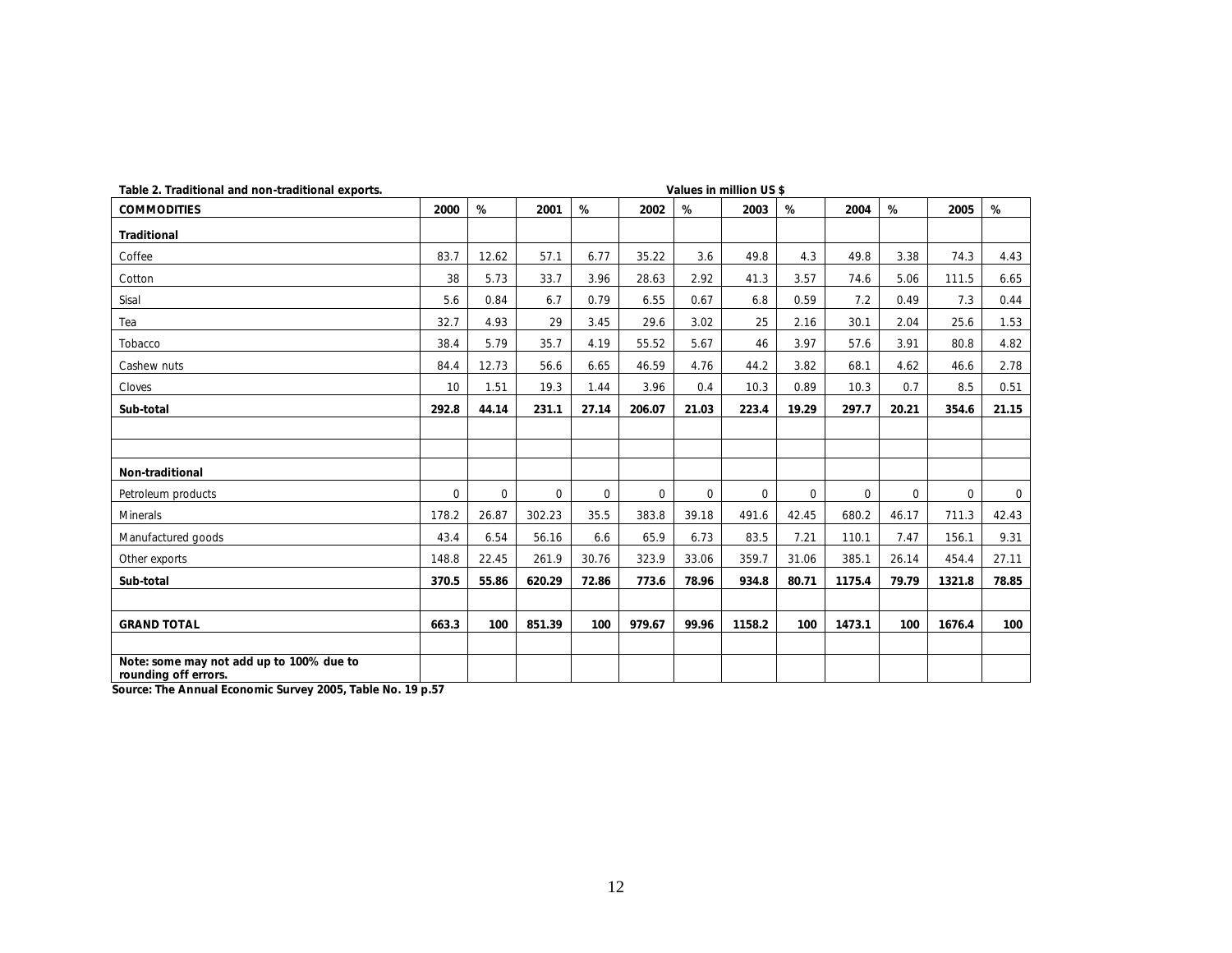It can be seen from Table 2 that despite the slight improvement, manufactured goods still form a very small part of Tanzania's exports although they have somehow gained in importance. Tanzania is therefore still an underdeveloped economy whose external sector is still dominated by the exportation of commodities with manufactured goods and especially high technology goods accounting for very little of her export earnings.

#### **2.2.2 Tanzania' s Imports**

Tanzania's composition of imports is depicted in Table 3 where these imports are divided into three main categories of capital goods (consisting of Transport equipment, building and construction equipment and Machinery), intermediate goods like oil, fertilizers and industrial inputs and consumer goods which include food products, and all other consumer goods. Ideally as a developing country Tanzania should concentrate on importing capital goods which it needs to improve her economic infrastructure and to expand its manufacturing sector. Unfortunately the country is forced to spend her meager resources to import food and other consumer goods as shown in Table 3 below.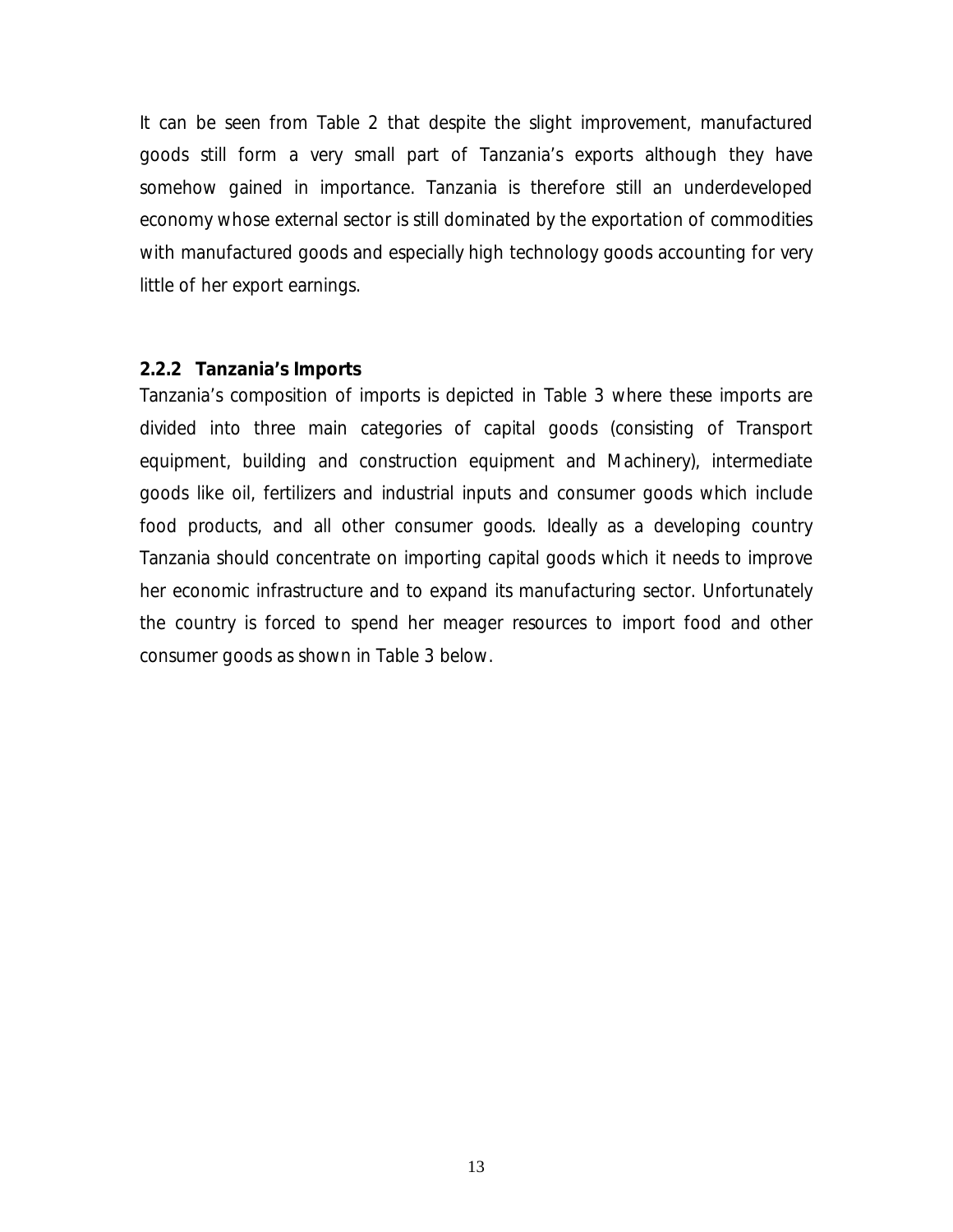#### **VALUE COMPOSITION OF IMPORTS 1986-2005**

**Table No. 3**

| Year  | <b>Consumer goods</b><br>% |       | Intermediate goods % |       | Capital goods % |       | <b>Total Shs.</b><br><b>Million</b> | $%^{**}$ |
|-------|----------------------------|-------|----------------------|-------|-----------------|-------|-------------------------------------|----------|
| 1986  | 8014                       | 20.04 | 13058                | 32.66 | 18899           | 47.28 | 39971                               | 100      |
| 1987  | 13180                      | 16.69 | 23819                | 30.17 | 41948           | 53.13 | 78947                               | 100      |
| 1988  | 29841                      | 23.12 | 55284                | 42.83 | 43950           | 34.05 | 129075                              | 100      |
| 1989  | 34779                      | 18.14 | 60176                | 31.38 | 96804           | 50.48 | 191759                              | 100      |
| 1990* | 18783                      | 8.12  | 116277               | 50.27 | 96223           | 41.6  | 231283                              | 100      |
| 1991  | 62000                      | 22.84 | 69710                | 25.68 | 139668          | 51.46 | 271378                              | 100      |
| 1992  | 101641                     | 25.88 | 94233                | 23.99 | 196791          | 50.12 | 392665                              | 100      |
| 1993  | 194604                     | 36.59 | 107481               | 20.21 | 229657          | 43.19 | 531742                              | 100      |
| 1994  | 247076                     | 37.08 | 128544               | 19.29 | 290638          | 43.62 | 666258                              | 100      |
| 1995  | 201347                     | 26.12 | 294224               | 38.17 | 275207          | 35.71 | 770778                              | 100      |
| 1996  | 182340                     | 25.95 | 267600               | 38.09 | 252501          | 35.95 | 702441                              | 100      |
| 1997  | 301018                     | 42.8  | 203418               | 28.9  | 198670          | 28.3  | 703106                              | 100      |
| 1998  | 441024                     | 48.6  | 155225               | 17.1  | 311244          | 34.3  | 907494                              | 100      |
| 1999  | 503868                     | 47.47 | 197271               | 18.58 | 360225          | 33.94 | 1061363                             | 100      |
| 2000  | 401612                     | 37.58 | 222399               | 20.82 | 444427          | 41.59 | 1068438                             | 100      |
| 2001  | 405139                     | 30.99 | 336252               | 25.72 | 565740          | 43.28 | 1307131                             | 100      |
| 2002  | 456176                     | 31    | 375241               | 25.5  | 640118          | 43.5  | 1471535                             | 100      |
| 2003  | 601100                     | 29.39 | 663580               | 32.45 | 780107          | 38.15 | 2044787                             | 100      |
| 2004  | 905686                     | 32.96 | 790251               | 28.76 | 1051470         | 38.27 | 2747407                             | 100      |
| 2005  | 937348                     | 28.3  | 1032906              | 31.19 | 1341431         | 40.51 | 3311685                             | 100      |

\* **commencing 1990, the value of imports is quoted at F.O.B prices ( previously quoted at C.I.F prices )**

**Source: Bank of Tanzania \*Others may not add up to 100% due to rounding off errors.**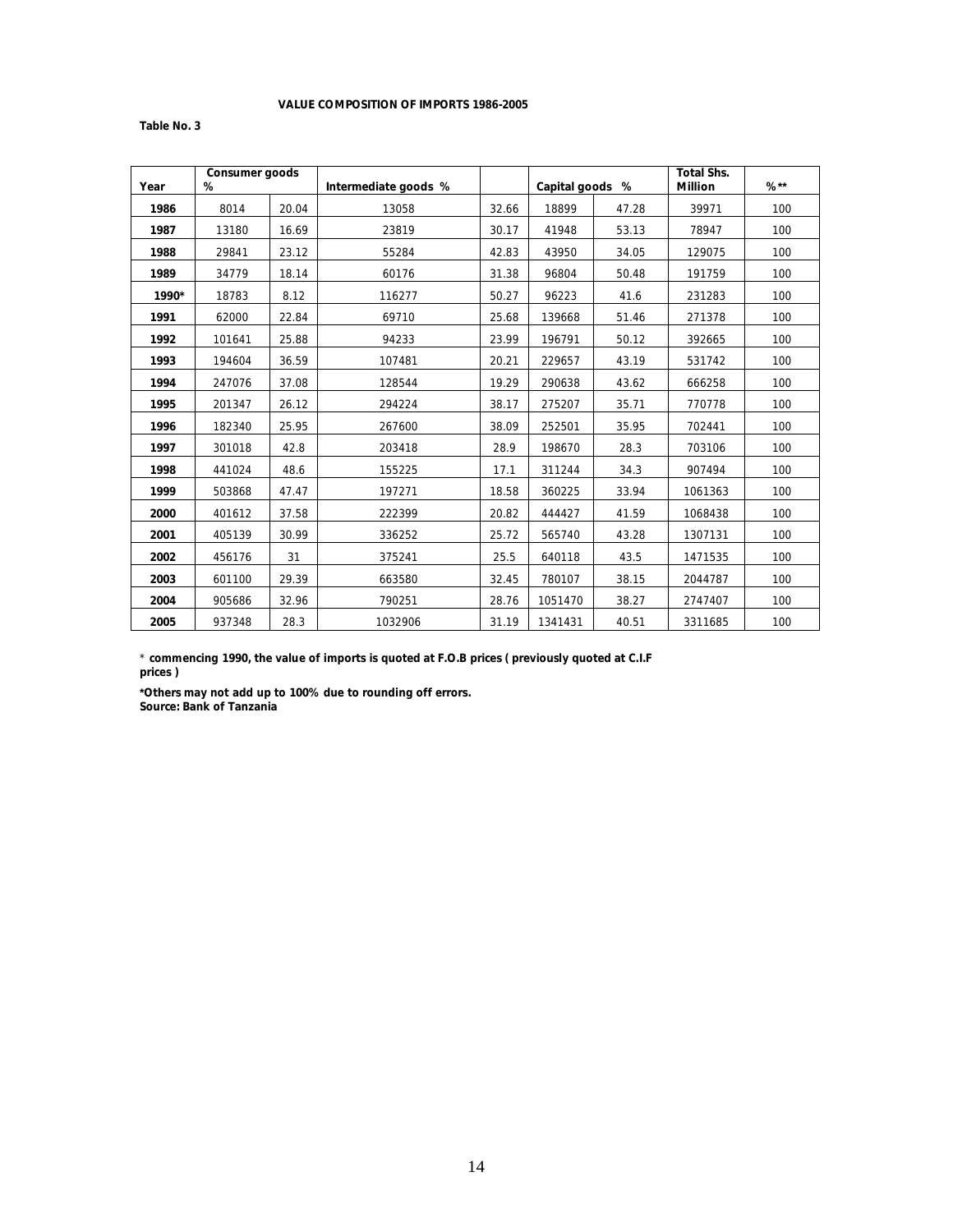#### **2.3 Tanzania' s Balance of Payments**

The balance of payments is the record of a country's economic transactions between that country and the rest of the world for a given period usually for a given year. While the record as a whole must balance, the individual items in that record need not balance.

The summary of the state of Tanzania's external sector is given in the government's *Economic Survey* published annually just before the budget session of parliament. The examination of the state and performance of the external sector is treated in an entire chapter of that survey. Apart from analyzing the country's exports and imports of goods the chapter also discusses the outcome of the other items of the balance of payments in terms of the balance of services, the balance of various receipts and payments (incomes balance) and current transfers which all sum up to the balance on current account.

The balance of payments of Tanzania for the period 1996 to 2004 is depicted in appendix table 1A. It can be seen from this table that the deficit in the Goods Balance has generally increased from -448.8 USD million in 1996 to -866.6 USD million in 2004. That is Tanzania imported goods that exceeded the goods it exported by 448.8 USD million in 1996 and that in 2004, the value of goods imported exceeded the value of exports by 866.6 USD million (see appendix table 1A).

Because of improvement of tourism in particular, Tanzania has been recording a surplus in the service account. Thus if we add the goods balance and the services balance the deficit recorded in the goods balance is reduced somewhat.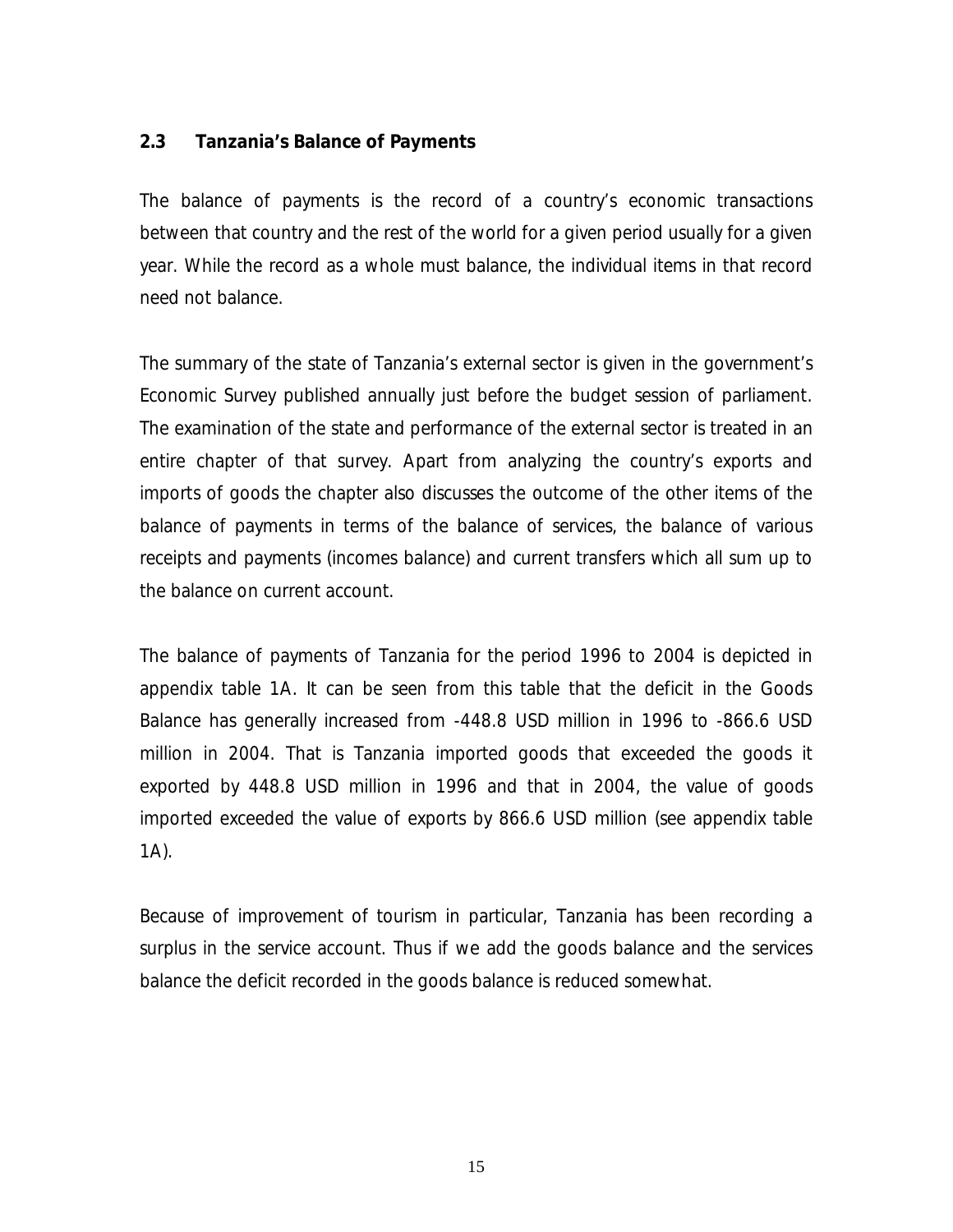The income balance has always been in a deficit because the incomes we pay to foreigners in terms of interest charges and salaries to foreigners has always exceeded the incomes Tanzania residents have received from foreigners.

So after the improvement brought about by the surplus in the services sector the over-all deficit increased because of the deficit on the incomes account. The current transfers have always been in surplus because Tanzania receives budgetary and other annual financial support from donor counties and others. If we add these surplus transfers, the deficit we have decreases. However except for one year in 2002 these inflows have not been enough to close the current account gap between receipts/income and payments. So our current account has usually been in deficit.

Because of the good performance on the receipts side in the (Capital Account payment of financial assets and direct investment) inflows have exceeded outflows in the Capital Account.

Nevertheless when we add up everything, having taken errors and omissions into consideration, because of the initial big deficit on the goods balance, the overall balance has most of the time been in deficit as shown in Appendix Table IA. Diagram 2 depicts the movement in the various items of the Balance of payments.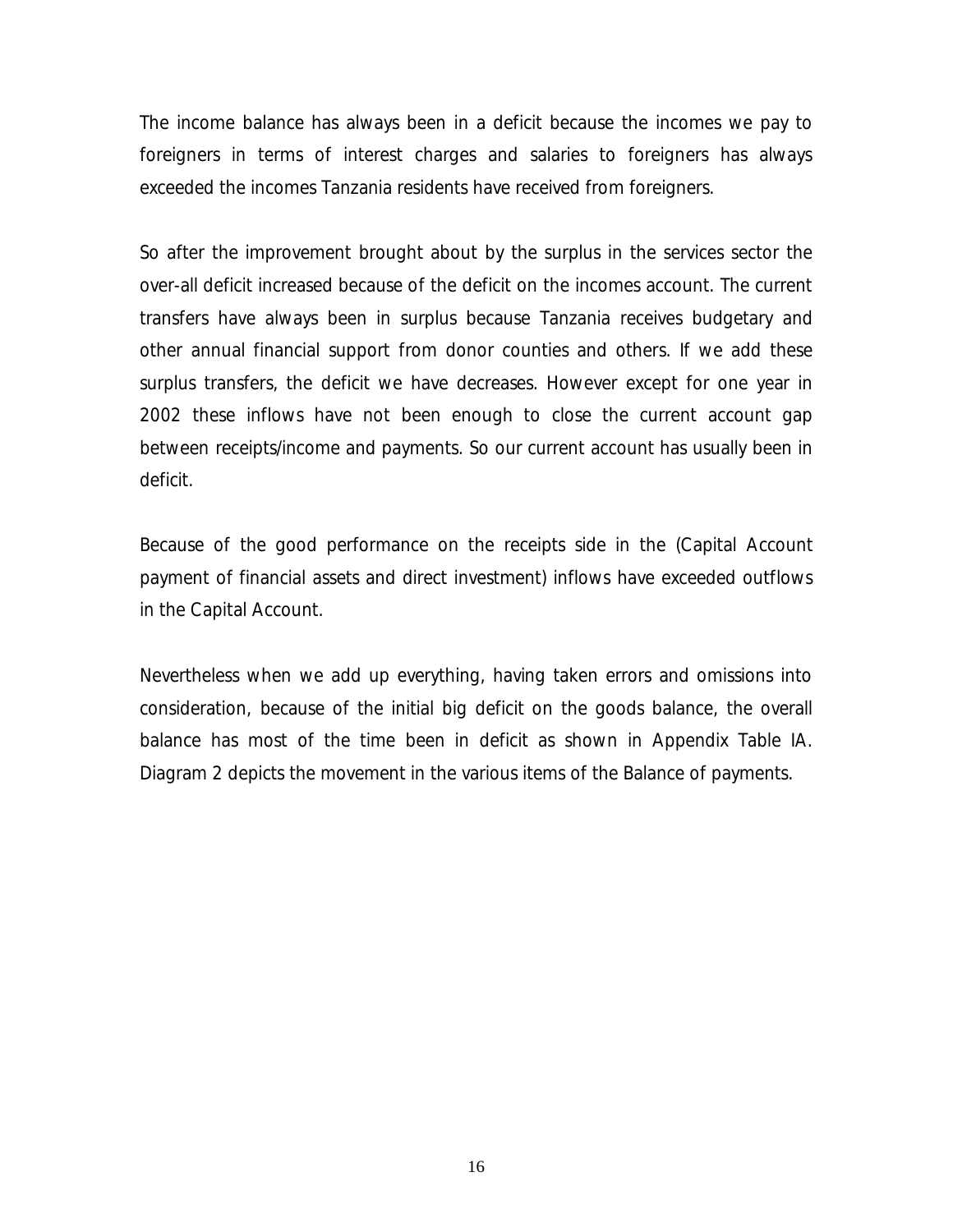



 **Source: Constructed by author from Appendix Table p38 of this booklet**

The chapter also discusses the trends in selected regional and bilateral trade that is it examines Tanzania's position *vis-à-vis* her main trading partners individually or as trading blocks. This discussion is summed up with a presentation of a table showing the balance of trade between Tanzania and the main regional economic groupings to which the country belongs for the period 1997-2005. This table is reproduced as Table 4 below.

|                   | Economic Groupings, 1997 - 2005 |          |          |         |          |         |          |          |                   |  |
|-------------------|---------------------------------|----------|----------|---------|----------|---------|----------|----------|-------------------|--|
| Regional/<br>Year | 1997                            | 1998     | 1999     | 2000    | 2001     | 2002    | 2003     | 2004     | 2005 <sub>p</sub> |  |
| EU                | $-113.7$                        | $-254$   | $-177.4$ | 31.3    | 52.8     | 118.6   | $-210.5$ | 176.7    | 3.9               |  |
| <b>SADC</b>       | $-117.64$                       | $-164.7$ | $-182.5$ | $-176$  | $-200.6$ | 143.6   | $-233.7$ | $-213.4$ | $-103.2$          |  |
| EAC               | $-73.2$                         | $-75.5$  | $-75.4$  | $-58.3$ | 63.9     | $-57.1$ | $-35.6$  | $-42.4$  | -64               |  |

**Table 4. Balance of Trade between Tanzania and Regional** 

**Source: The Economic Survey 2005 Table 3.1 p.50**

It can be observed from Table 4 that Tanzania's trading relations with bilateral trade partners and with trade groupings is generally poor with Tanzania being on the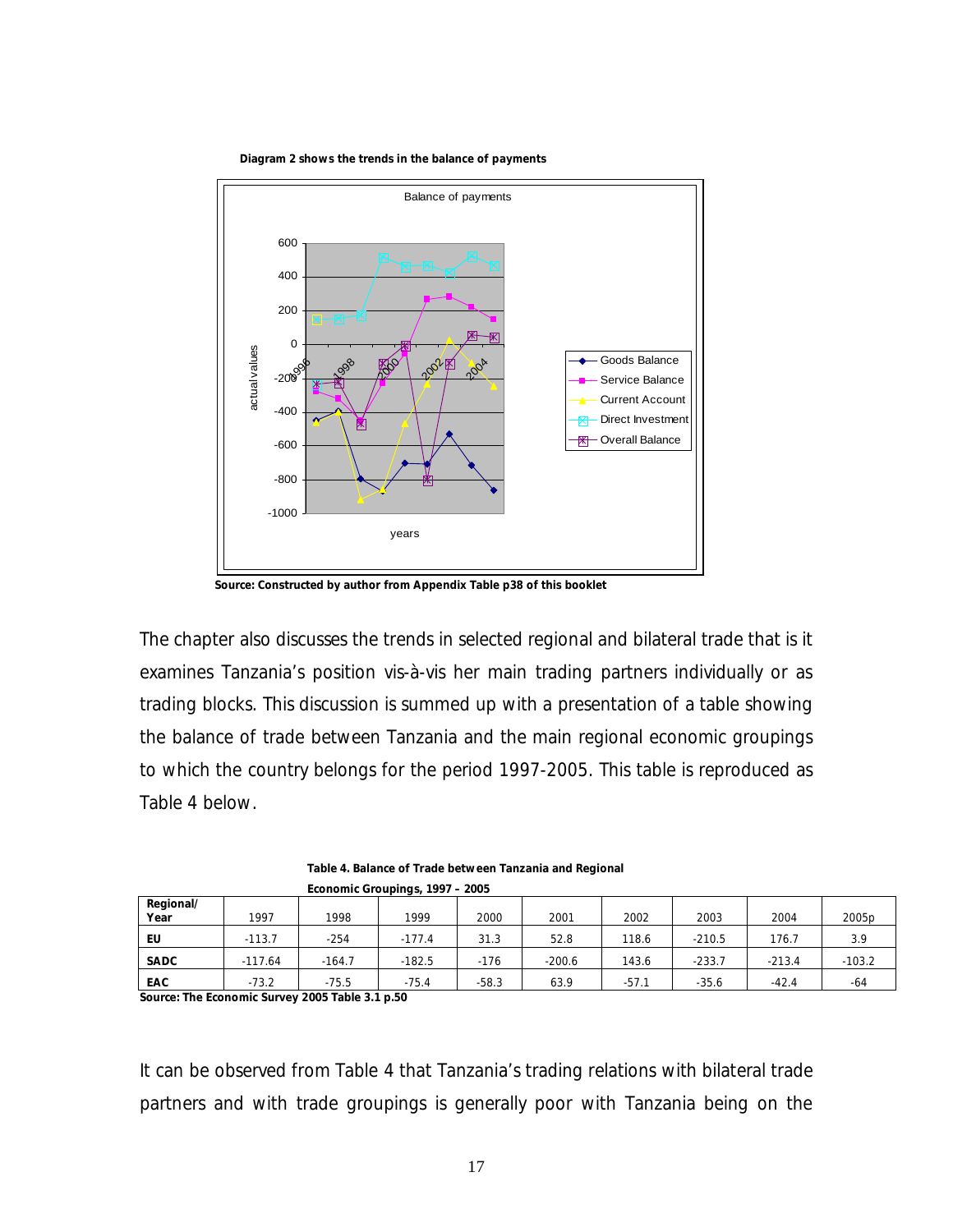losing side i.e. Tanzania's balance of trade with all her three main trading blocks was in deficit. If we divide the period shown in Table 4 into two periods: 1997-2000 and 2001-2005, we note that the first period was much worse than the second one. This period shows the lingering effects of a long period of poor economic performance which began towards the end of the 70' s. The second period shows discernible improvement in the balance of trade and therefore a testimony of overall improvement in the economy. In the first period with the exception of a small surplus in the trade with the EU in one year, deficits were generally the order of the surplus in the trade with the EU in one year, deficits were generally the ord<br>day for Tanzania's trade with her major trading partners including the EU.

To clarify the relationship between Tanzania's merchandise trade and the country's status and performance within the country's main trading blocks we reproduce information from the *Tanzania Trade Diagnostic Study.* This is reproduced here as Table 5.

Table 5 shows Tanzania's total trade (Exports + Import), Exports and Imports for selected years (1997, 2000 and 2003) all expressed as percentages of GDP. The table then gives net-exports (deficits or surpluses) also expressed as percentages of GDP.

The Table is divided into four parts each part representing a category of exports and imports. The first part concerns trade in all goods (i.e. exports and imports, to and from:

- (a) The world
- (b) Africa (the four sub regions and the rest of Africa)
- (c) Rest of the World

The second part concerns the category of exports and imports related to agriculture, food beverages and tobacco from (a) (b) and (c) as above.

The third part concerns the category of exports and imports related to minerals, and base metals also from and to (a), (b) and (c).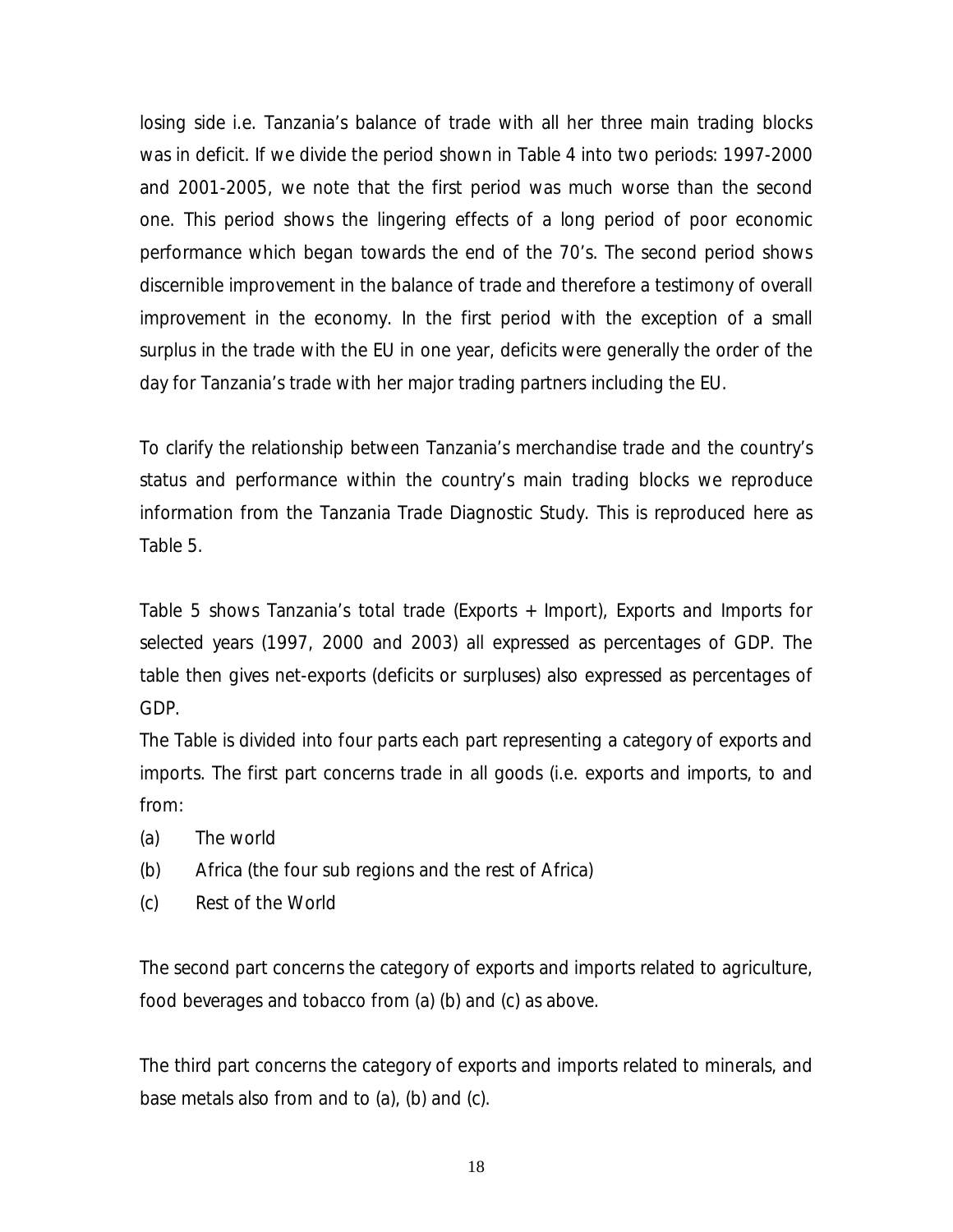And finally the fourth part concerns exports and imports of industrial manufactured goods to and from (a) (b) and (c).

Table 5 is shown below.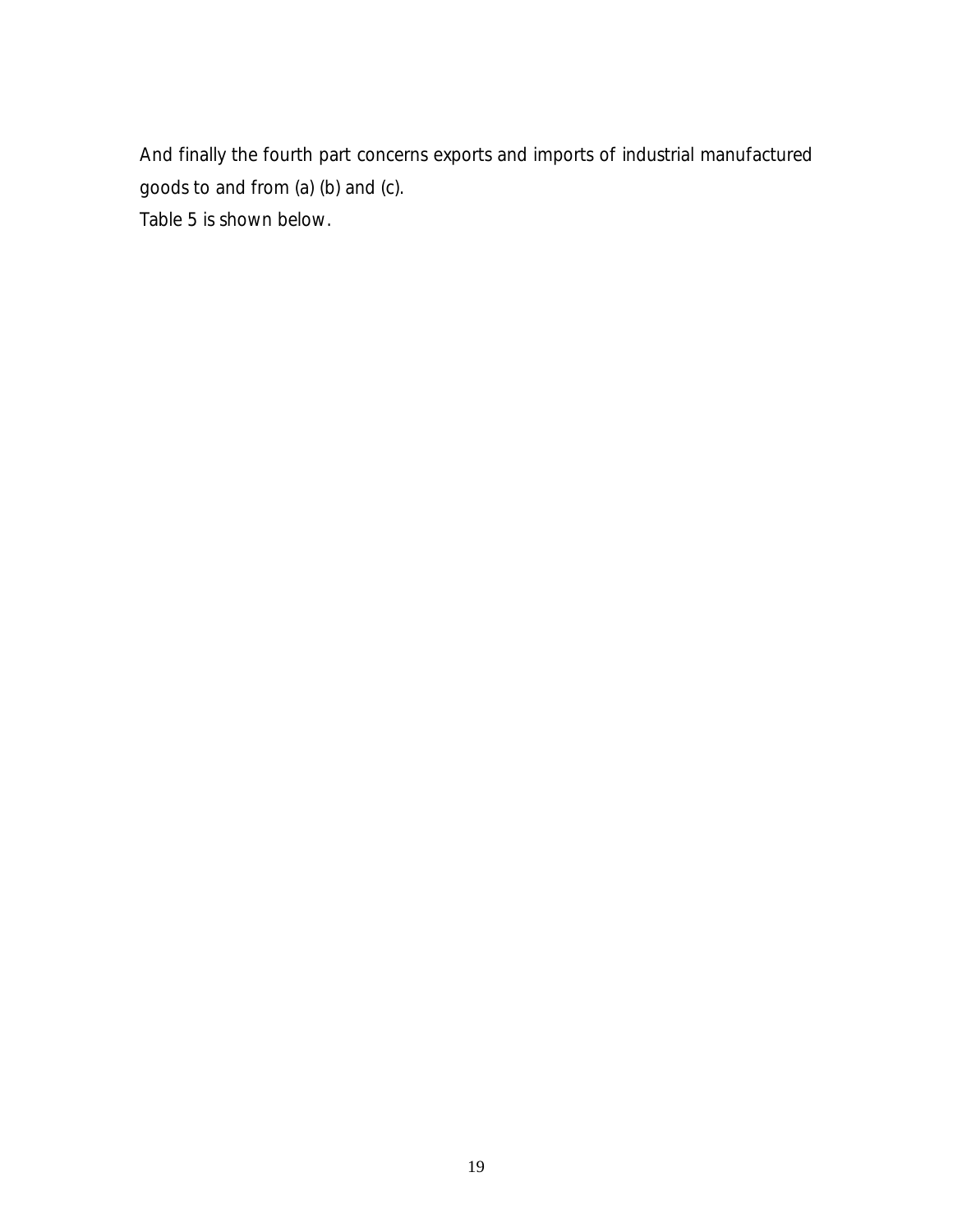| 1997<br>22.2<br>4<br>1.7<br>1.5<br>0.6<br>0.2<br>$\mathbf 0$<br>18.2<br>Agriculture, foods, beverages<br>9.5<br>1.4<br>0.5 | <b>Total trade</b><br>2000<br>21.5<br>3.7<br>1.1<br>1.8<br>0.5<br>0.2<br>0.1<br>17.8<br>7.3 | (percent of gross domestic product)<br>2003<br>33.1<br>7.3<br>2.5<br>3.4<br>1<br>0.3<br>0.2<br>25.8 | 1997<br>7.5<br>1.1<br>0.4<br>0.1<br>0.4<br>0.2<br>0<br>6.4 | <b>Exports</b><br>2000<br>7.2<br>0.9<br>0.4<br>0.1<br>0.2<br>0.1<br>0.1<br>6.3                        | 2003<br>11.8<br>2.7<br>1.3<br>0.4<br>0.8<br>0.2<br>0.1<br>9.1 | 1997<br>14.7<br>2.9<br>1.3<br>1.4<br>0.2<br>$\mathbf 0$<br>$\overline{0}$<br>11.8 | <b>Imports</b><br>2000<br>14.3<br>2.8<br>0.7<br>1.7<br>0.3<br>0.1<br>$\mathbf{0}$ | 2003<br>21.3<br>4.6<br>1.2<br>3<br>0.2<br>0.1<br>0.1 | 1997<br>$-7.2$<br>$-1.8$<br>$-0.9$<br>$-1.3$<br>0.3<br>0.1<br>$\overline{0}$ | <b>Net-Exports</b><br>2000<br>$-7.1$<br>$-1.9$<br>$-0.3$<br>$-1.6$<br>$-0.1$<br>$\overline{0}$<br>$\overline{0}$ | 2003<br>$-9.5$<br>$-1.8$<br>0.1<br>$-2.6$<br>0.6<br>0.1<br>$\overline{0}$ |
|----------------------------------------------------------------------------------------------------------------------------|---------------------------------------------------------------------------------------------|-----------------------------------------------------------------------------------------------------|------------------------------------------------------------|-------------------------------------------------------------------------------------------------------|---------------------------------------------------------------|-----------------------------------------------------------------------------------|-----------------------------------------------------------------------------------|------------------------------------------------------|------------------------------------------------------------------------------|------------------------------------------------------------------------------------------------------------------|---------------------------------------------------------------------------|
|                                                                                                                            |                                                                                             |                                                                                                     |                                                            |                                                                                                       |                                                               |                                                                                   |                                                                                   |                                                      |                                                                              |                                                                                                                  |                                                                           |
|                                                                                                                            |                                                                                             |                                                                                                     |                                                            |                                                                                                       |                                                               |                                                                                   |                                                                                   |                                                      |                                                                              |                                                                                                                  |                                                                           |
|                                                                                                                            |                                                                                             |                                                                                                     |                                                            |                                                                                                       |                                                               |                                                                                   |                                                                                   |                                                      |                                                                              |                                                                                                                  |                                                                           |
|                                                                                                                            |                                                                                             |                                                                                                     |                                                            |                                                                                                       |                                                               |                                                                                   |                                                                                   |                                                      |                                                                              |                                                                                                                  |                                                                           |
|                                                                                                                            |                                                                                             |                                                                                                     |                                                            |                                                                                                       |                                                               |                                                                                   |                                                                                   |                                                      |                                                                              |                                                                                                                  |                                                                           |
|                                                                                                                            |                                                                                             |                                                                                                     |                                                            |                                                                                                       |                                                               |                                                                                   |                                                                                   |                                                      |                                                                              |                                                                                                                  |                                                                           |
|                                                                                                                            |                                                                                             |                                                                                                     |                                                            |                                                                                                       |                                                               |                                                                                   |                                                                                   |                                                      |                                                                              |                                                                                                                  |                                                                           |
|                                                                                                                            |                                                                                             |                                                                                                     |                                                            |                                                                                                       |                                                               |                                                                                   |                                                                                   |                                                      |                                                                              |                                                                                                                  |                                                                           |
|                                                                                                                            |                                                                                             |                                                                                                     |                                                            |                                                                                                       |                                                               |                                                                                   |                                                                                   |                                                      |                                                                              |                                                                                                                  |                                                                           |
|                                                                                                                            |                                                                                             |                                                                                                     |                                                            |                                                                                                       |                                                               |                                                                                   |                                                                                   |                                                      |                                                                              |                                                                                                                  |                                                                           |
|                                                                                                                            |                                                                                             |                                                                                                     |                                                            |                                                                                                       |                                                               |                                                                                   |                                                                                   |                                                      |                                                                              |                                                                                                                  |                                                                           |
|                                                                                                                            |                                                                                             |                                                                                                     |                                                            |                                                                                                       |                                                               |                                                                                   | 11.5                                                                              | 16.7                                                 | $-3.6$                                                                       | $-3.2$                                                                                                           | $-5.8$                                                                    |
|                                                                                                                            |                                                                                             |                                                                                                     |                                                            |                                                                                                       |                                                               |                                                                                   |                                                                                   |                                                      |                                                                              |                                                                                                                  |                                                                           |
|                                                                                                                            |                                                                                             |                                                                                                     |                                                            |                                                                                                       |                                                               |                                                                                   |                                                                                   |                                                      |                                                                              |                                                                                                                  |                                                                           |
|                                                                                                                            |                                                                                             | 8.1                                                                                                 | 6.6                                                        | 4.7                                                                                                   | 5.2                                                           | 2.9                                                                               | 2.6                                                                               | 2.9                                                  | 3.6                                                                          | 2.1                                                                                                              | 2.3                                                                       |
|                                                                                                                            | 1.1                                                                                         | 1.9                                                                                                 | 0.8                                                        | 0.5                                                                                                   | 1.5                                                           | 0.6                                                                               | 0.6                                                                               | 0.4                                                  | 0.2                                                                          | $-0.1$                                                                                                           | 1.1                                                                       |
|                                                                                                                            | 0.4                                                                                         | 1.1                                                                                                 | 0.3                                                        | 0.3                                                                                                   | $\mathbf{1}$                                                  | 0.2                                                                               | 0.1                                                                               | 0.1                                                  | 0.1                                                                          | 0.1                                                                                                              | 0.9                                                                       |
| 0.4                                                                                                                        | 0.3                                                                                         | 0.3                                                                                                 | 0.1                                                        | $\mathbf{0}$                                                                                          | 0.1                                                           | 0.3                                                                               | 0.3                                                                               | 0.2                                                  | $-0.2$                                                                       | $-0.1$                                                                                                           | $-0.1$                                                                    |
| 0.3                                                                                                                        | 0.3                                                                                         | 0.3                                                                                                 | 0.3                                                        | 0.1                                                                                                   | 0.3                                                           | $\overline{0}$                                                                    | 0.2                                                                               | $\mathbf 0$                                          | 0.3                                                                          | $-0.1$                                                                                                           | 0.3                                                                       |
| 0.1                                                                                                                        | $\mathbf{0}$                                                                                | 0.1                                                                                                 | 0.1                                                        | $\mathbf{0}$                                                                                          | 0.1                                                           | $\overline{0}$                                                                    | $\mathbf{0}$                                                                      | 0                                                    | 0.1                                                                          | $\overline{0}$                                                                                                   | 0.1                                                                       |
| $\mathbf 0$                                                                                                                | 0.1                                                                                         | 0.1                                                                                                 | $\overline{0}$                                             | 0.1                                                                                                   | 0.1                                                           | $\mathbf 0$                                                                       | $\mathbf{0}$                                                                      | $\mathbf 0$                                          | $\overline{0}$                                                               | 0.1                                                                                                              | 0.1                                                                       |
| 8.1                                                                                                                        | 6.2                                                                                         | 6.2                                                                                                 | 5.8                                                        | 4.2                                                                                                   | 3.7                                                           | 2.3                                                                               | $\overline{2}$                                                                    | 2.5                                                  | 2.1                                                                          | 3.2                                                                                                              | 2.2                                                                       |
|                                                                                                                            |                                                                                             |                                                                                                     |                                                            |                                                                                                       |                                                               |                                                                                   |                                                                                   |                                                      |                                                                              |                                                                                                                  |                                                                           |
| $\mathbf{1}$                                                                                                               | 2.2                                                                                         | 6.1                                                                                                 | $\mathbf{0}$                                               | 1.3                                                                                                   | 5                                                             | $\mathbf{1}$                                                                      | 0.9                                                                               | 1.1                                                  | $-1$                                                                         | 0.4                                                                                                              | 3.9                                                                       |
| 0.4                                                                                                                        | 0.3                                                                                         | 0.8                                                                                                 | $\overline{0}$                                             | 0.1                                                                                                   | 0.3                                                           | 0.4                                                                               | 0.2                                                                               | 0.5                                                  | $-0.3$                                                                       | $-0.1$                                                                                                           | $-0.1$                                                                    |
| 0.2                                                                                                                        | 0.1                                                                                         | 0.2                                                                                                 | $\overline{0}$                                             | $\mathbf{0}$                                                                                          | 0.1                                                           | 0.2                                                                               | 0.1                                                                               | 0.1                                                  | $-0.2$                                                                       | $-0.1$                                                                                                           | $\mathbf{0}$                                                              |
| 0.1                                                                                                                        | 0.2                                                                                         | 0.6                                                                                                 | $\overline{0}$                                             | 0.1                                                                                                   | 0.2                                                           | 0.1                                                                               | 0.1                                                                               | 0.4                                                  | $-0.1$                                                                       | $-0.1$                                                                                                           | $-0.1$                                                                    |
| $\mathbf 0$                                                                                                                | $\overline{0}$                                                                              | 0                                                                                                   | $\mathbf 0$                                                | $\mathbf{0}$                                                                                          | 0                                                             | $\overline{0}$                                                                    | $\overline{0}$                                                                    | $\mathbf 0$                                          | $\mathbf 0$                                                                  | $\overline{0}$                                                                                                   | $\overline{0}$                                                            |
| $\overline{0}$                                                                                                             | $\mathbf{0}$                                                                                | $\overline{0}$                                                                                      | $\overline{0}$                                             | $\mathbf{0}$                                                                                          | 0                                                             | $\overline{0}$                                                                    | $\mathbf{0}$                                                                      | $\mathbf 0$                                          | $\overline{0}$                                                               | $\overline{0}$                                                                                                   | $\mathbf{0}$                                                              |
| $\mathbf{0}$                                                                                                               | $\mathbf{0}$                                                                                | 0                                                                                                   | $\overline{0}$                                             | $\mathbf 0$                                                                                           | 0                                                             | $\overline{0}$                                                                    | $\mathbf{0}$                                                                      | $\mathbf{0}$                                         | $\overline{0}$                                                               | $\Omega$                                                                                                         | $\mathbf{0}$                                                              |
| 0.6                                                                                                                        | 1.9                                                                                         | 5.3                                                                                                 | $\overline{0}$                                             | 1.2                                                                                                   | 4.7                                                           | 0.6                                                                               | 0.7                                                                               | 0.6                                                  | 0.2                                                                          | $-0.3$                                                                                                           | 4.1                                                                       |
|                                                                                                                            |                                                                                             |                                                                                                     |                                                            |                                                                                                       |                                                               |                                                                                   |                                                                                   |                                                      |                                                                              |                                                                                                                  |                                                                           |
| 11.6                                                                                                                       | 12.1                                                                                        | 18.9                                                                                                | 0.9                                                        | 1.3                                                                                                   | 1.6                                                           | 10.7                                                                              | 10.8                                                                              | 17.3                                                 | $-9.8$                                                                       | $-9.6$                                                                                                           | $-15.7$                                                                   |
| 2.3                                                                                                                        | 2.4                                                                                         | 4.6                                                                                                 | 0.3                                                        | 0.4                                                                                                   | 0.9                                                           | $\overline{2}$                                                                    | 2                                                                                 | 3.7                                                  | $-1.7$                                                                       | $-1.7$                                                                                                           | $-2.9$                                                                    |
| 0.9                                                                                                                        | 0.7                                                                                         | 1.2                                                                                                 | 0.1                                                        | 0.2                                                                                                   | 0.2                                                           | 0.8                                                                               | 0.5                                                                               | $\mathbf{1}$                                         | $-0.7$                                                                       | $-0.4$                                                                                                           | $-0.7$                                                                    |
| 0.9                                                                                                                        | 1.3                                                                                         | 2.5                                                                                                 | 0                                                          | 0                                                                                                     | 0.1                                                           | 0.9                                                                               | 1.3                                                                               | 2.4                                                  | $-0.9$                                                                       | $-1.3$                                                                                                           | $-2.3$                                                                    |
| 0.2                                                                                                                        | 0.2                                                                                         | 0.5                                                                                                 | 0.1                                                        | 0.1                                                                                                   | 0.4                                                           | 0.1                                                                               | 0.1                                                                               | 0.1                                                  | 0                                                                            | 0                                                                                                                | 0.3                                                                       |
| 0.1                                                                                                                        | 0                                                                                           | 0.2                                                                                                 | 0.1                                                        | 0                                                                                                     | 0.1                                                           | 0                                                                                 | 0                                                                                 | 0.1                                                  | 0                                                                            | 0                                                                                                                | 0                                                                         |
| $\mathbf 0$                                                                                                                | 0                                                                                           | 0.1                                                                                                 | $\overline{0}$                                             | 0                                                                                                     | 0                                                             | 0                                                                                 | 0                                                                                 | 0.1                                                  | 0                                                                            | 0                                                                                                                | $\mathbf 0$                                                               |
| 9.3                                                                                                                        | 9.7                                                                                         | 14.3                                                                                                | 0.6                                                        | 0.9                                                                                                   | 0.7                                                           | 8.7                                                                               | 8.8                                                                               | 13.6                                                 | $-6.5$                                                                       | $-6.2$                                                                                                           | $-10$                                                                     |
|                                                                                                                            | Minerals and base metals<br>Industrial Manufacturing *                                      |                                                                                                     |                                                            | Note: EAC trading partners are Keny a and Uganda; "SADC only" refers to Botswana, Lesotho, Mozambique |                                                               |                                                                                   |                                                                                   |                                                      |                                                                              |                                                                                                                  |                                                                           |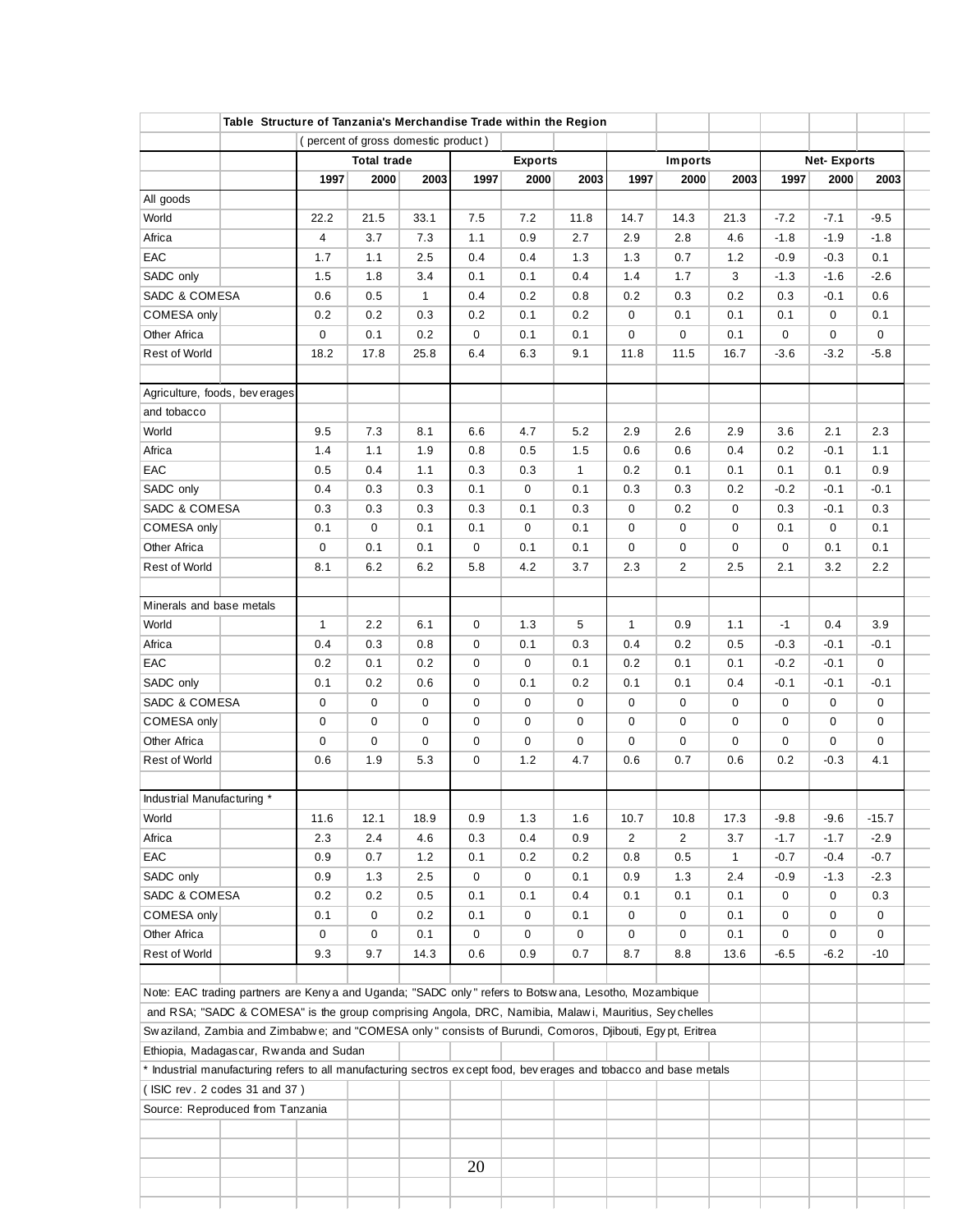Some brief interpretations are in order to help us understand this important table. All total goods (exports and imports) accoutered for 22.2 percentage of GDP in 1997 and fell to 21.5 percentage in 2000 but rose fairly sharply in 2003 to 33.1 percent.

When total trade is decomposed into exports and imports we note that total exports When total trade is decomposed into exports and imports we note that total exports<br>to the world accounted for 7.5 percent of the country's GDP while Tanzania imported goods equivalent to 14.7 percent of GDP leaving a 7.2 percent deficit in imported goods equivalent to 14.7 percent of GDP leaving a 7.2 percent deficit in<br>terms of the country's GDP in 1997. In 2000 the share of exports in GDP declined to 7.2 per cent and the share of imports also declined slightly to 14.3. In 2003 exports increased to double digit percentage points. However imports accounted for even a much bigger share of GDP increasing their share from 14.3 to 21.3 and hence the deficit increased to 9.5 percent of GDP.

With regard to trade between Tanzania and Africa we note that for all goods With regard to trade between Tanzania and Africa we note that for all goods<br>Tanzania's participation is very small with total trade between Tanzania and African countries accounting for less than 2 per cent of GDP. Moreover as with the world, Tanzania trade with all African countries put together was in deficit during all the selected years with this deficit as a percentage of GDP having stagnated at around - 1.85 percent of GDP. With regard to trade with the major sub-regional groups in 1.85 percent of GDP. With regard to trade with the major sub-regional groups in<br>Africa while there is improvement with some groups, Tanzania's balance of trade is generally in deficit.

Thus in 2003 for the first time in many years Tanzania recorded a small surplus in her trade with the EAC. It should be noted that this was because of the surplus with Uganda. The trade transactions with Kenya have been in deficit for a long time although it should be noted that the trade imbalance with Kenya has been on the decline. Indeed it is this decline in the trade deficit with Kenya and the continuing surplus with Uganda that led to the net surplus recorded in the EAC in 2003.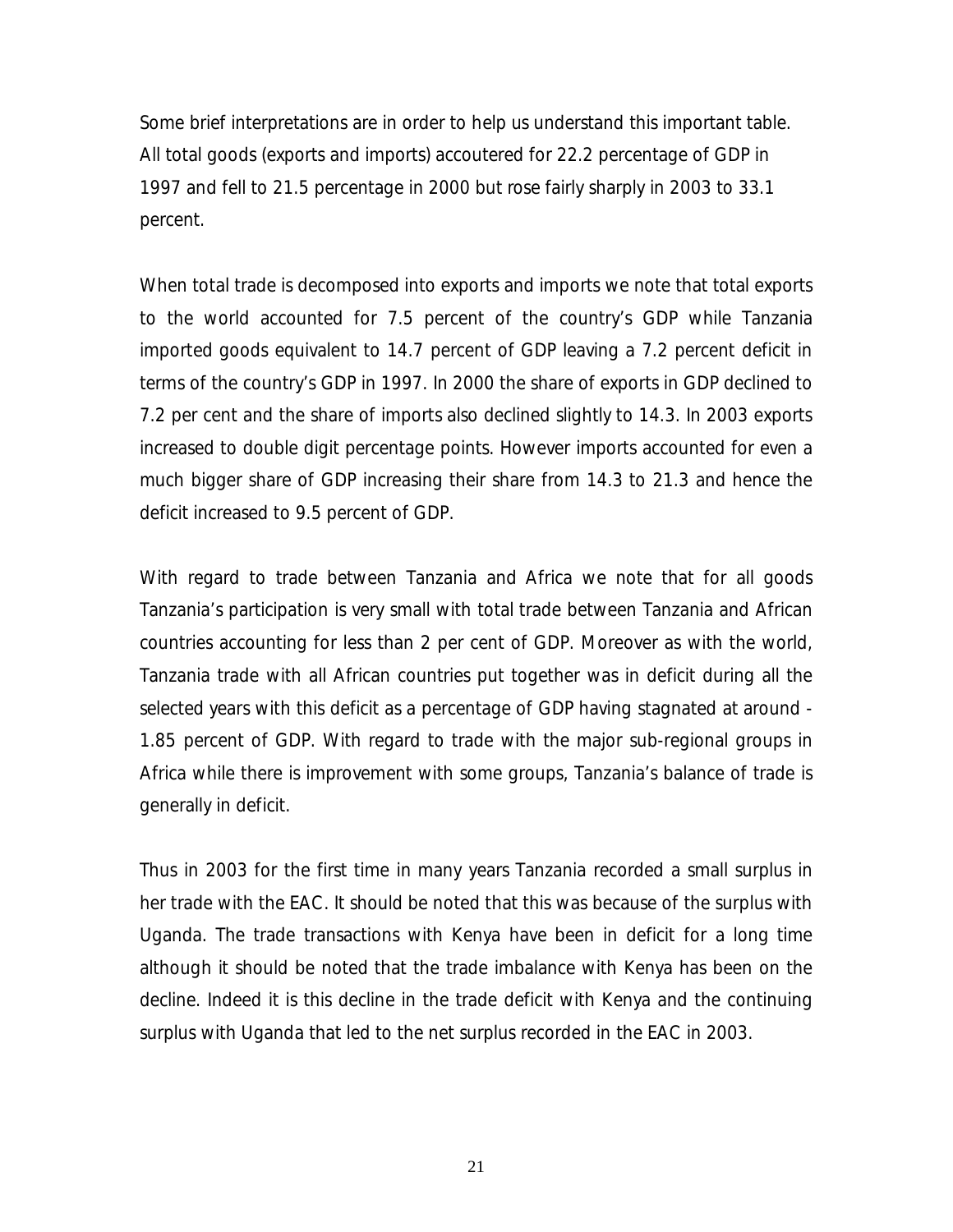Mainly because of South Africa, Tanzania has a considerable deficit in the SADC. It Mainly because of South Africa, Tanzania has a considerable deficit in the SADC. It<br>can be argued that Tanzania's declining deficit with Kenya can be explained by the growing deficit with South Africa.

Sections 2 to 4 break down the first section which covers all sectors into three main sectors of Agriculture Food, Beverages and Tobacco, Minerals and Base Metals and Industrial Manufacturing. We note the following about the sectoral structure about Industrial Manufac<br>Tanzania's trade.

(a) Even globally there is no doubt that Tanzania has a comparative advantage in the agriculture sector. It recorded surpluses for all the three years selected. However there is no steady increase in the contribution of this sector of trade to GDP. There is still an unexploited potential to increase exports in this sector and GDP. There is still an unexploited potential to incre<br>therefore enhance Tanzania's status in world trade.

(b) Minerals and base metals are acquiring importance as one of Tanzania' s main source of export earnings. They constitute the most important contributor to foreign exchange and account for the highest contribution from GDP derived from merchandise trade. However, like agricultural products they add little to Tanzania' s trade with other African countries. Furthermore minerals are not considered as being dynamic exports.

(c) Tanzania's trade in manufacturing constitutes the country's weakest link in world trade as can clearly be seen in section four of Table 5. It is in this sector that Tanzania has a deficit with almost every trading partner except few groups of countries (i) SADC and COMESA, (ii) COMESA only and (iii) other Africa. For these countries for some of the years Tanzania even recorded surpluses. However these countries trade with Tanzania is insignificantly small. The issue is not so much that Tanzania has no markets in other countries in the manufacturing sector. The truth of the matter is that Tanzania has very little to export in this sector. The answer is increased investment in manufacturing in order to produce more exportables. The

22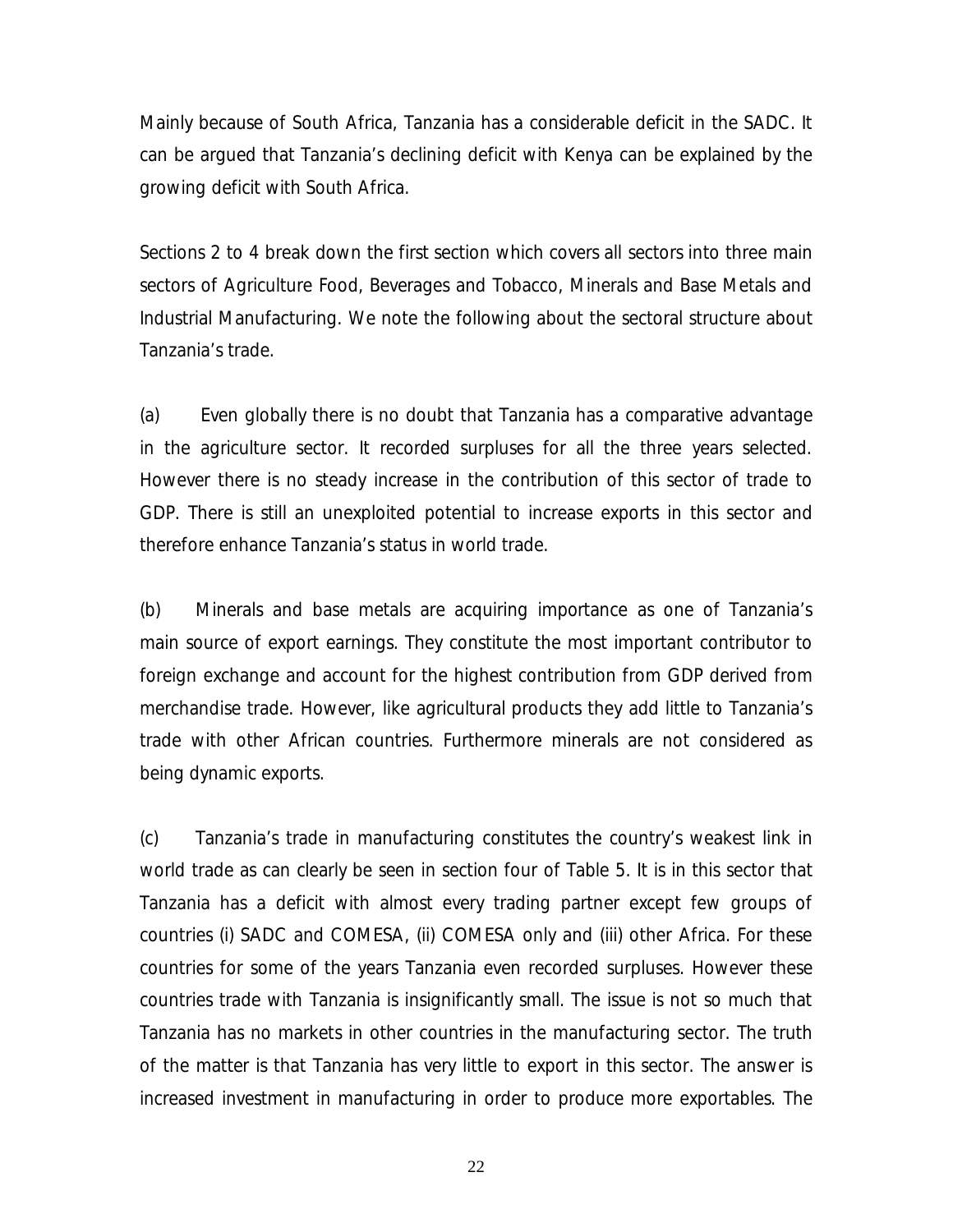agricultural sector also needs investment to enable it to exploit its export potential more fully. EPAs must help Tanzania to increase her exports and in particular help Tanzania to trade in manufactured exports, if EPAs are to fulfill the objective of integrating Tanzania and other LDCs in the world economy.

In Table 6 we present a more detailed view of Tanzania' s structure of merchandise trade in the world. Table 6 gives the Balance of Trade between Tanzania and the rest of the world with details for major trading blocks and individual countries. This Table is derived from Tables 2A and 3A in Appendix I. In this Table the rest of the world is presented in greater details specifying trade with EU, African countries American countries and other countries. Within these groupings important individual countries, are singled out. It should be noted that in Table 6 the data is presented in million USD. The deficits and surpluses are therefore easier to follow than those in the previous table which are in terms of percentage of GDP. On the basis of Table 6 we note the following further points.

(a) The data presented in Table 6 generally corroborate the findings based on Table 5 However it should be noted Tanzania data from different sources are notoriously contradictory at times!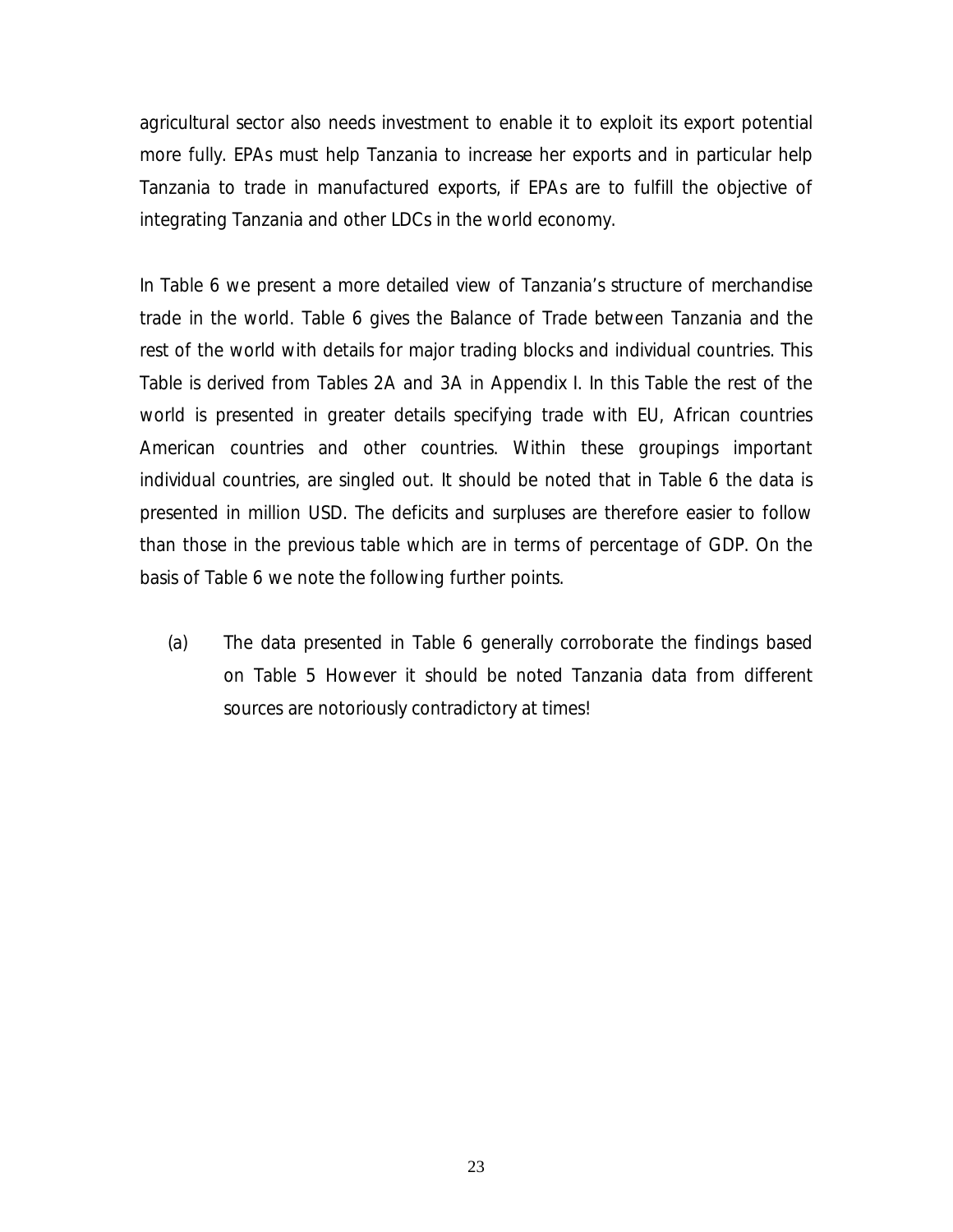| <b>Country/Region</b>                                          | 1997        | 1998        | 1999    | 2000                    | 2001    | 2002        | 2003        | 2004            | 2005 <sub>p</sub> |
|----------------------------------------------------------------|-------------|-------------|---------|-------------------------|---------|-------------|-------------|-----------------|-------------------|
| <b>EU</b>                                                      | 140.6       | 273.4       | 198.4   | 17.5                    | 42.5    | 110.3       | 210.5       | 176.8           | 3.9               |
| Africa                                                         |             |             |         |                         |         |             |             |                 |                   |
| <b>Southern African Development</b><br><b>Community (SADC)</b> |             |             |         |                         |         |             |             |                 |                   |
| South Africa                                                   | $-88.1$     | ÷,<br>124.4 | 164.2   | $\mathbb{Z}^2$<br>162.3 | 194.7   | ÷,<br>172.3 | ä,<br>269.1 | 216.6           | $-114.4$          |
| Zambia                                                         | $-15$       | $-13.3$     | $-4.5$  | 2.3                     | 3.7     | 13.1        | 15.7        | 0.7             | 4.8               |
| Swaziland                                                      | $-9$        | $-0.78$     | $-12.5$ | $-12.9$                 | $-12.7$ | $-15.6$     | $-12.2$     | $-14.4$         | $-17.9$           |
| Zimbabwe                                                       | $-4.73$     | $-14.6$     | $-5.6$  | $-4.5$                  | $-3$    | $-2$        | $-1.2$      | $-0.3$          | $-0.1$            |
| Mozambique                                                     | $-2.5$      | $-0.09$     | 0.6     | 1.4                     | 1       | 1.6         | 1.3         | 1.8             | 4.5               |
| <b>DRC</b>                                                     | 1.6         | 0.22        | 3.6     | $\mathbf 0$             | 5.2     | 15.4        | 21.9        | 9.3             | 12.1              |
| Other SADC                                                     |             |             |         |                         |         | 16.3        | 19.9        | 6.1             | 7.8               |
| <b>Total SADC</b>                                              | ÷.<br>117.6 | 164.7       | 182.5   | $-176$                  | 200.6   | 143.6       | 233.7       | 213.3           | $-103.2$          |
| <b>East African Community (EAC)</b>                            |             |             |         |                         |         |             |             |                 |                   |
| Kenya                                                          | $-82.9$     | $-79.8$     | $-74.1$ | $-61.2$                 | $-58$   | $-59.9$     | $-37.6$     | $-46.4$         | $-79$             |
| Uganda                                                         | 9.7         | 4.2         | $-1.3$  | 2.9                     | $-5.9$  | 2.8         | 2.1         | 4.1             | 15                |
| <b>Total EAC</b>                                               | $-73.2$     | $-75.5$     | $-75.4$ | $-58.3$                 | $-63.9$ | $-57.1$     | $-35.5$     | $-42.3$         | $-64$             |
| Other African                                                  | 4.3         | 0.4         | 3.4     | 4.7                     | 6       | 13.9        | 4.4         | $-23.2$         | 12.4              |
| <b>Total African</b>                                           | 186.5       | 239.8       | 254.5   | 229.6                   | 258.4   | 186.8       | 264.8       | 278.9           | $-154.8$          |
| <b>North American Countries</b>                                |             |             |         |                         |         |             |             |                 |                   |
| <b>USA</b>                                                     | $-31.2$     | $-68.5$     | $-81.3$ | $-43.7$                 | $-50.2$ | $-77.9$     | $-58.4$     | $-64.4$         | $-83.4$           |
| Canada                                                         | $-10.8$     | $-16$       | $-26.1$ | $-31.8$                 | $-22.7$ | $-16.3$     | $-17.9$     | $-34.9$         | 3.9               |
| Other American                                                 | $-15.5$     | $-38.9$     | $-37.9$ | $-24.5$                 | $-7.9$  | $-12.4$     | $-30.2$     | $-30$           | -43               |
| <b>Total American</b>                                          | $-57.5$     | 123.3       | 145.2   | 100.1                   | $-80.7$ | 106.6       | 106.5       | $\sim$<br>129.3 | $-122.5$          |
| Other countries                                                |             |             |         |                         |         |             |             |                 |                   |
| India                                                          | $-11$       | 25          | 18.2    | 9.7                     | $-5.3$  | $-42.6$     | $-98.4$     | 115.4           | $-23.9$           |
| Japan                                                          | $-14$       | $-85.5$     | 134.3   | 108.1                   | $-82.2$ | $-42.4$     | $-81.7$     | 116.3           | $-131.4$          |
| <b>UAE</b>                                                     | $-88.5$     | $-52.9$     | $-44.3$ | $-50.7$                 | $-99.4$ | $-82.8$     | 131.4       | 167.2           | $-161.4$          |
| Others                                                         | 145.1       | 0.2         | $-63.3$ | 183.3                   | 393.3   | 339.8       | $-417$      | 446.8           | $-347.9$          |

#### **Table 6: Tanzania Balance of Trade by Major Regions**

**Source: calculated from Table 3.2 and 3.3, Economic Survey 2005 pg. 51 and 52,** 

Source: calculated from Table 3.2 and 3.3, Economic Survey 2005 pg. 51 and 52,<br>While the EU has continued to be the most important market for Tanzania's exports While the EU has continued to be the most important market for Tanzania's exports<br>(see diagram 3) it has become less important as a source of Tanzania's imports. Other countries notably Japan, India, China and many others are competing strongly Other countries notably Japan, India, China and many others are competing strongly<br>with the EU in Tanzania's markets (see diagram 4). This is also true with respect to with the EU in Tanzania's markets (see diagram 4). This is also true with respect to<br>the EU and the markets of other ACP countries. EPA is therefore the EU's answer to the problem of maintaining ACP markets in its hold in the face of fierce competition from other trading blocks and individual countries. This is important for Tanzania and other ACP countries to bear in mind in the EPA negotiations with Europe.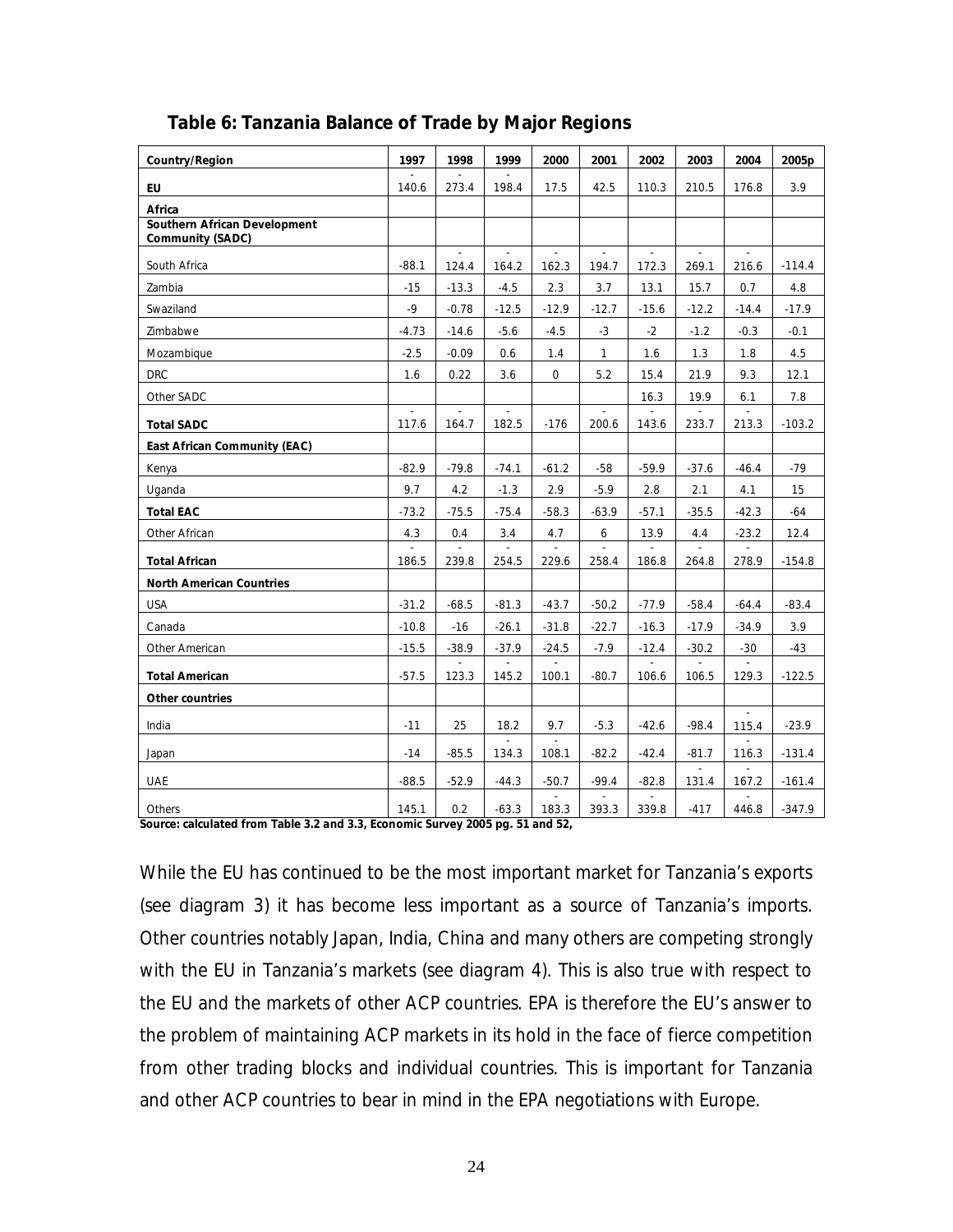

**Diagram 3: Trend in Tanzania's Direction of Exports** 

 **Source: Table 3.2 Economic Survey 2005 p.51**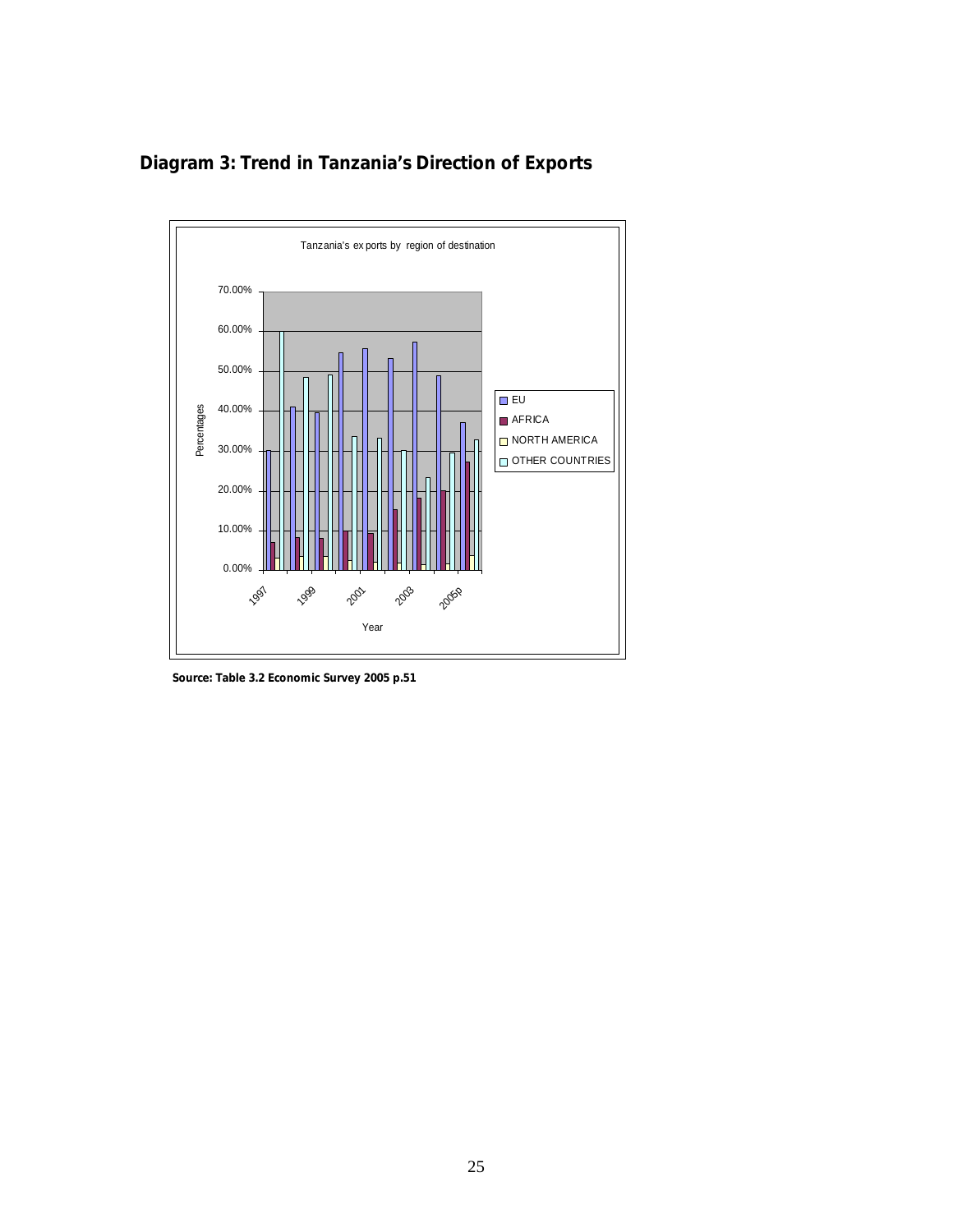#### **Diagram 4: Trend in Tanzania's Source of Imports**



 **Source: Table 3.3 Economic Survey 2005, p.52**

The trade imbalance with South Africa is reaching alarming proportions. However we should point out again, this is due to Tanzania's poor capacity to produce manufactured goods in particularly and as a consequence, its inability to increase its exports not only to South Africa but to most other places. As can be seen in Table 6 in SADC it is only the DRC that is a net importer from Tanzania (i.e. Tanzania has a surplus in the goods balance with that country). For all the other SADC countries Tanzania has had deficits in the merchandise trade with them for most of the time. If the deficits are declining it is because some of these countries have their own other problems (e.g. war in DRC and adverse economic conditions in Zimbabwe), other problems (e.g. war in DRC and adverse econor<br>rather than Tanzania's improved export performance.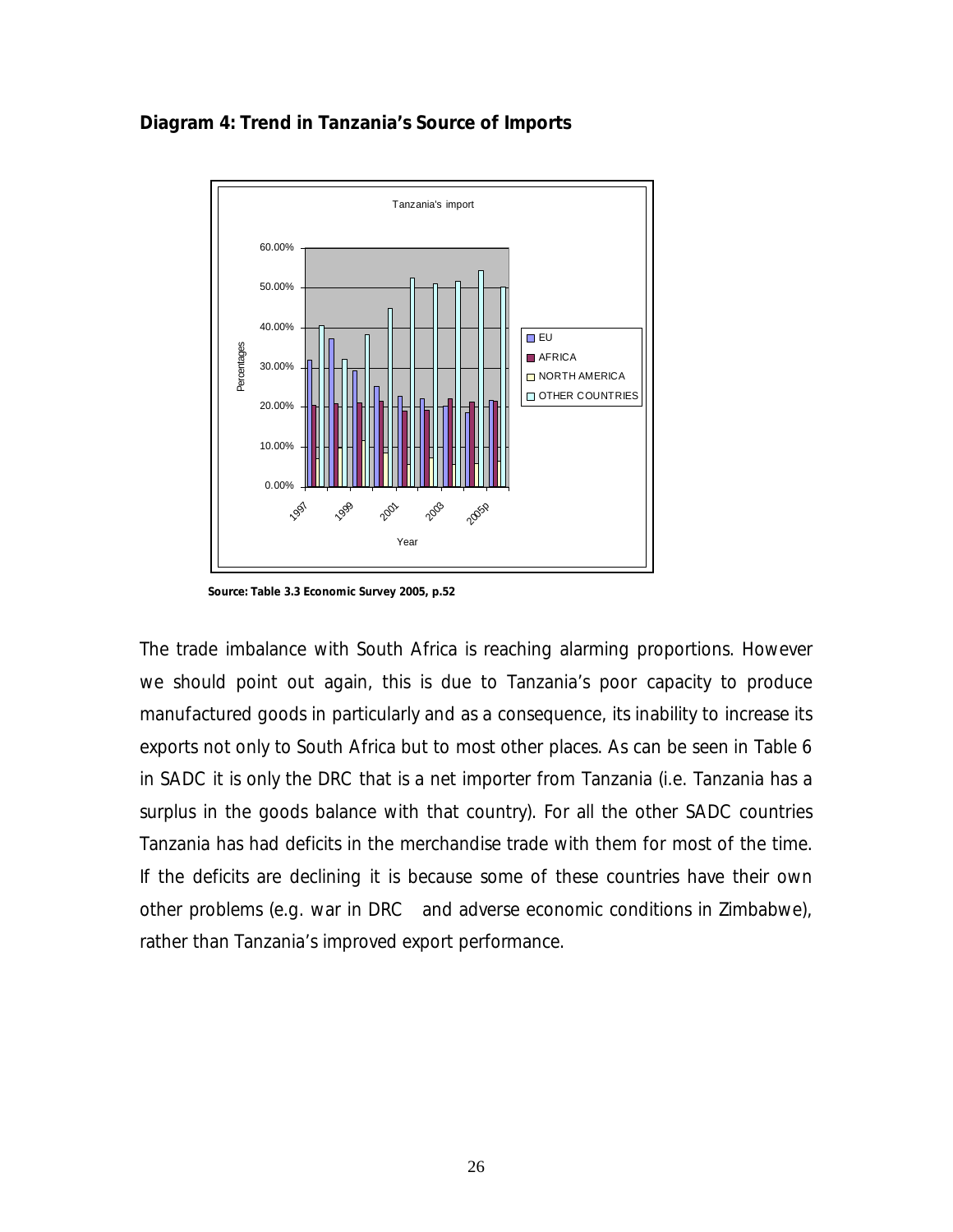#### **2.4 EU Trade with Tanzania**

In Table 5 Tanzania's exports and imports were categorized into three groups agricultural food, beverages and tobacco (in short agricultural commodities) (b) Minerals and Base Metals and (c) Industrial Manufactures. In that Table Tanzania exports to the EU and Tanzania imports from EU were concealed in the category exports to the EU and Tanzania imports from EU were concealed in the category<br>referred to as "the rest of the world" . Because Tanzania trade links with African referred to as "the rest of the world". Because Tanzania trade links with African<br>countries are very small the rest of the world appeared to dominate Tanzania's countries are very small the rest of the world appeared to dominate Tanzania's<br>external trade. We know that this dominance of the "rest of the world" in external trade. We know that this dominance of the "rest of the world" in<br>Tanzania's trade is mainly explained by the dominance of EU's trade with Tanzania. This is confirmed in appendix table 2A which shows the value of exports by destination and appendix table 3A which shows the value of Tanzania imports by country or trading block of origin.

With regard to exports two categories dominate Tanzania's exports globally minerals and agricultural products. Generally these are also the categories that minerals and agricultural products. Generally these are also the categories that<br>dominate Tanzania's exports to the EU. Taking Tanzania's exports to the EU in 2003 dominate Tanzania's exports to the EU. Taking Tanzania's exports to the EU in 2003<br>as an example, it is seen that Tanzania's exports amounted to USD 654.9 million out of a total of USD 1129.2 million exports to the world. That is to say EU accounted for 58.0 percent of Tanzania's exports. The top twenty commodities amounted to USD 646,971,219 million as shown in Table 7 Minerals alone earned Tanzania USD 450, 153,034 million and they were the number one export to the EU accounting 450, 153,034 million and they were the number one export to the EU accounting<br>for 57.5 percent of Tanzania's exports to the EU. Fish came second and brought in USD 61,104,007 million of export earnings. The next 10 commodities after minerals were all agriculturally related (If we take the FAO definition that includes fish other marine products, forestry products including honey and timber, as part of agriculture).

It is clear from table 7 that, out of the top 20 commodities exported by Tanzania to It is clear from table 7 that, out of the top 20 commodities exported by Tanzania to<br>Europe industrial manufactures do not account for much of Tanzania's exports to EU.

27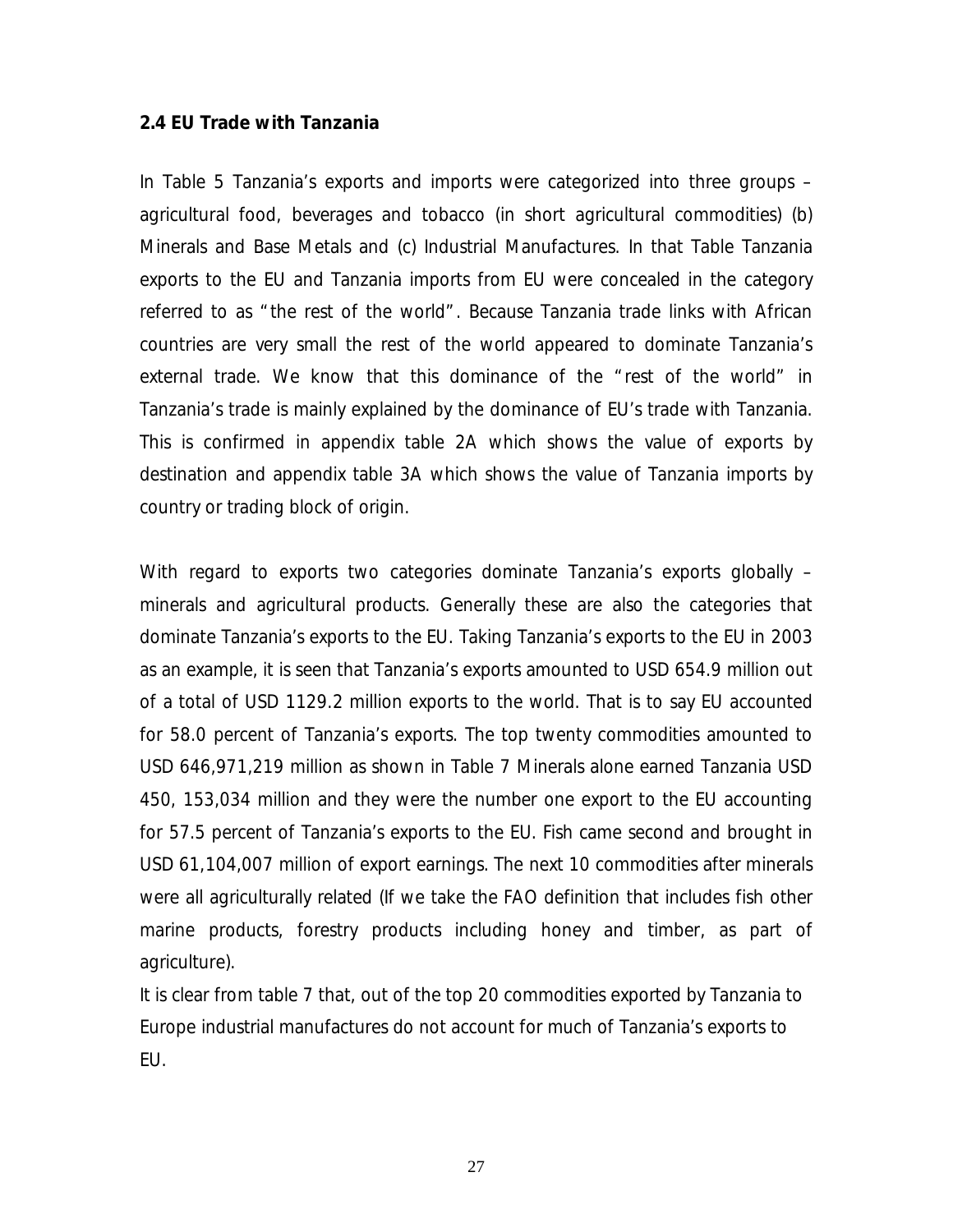|                | <b>HS</b>   |                                                                                                                | <b>FOB</b>  |
|----------------|-------------|----------------------------------------------------------------------------------------------------------------|-------------|
| S/N            | <b>CODE</b> | <b>DESCRIPTION</b>                                                                                             | Value (USD) |
| 1              | 71          | NATURAL/CULTURED PEARLS, PREC STONES & METALS, COIN<br>FTC.<br>FISH & CRUSTACEAN, MOLLUSC & OTHER AQUATIC      | 450,153,034 |
| $\mathbf{2}$   | 3           | <b>INVERTEBRATE</b>                                                                                            | 64,104,007  |
| 3              | 9           | COFFE, TEA, MATE AND SPICES                                                                                    | 35,134,997  |
| 4              | 24          | TOBACCO AND MANUFACTURED TOBACCO SUBSTITUTES                                                                   | 34,666,945  |
| 5              | 6           | LIVE TREE & OTHER PLANT: BULB. ROOT: CUT FLOWERS ETC                                                           | 12,255,859  |
| 6              | 7           | EDIBLE VEGETABLES AND CERTAIN ROOTS AND TUBERS                                                                 | 9,522,208   |
| $\overline{7}$ | 17          | SUGARS AND SUGAR CONFECTIONERY                                                                                 | 8,424,775   |
| 8              | 18          | COCOA AND COCOA PREPARATIONS                                                                                   | 7,033,781   |
| 9              | 52          | COTTON                                                                                                         | 6,037,216   |
| 10             | 53          | OTHER VEGETABLES TEXTILES FIBRES: PAPER YARN & WOVEN<br>FAB<br>ART OF APPAREL & CLOTHING ACCESS, KNITTED OR    | 3,961,570   |
| 11             | 61          | CROCHETED                                                                                                      | 3.012.979   |
| 12             | 12          | OIL SEED, OLEAGI FRUITS; MISCELL GRAIN, SEED, FRUIT ETC                                                        | 2,950,340   |
| 13             | 8           | EDIBLE FRUIT AND NUTS: PEEL OF CITRUS FRUIT OR MELONS                                                          | 1,905,528   |
| 14             | 5.          | PRODUCTS OF ANIMAL ORIGIN, NES OR INCLUDED                                                                     | 1,858,588   |
| 15             | 56          | WADDING, FELT & NONWOVEN: YARNS: TWINE, CORDAGE, ETC                                                           | 1,219,895   |
| 16             | 44          | WOOD AND ARTICLES OF WOOD; WOOD CHARCOAL                                                                       | 1,213,002   |
| 17             | 60          | KNITTED OR CROCHETED FABRICS                                                                                   | 1,018,509   |
| 18             | 70          | <b>GLASS AND GLASSWARE</b>                                                                                     | 973.432     |
| 19             | 4           | DAIRY PROD: BIRDS' EGGS: NATURAL HONEY: EDIBLE PROD NES<br>OTHER MADE UP TEXTILE ARTICLES; SEYS; WORN CLOTHING | 762.939     |
| 20             | 63          | <b>ETC</b>                                                                                                     | 761,615     |
|                |             | <b>TOTAL</b>                                                                                                   | 646.971.219 |

**Table 7. TANZANIA'S EXPORTS TO EU BY DOUBLE DIGITS IN 2003 BY TOP 20 ITEMS**

**Source: Tanzania Revenue Authority (TRA) files**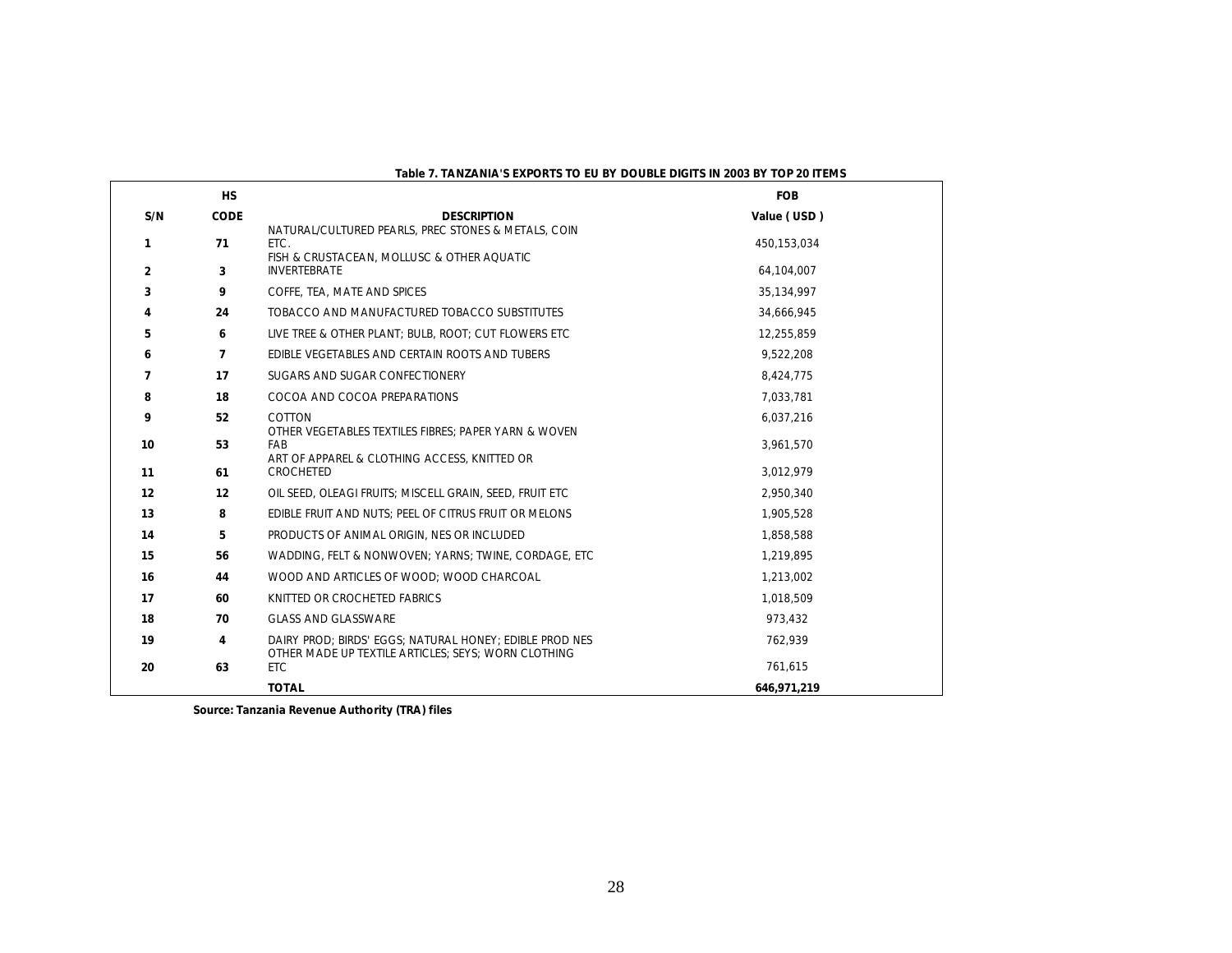#### **3.0 The EPA Negations: The Challenges**

#### **3.1 Introduction**

The proceeding sections have set the necessary background for a discussion of the challenges facing Tanzania in the EPA negotiations. These challenges are related to, on one hand, the principles of EPAs and on the other hand, the socio-economic realities including the trade aspects, facing Tanzania.

#### **3.2 The Integration of LDCs, in the World Economy**

The first challenge relates to the interpretation of the objectives and principles behind EU-ACP economic and trade cooperation. The Cotonou Agreement states that the aim of the ACP-EU economic and trade cooperation to repeat the earlier that the aim of the ACP-EU economic and trade cooperation to repeat the earlier<br>quotation is *"fostering the smooth and gradual integration of the ACP states into the World economy*" (emphasis added). Tanzania we pointed out in Section 2, is a small underdeveloped economy with a lop-sided economic structure which is dependent on agriculture and other raw materials in terms of both production and trade. Most people in Tanzania and other LDCs live in abject poverty. There is a link between this poverty and the dependency on commodity exports by LDCs. (See UNCTAD 2003).

#### **3.2.1 The Link with Poverty Eradication**

The " integration" of Tanzania into the World Economy must go hand in hand with poverty eradication in Tanzania and other LDCs. The eradication of poverty as part of the strategy to integrate developing ACP countries under EPA is mentioned in some documents and pronouncements by EU participants in the negotiations. However, greater emphasis seems to be put on the reciprocal elimination of ACP-EU trade barriers. But even the WTO has accepted exceptions to the rule by giving LDCs more time before they are required to abide by certain liberalization provisions that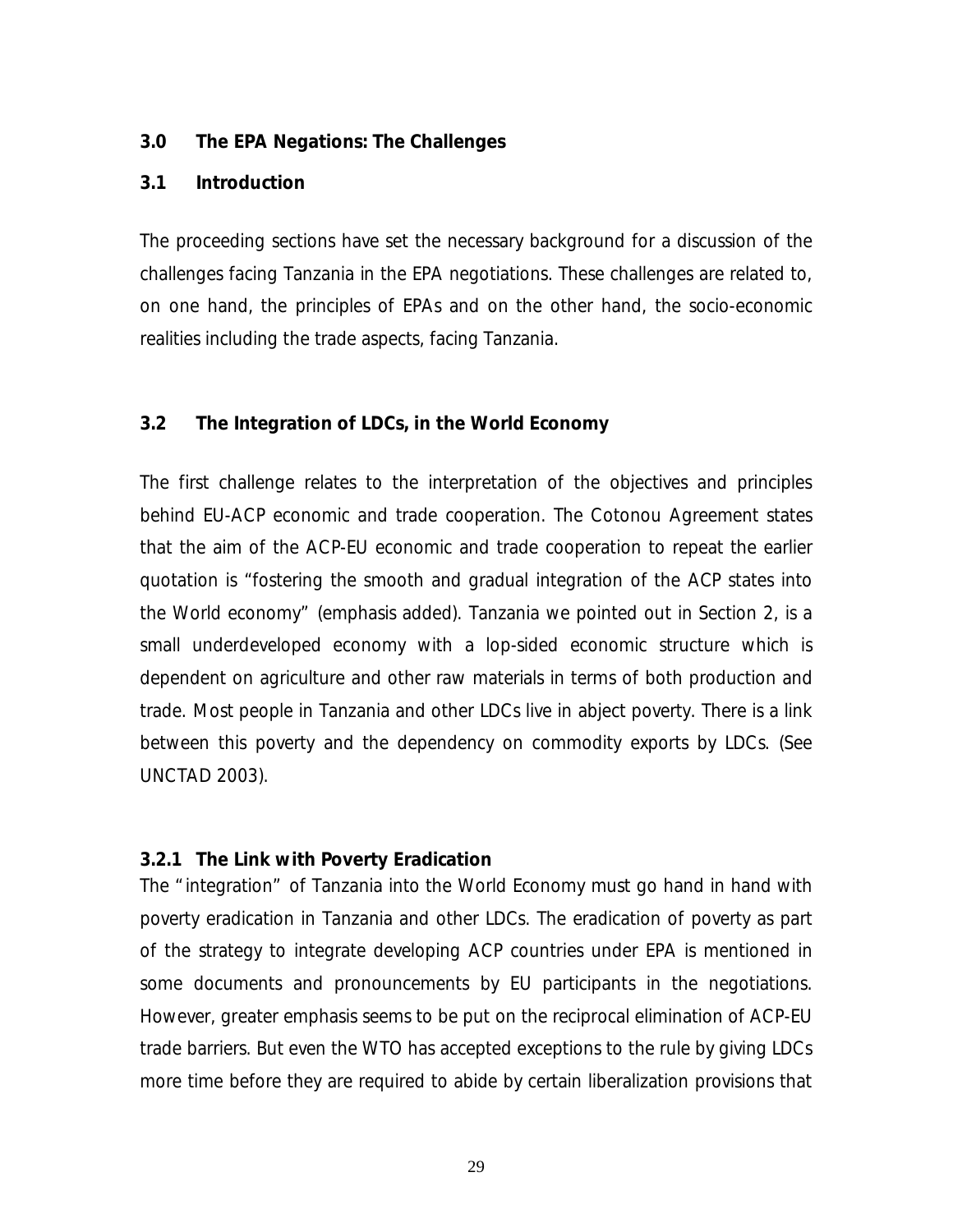require immediate conformity other members. Tanzania and other LDCs must therefore fight to ensure that they are given ample time to adjust before being asked to fully reciprocate An element of asymmetry must be built in making these changes with LDCs reducing their tariffs at a slower rate than the EU.

Indeed the above objective talks about a " smooth" and " gradual" integration of ACP countries into the world economy. The EPA negotiations are expected to end by December 2007 when the new trade and economic relations are expected to become operational. How gradual have these negotiations been? Given that only become operational. How gradual have these negotiations been? Given that only<br>few months remain before EPAs are implemented, it appears that this " smooth" few months remain before EPAs are implemented, it appears that this "smooth" and "gradual" integration is not being observed.

The first phase negotiations were conducted at an all EU-ACP level and were launched in September 2002 but by the time a report was issued no agreement was reached on the issues discussed and therefore the anticipated all ACP-EU agreement was never reached and it was decided to continue these ACP-EU level negotiations parallel with the phase II negotiations which are being held at the regional/subregional level.

#### **3.2.2 The Importance of Enhancing Tanzania' s Capacity in International Trade**

From section two it was seen that Tanzania is faced by a big trade imbalance between exports and imports such that the main issue at present is not so much the lack of access to markets but rather it is the small capacity to produce and export. For Tanzania the developmental objectives of EPA are more important than the trade objective of lowering barriers to trade.

#### **3.2.3 Regional Integration**

EPAs are expected to complement and supplement the economic benefits arising out of regional integration and not to undermine them. Tanzania is involved in a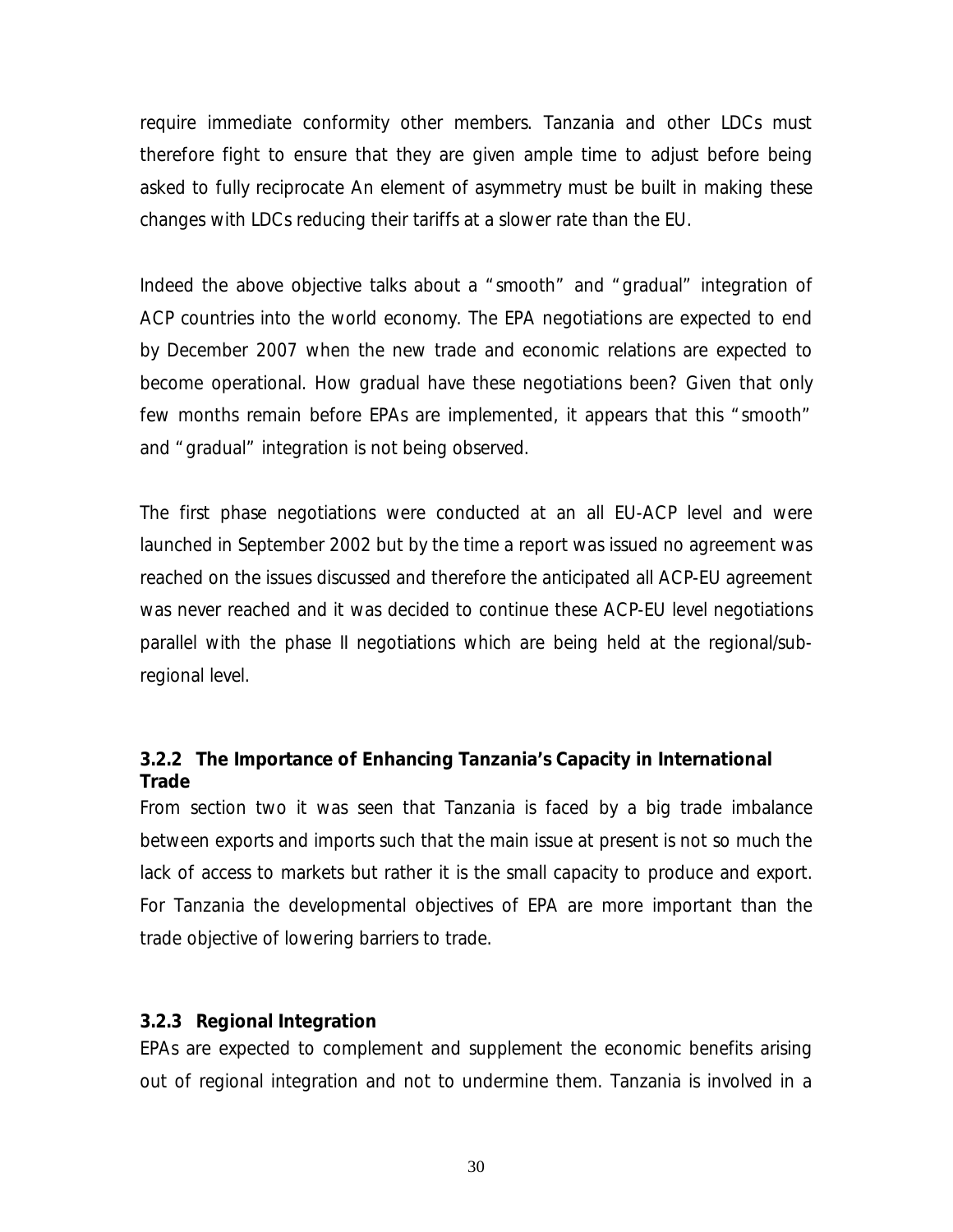number of integration schemes notably with the other two EAC countries and with SADC. These integration schemes are still young and delicate based as they are on trade among small and weak economies. EPAs must therefore as stated in the Cotonou agreement seek to support these regional initiatives. If inter-regional exports in Africa are forced to compete with EU exports to Africa, trade among African states in some commodities like chicken milk and other food consumer goods would be adversely affected even to the extent of being wiped out.

#### **3.2.4 Trade Creation and not Trade Diversion**

A related issue is the impact of tariff reduction on Tanzania's trade with other countries not linked to the Cotonou Agreement especially other third world countries not linked to the Cotonou Agreement especially other third world<br>countries. Let us give an example of India. EPA will make EU's imports to Tanzania countries. Let us give an example of India. EPA will make EU's imports to Tanzania cheaper than India's imports. This means that EPA arrangements will result into<br>trade diversion rather than trade creation that is EU's imports will replace India's imports into the Tanzania market because without the EPA liberalization, Indian imports were cheaper than EU imports. Tanzania' s consumers will now be forced to consume the more expensive EU goods which have been made cheaper by the discriminating tariff reduction in favor of the EU. This is likely to be the case where the tariff is high. Since Tanzania needs to negotiate for a reduction of tariffs for her exports to some of these other countries notably China and India, the negotiations will prove more difficult in view of some of these trade diverting results from EPA Tanzania and other ACP countries may have to consider some lowering of their tariffs with respect to other countries like China and India simultaneously with the reduction of tariffs under the EPA negotiations.

#### **3.2.5 Market Access**

While most Tanzanian exports do not face access problems in European markets a few exports nevertheless directly or indirectly face problems. These problems appear in the following form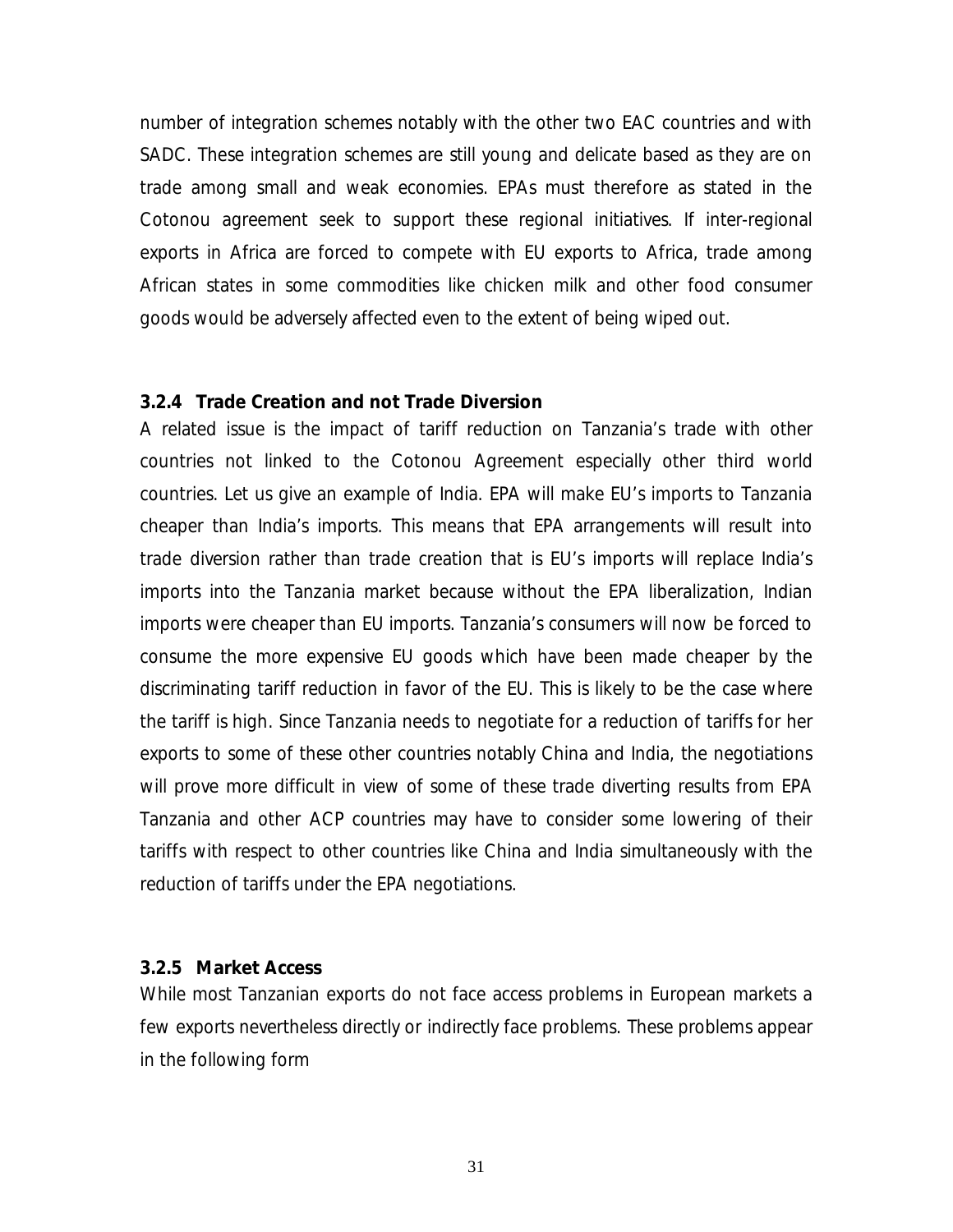(a) Tariff Peaks or particularly high tariffs constrain Tanzania's export entry to other countries. For example fruit and vegetable juices which attract *ad valorem* tariffs as high as 34 per cent.

(b) Escalation of tariffs – some high tariffs are related to the degree of processing of a commodity where higher tariffs are imposed on more processed forms. For example the EU has no tariffs on raw coffee that has neither been roasted nor decaffeinated, but it imposes MFN tariffs of 7.5 per cent on roasted coffee, 8.3 per cent on decaffeinated and 11 per cent on coffee that is both roasted and decaffeinated. (*Diagnostic Trade Integrating Study: 40).*

(c) Rules of Origin: when countries in trading blocks liberalize access to one another's markets they usually put conditions about the origins of the commodities that can benefit from this preferential liberalization. The idea is to ensure that commodities made outside the preferential trading areas do not benefit from the preferences. Thus one of the rules of origin may state that the percentage of imported inputs going into the making of the commodity must not exceed a certain level otherwise the commodity loses its originating status. However some rules of origin amount to non-tariff barriers pure and simple, and therefore negate or reduce the preferential benefit in a trading arrangement. In the Lomé Convection for example to benefits from the preferential treatment on fish fished from waters of ACP countries, the fish had to be transported to an EU country in a ship registered in the EU or the ACP countries otherwise the fish lost its originating status! (The fish becomes Japanese just because it was carried from Tanzanian waters in a Japanese ship)!

Tanzania along with others in the ACP must negotiate for the removal of rules that appear to impose disguised barriers to the flow of ACP-EU trade. Many rules of origin must be simplified so as to encourage Tanzanian and other ACP exporters to use them. As it is traders in Tanzania find them so cumbersome that they give up their entitlement to apply for the reduction in tariff.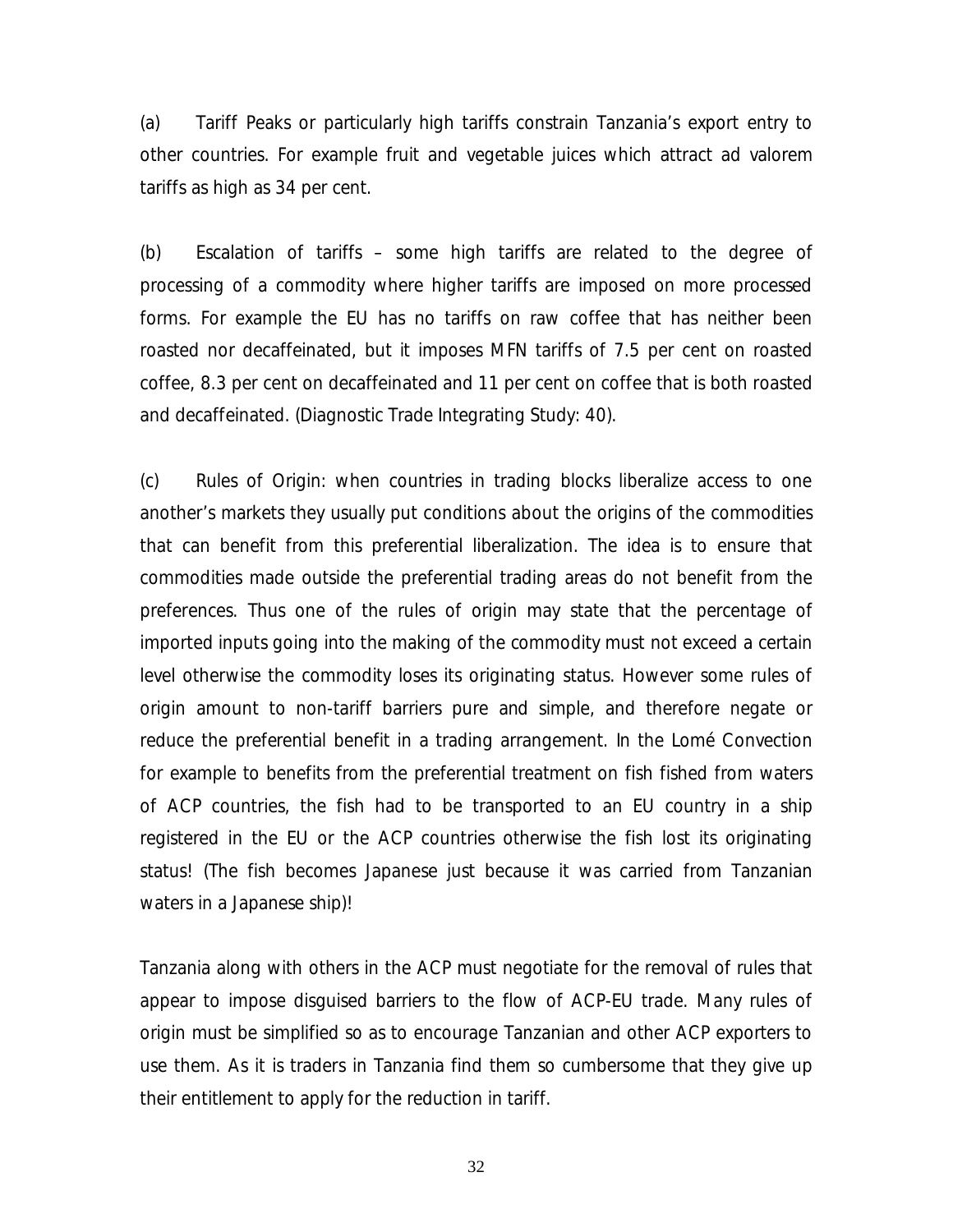One way of dealing with the problem of rules of origin is to use the of inputs from developing. That is inputs imported from other ACPs or even better still developing countries can be added up in order to meet rules of origin requirements.

#### **3.3 Negotiating Strategy**

The main issue to bear in mind is that EPA negotiations must safeguard Tanzania' s The main issue to bear in mind is that EPA negotiations must safeguard Tanzania's<br>interests as an LDC and must contribute to Tanzania's poverty alleviation strategy interests as an LDC and must contribute to Tanzania's poverty alleviation<br>which is a precondition for Tanzania's integration in the world economy.

#### **3.3.1 Configuration of Negotiating Group**

The EU prefers to negotiate EPA with groups rather than individual countries. The idea is to build up Customs Unions among the ACP countries that become economically integrated with the EU. It would have been better if these groups existed before the EPA negotiations. As it is they are being formed for the EPA negotiations while at the same time some countries also continue to be members in several economic groups. Thus Tanzania is a member of SADC and the EAC but is negotiating EPA with only some of the SADAC countries. Kenya and Uganda who are in EAC are negotiating EPA with some COMESA members in the ESA group. South Africa is in SACU and SADC but is not in any EPA negotiations because it has its own separate deal with the EU. Ideally Tanzania should negotiate together with Kenya and Uganda in the EAC as the three are already a Customs Union with a common external tariff. It would be easier to negotiate mutual tariff reductions between the EAC and the EU.

#### **3.3.2 Coordination in the African Group**

Coordination among African countries will help to facilitate these negotiations so as to ensure that internal economic problems do not get into the EPA negotiations with the EU.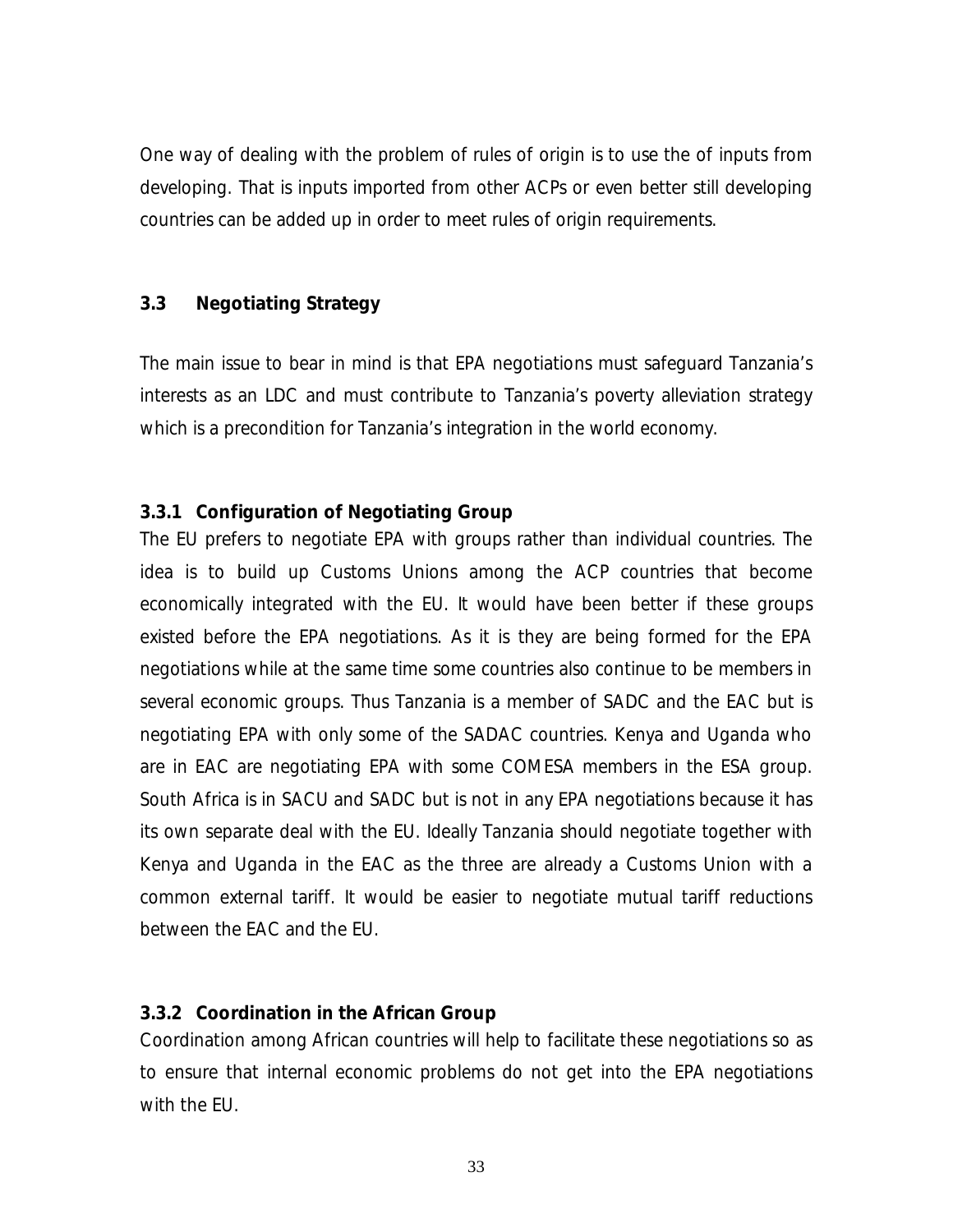#### **3.3.3 Defensive and Offensive List of Commodities**

To guard against the possibilities that sensitive sectors in Tanzania are not overwhelmed to the extent of going out of production, Tanzania must either backload their liberalization in EPA or leave them out in the negotiations altogether. backload their liberalization in EPA or leave them out in the negotiations altogether.<br>This should apply to cereals, livestock and livestock product's (e.g. milk, chicken etc). These commodities are produced mostly by poor peasant producers using poor technology. If they are exposed to open competition with EU producers, these products will simply be replaced by EU products. This will worsen poverty among peasant producers. Hence the negotiations on these products must be delayed or be completely kept out of the EPA negotiations.

On the other hand Tanzania must identify the commodities that it must sell more in EU markets. These include processed agricultural materials and industrial products made by small and medium scale enterprises. This will promote poverty eradication made by small and medium scale enterprises. This will promote<br>while enhancing Tanzania's integration in the world economy.

The asymmetric liberalization of trade between EU and ACP countries will also help to ensure that other ACP countries receive preference over EU products in Tanzania markets.

#### **3.3.4 Is there no Reciprocity on Tanzania' s Part?**

The question may be asked what will Tanzania and other ACP countries offer in return? Tanzania and the other EAC partners have decided to remove all duties on machinery and other capital goods including industrial inputs. That is these items are zero-rated. It is true this is offered to imports from all origins. But this also applies to the EBA provision which applies to all LDCs. The point is, this offer entails sacrificing revenue on the part the EAC countries. Tanzania can choose to liberalize tariffs on some consumer goods imported from the EU by stages – front-loading some and back-loading others over an agreed period, all this with the purpose of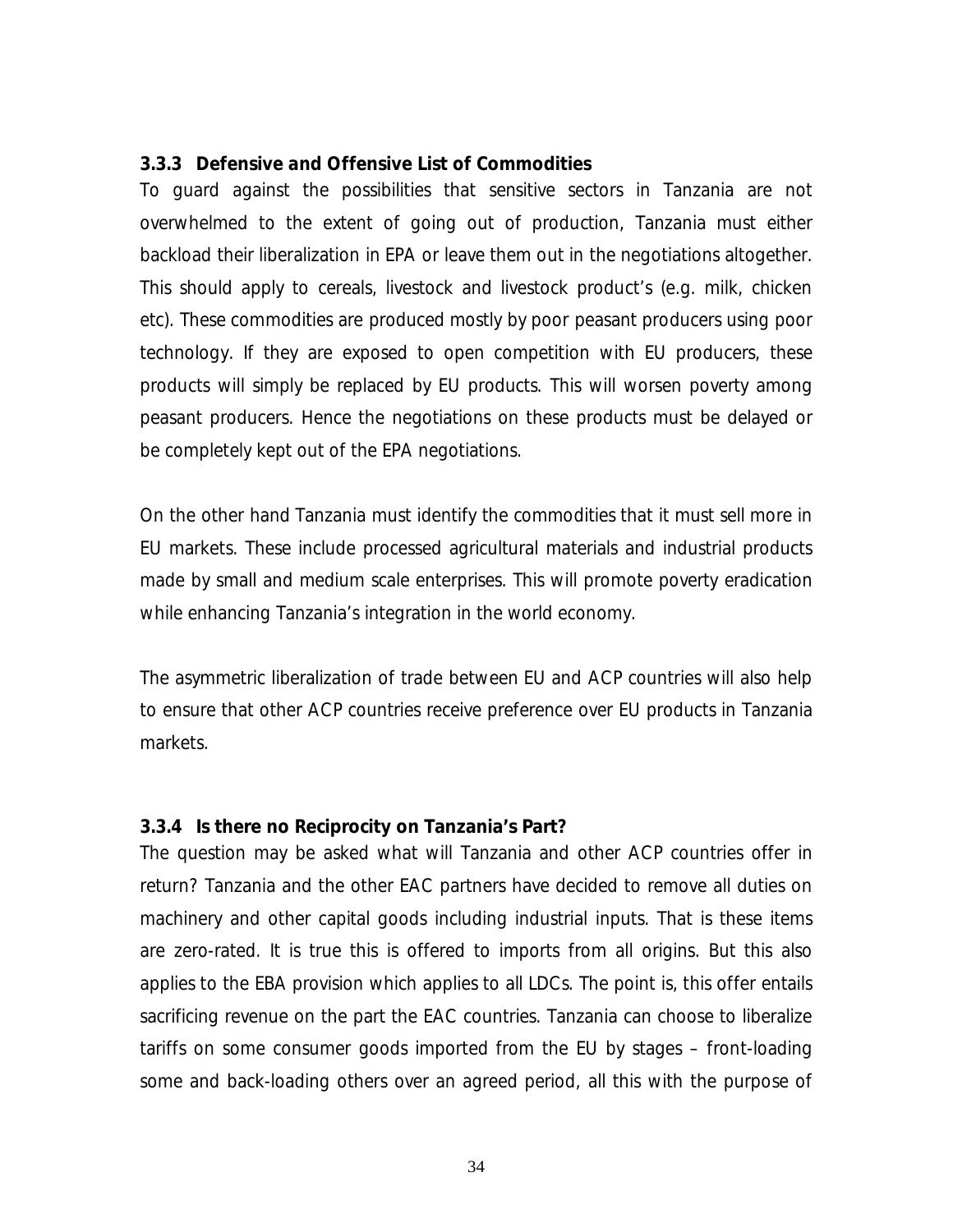safeguarding the industrialization of the country while at the same time ensuring the gradual but smooth integration of the country and other ACP countries in the world economy.

#### **3.3.5 Safeguard Measures**

During the Lomé Conventions when the EU used to give non-reciprocal tariff concessions to the ACP group, there was a safeguard clause that allowed the EU country concerned to reimpose part or the full tariff that had been given if it could show that the concession had somehow. For example if the EU country concerned could slow a loss of jobs in the economy because of the closure of some or all the factories making a commodity or commodities being imported from the APC. This safeguard clause must also be put in EPAs to safeguard the APC economies from economic harmful effects resulting from EPA related liberalization.

#### **3.3.6 Economic Cooperation**

It was explained in the second booklet that the EU has not yet firmed up in terms of amounts, the aid and other financial details under Cotonou. However, if EPAs are to help contribute to the integration of Tanzania and other LDCs into the world economy a lot of financial and technical assistance will be needed in order for this noble objective to be realized. Otherwise EPAs will remain nothing but dreams!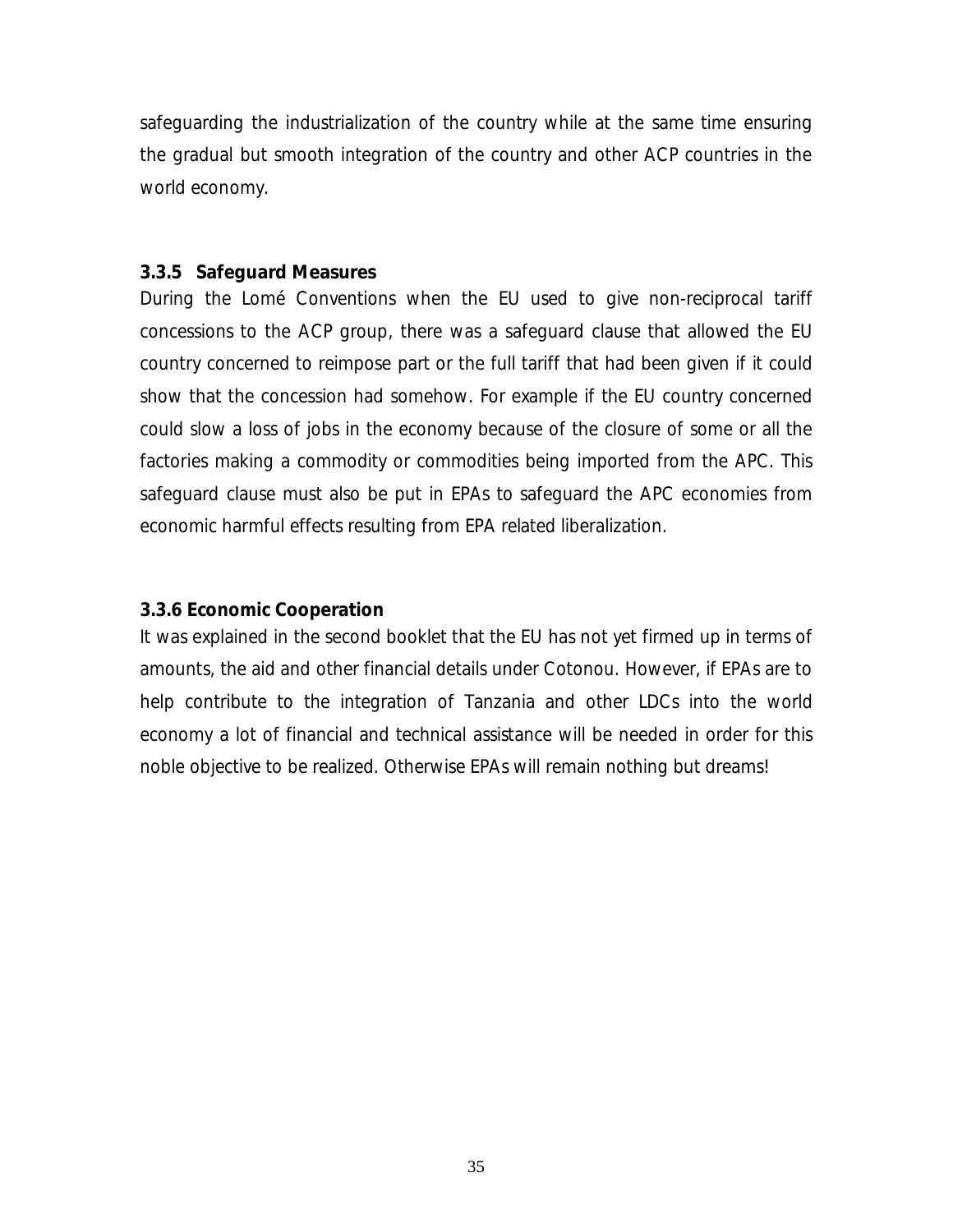#### **4. Summary and Conclusion**

The present booklet aims at exploring the EU-ACP trade arrangements under the Cotonou Agreement. The discussion centers on the negotiations on the Economics Partnership Agreements between the two groups of countries. The discussion is done in the context of Tanzania's peculiar economic conditions emphasizing on the challenging issues that Tanzania negotiators will face during the negotiations.

The presentation begins with a discussion of the principles and objectives of the Cotonou Agreement. The most important issue is that while EPAs aim at integrating LDCs like Tanzania into the world economy EPAs must also assist these countries to eradicate poverty. In their negotiations Tanzania and other negotiators must emphasize the developmental objectives of these EPAs above the trade objective of reciprocal trade liberalization. EPAs must also contribute to the enhancement of regional cooperation efforts in APC countries.

The second section of the booklet explains in details the Balance of Payment Problems of Tanzania. The country cannot produce enough exports to meet its needs for imported goods. The structure of trade is dominated by agricultural commodities and minerals whose supply has tended to grow sluggishly. The solution to the Balance of Payments problem lies in increased investment particularly solution to the Balance of Payments problem lies in increased investment particularly<br>in manufacturing in order to increase exports. At present Tanzania's trade with most countries is in deficit. Tanzania performance in SADC, EAC and EU is poor. The little improvement in the trade with EU has been more because imports from other countries and areas have increased more than imports from EU. The overall Balance of Payments for Tanzania therefore remains precarious.

Tanzania has some market access problems with the EU. These need to be addressed in the EPA negotiations through coordination with other ACP countries and especially with other African nations. Tanzania needs to identify its offensive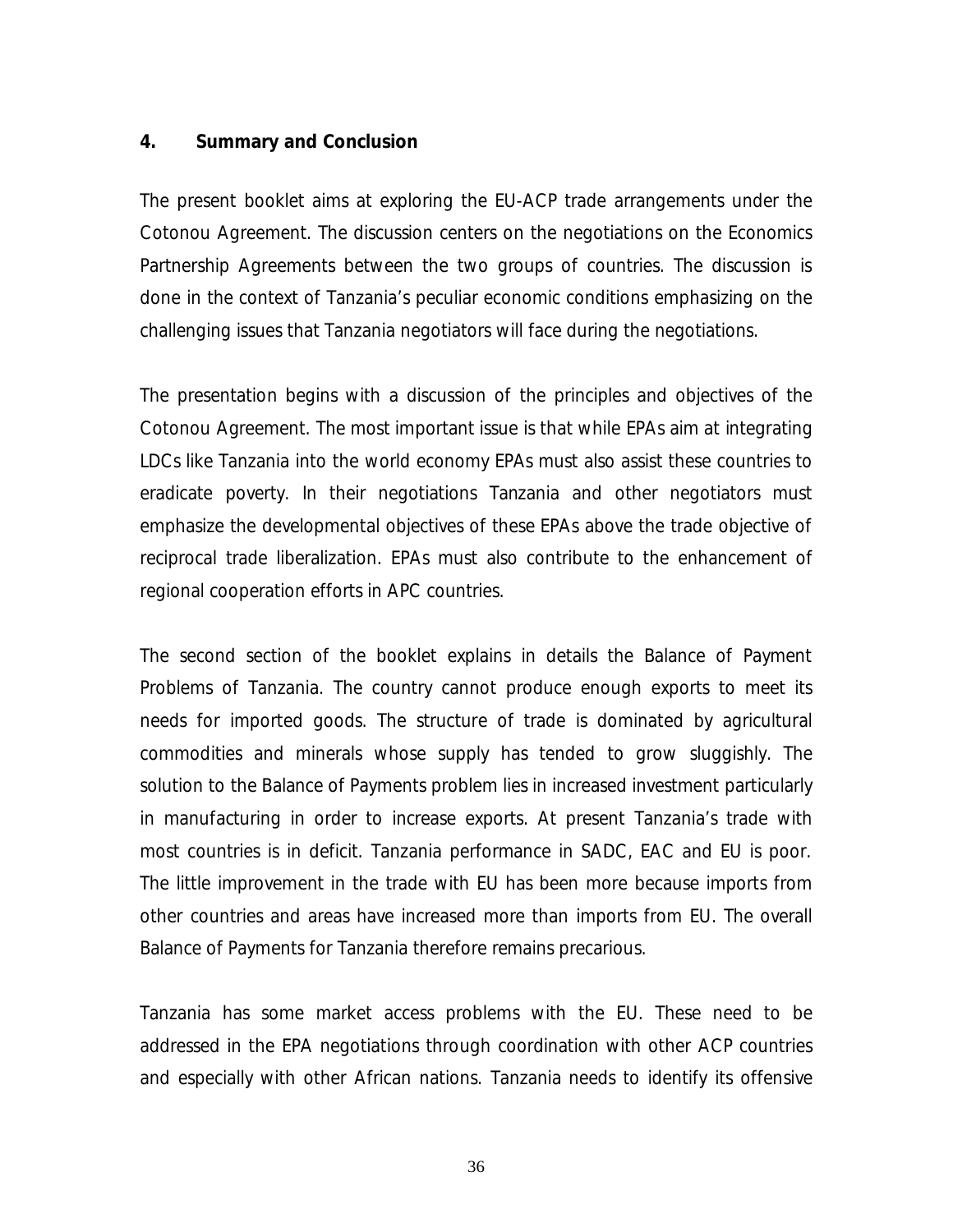and defensive list of commodities. The offensive commodities are the exports that Tanzania must sell more into the EU. The defensive commodities are the commodities that Tanzania will try to keep out of the EPA negotiations. This will help in the industrialization of the country and will also safeguard tax revenue.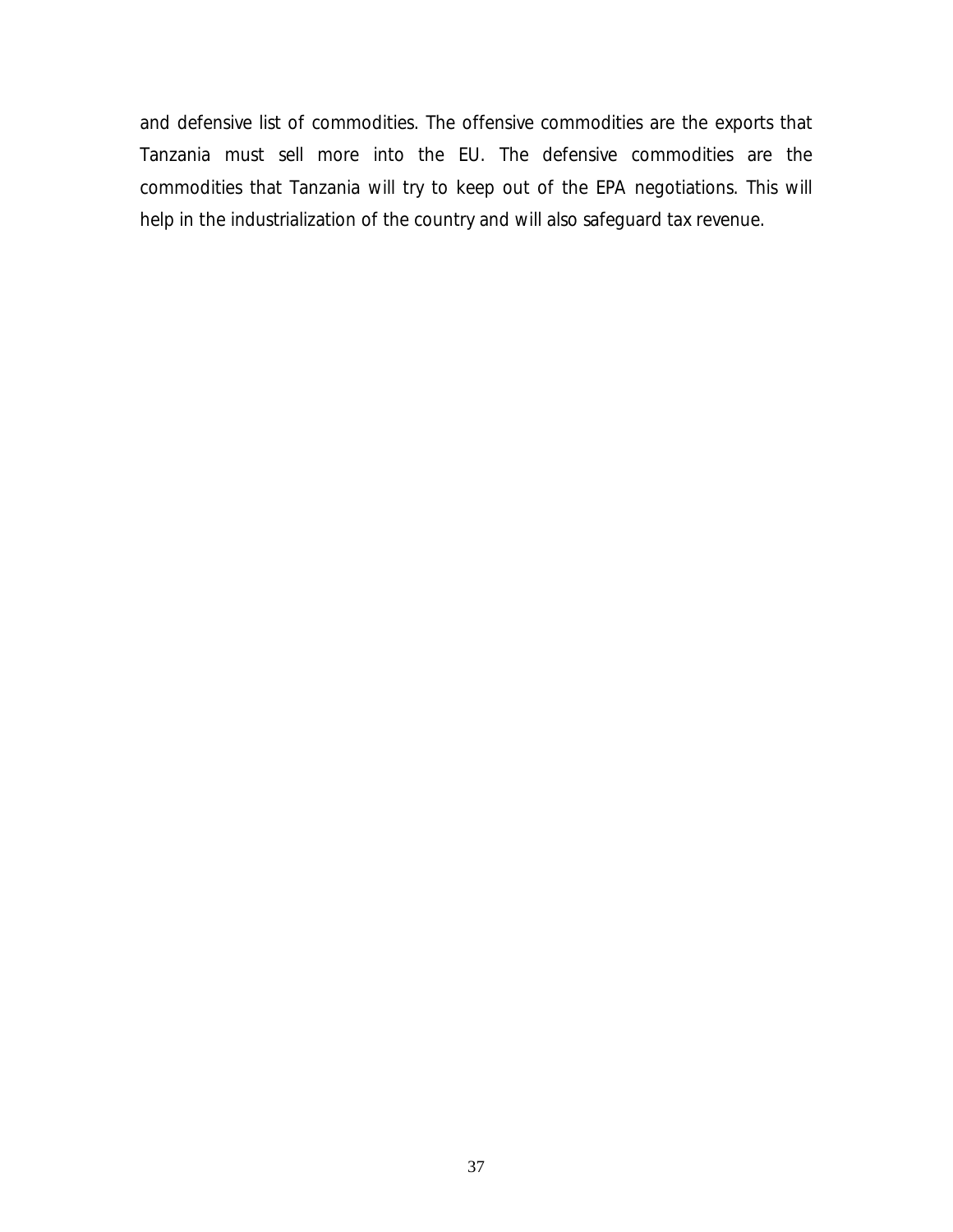## **Appendix Table 1A Tanzania's Balance of Payments<br>(Values in million USD)**

|                                       | 1996     | 1997                              | 1998        | 1999     | 2000     | 2001     | 2002     | 2003     | 2004     |
|---------------------------------------|----------|-----------------------------------|-------------|----------|----------|----------|----------|----------|----------|
| <b>Goods Balance</b>                  | $-448.8$ | 395.4                             | $-793.6$    | $-872.1$ | $-704.3$ | $-709$   | $-531.7$ | $-717.4$ | $-866.6$ |
| Exports(fob)                          | 763.8    | 752.6                             | 588.5       | 543.3    | 663.3    | 851.3    | 979.6    | 1261.1   | 1473.1   |
| Imports(fob)                          | 1212.6   | 1148                              | 1382.1      | 1415.4   | 1367.6   | 1560.3   | 1511.3   | 1933.5   | 2339.7   |
|                                       |          |                                   |             |          |          |          |          |          |          |
| <b>Services Balance</b>               | $-278.8$ | $\overline{\phantom{a}}$<br>317.8 | $-450$      | $-225.3$ | $-52.2$  | 264.9    | 287.6    | 222.1    | 151.9    |
| Receipts                              | 537.1    | 482.4                             | 538.8       | 622      | 643.8    | 914.6    | 920.1    | 947.8    | 1117.4   |
| Payments                              | 815.9    | 800.2                             | 988.8       | 847.3    | 696      | 649.7    | 632.5    | 725.7    | 965.5    |
|                                       |          |                                   |             |          |          |          |          |          |          |
| Income                                | $-72$    | 121.8                             | $-105$      | $-99.3$  | $-103.9$ | $-188.5$ | $-150.2$ | $-162.6$ | $-177.8$ |
| Receipts                              | 41.5     | 43                                | 44.4        | 49       | 50.4     | 55.3     | 67.9     | 87.1     | 81.8     |
| Payments                              | 113.5    | 164.8                             | 149.4       | 148.3    | 154.3    | 243.8    | 218.1    | 249.7    | 259.6    |
| <b>Current Transfers</b>              | 338.4    | 431.5                             | 427.3       | 336.6    | 390.8    | 399.5    | 420.6    | 546.9    | 646.1    |
| .Inflows                              | 370.7    | 499.2                             | 454.2       | 445.6    | 463.7    | 469.5    | 472.9    | 609.9    | 711.1    |
| Government                            | 236      | 433.6                             | 421         | 411.4    | 427.8    | 418.4    | 427.7    | 543.3    | 641.7    |
| Other sectors                         | 134.7    | 65.6                              | 33.2        | 34.2     | 35.9     | 51.1     | 45.2     | 66.6     | 69.4     |
| .Outflows                             | 32.3     | 67.7                              | 26.9        | 109      | 72.9     | 70       | 52.3     | 63       | 65       |
|                                       |          |                                   |             |          |          |          |          |          |          |
| <b>Current Account</b>                | $-461.2$ | 403.5                             | $-921.3$    | $-860.1$ | $-469.6$ | $-233.1$ | 26.3     | $-111$   | $-246.4$ |
| <b>Capital Transfers</b>              | 191      | 270.9                             | 252.4       | 270.6    | 330.4    | 361.5    | 355.4    | 358.2    | 293.6    |
| Inflows                               | 191      | 270.9                             | 252.4       | 270.6    | 330.4    | 361.5    | 355.4    | 358.2    | 293.6    |
| Outflows                              | 0        | 0                                 | $\mathbf 0$ | 0        | 0        | 0        | 0        | 0        | 0        |
|                                       |          |                                   |             |          |          |          |          |          |          |
| <b>Financial Account</b>              | 0.3      | 236.2                             | 510.5       | 613.3    | 572.5    | $-353.7$ | 191.6    | 257.3    | 382.8    |
| Direct Investment                     | 148.5    | 157.8                             | 172.2       | 516.7    | 463.4    | 467.2    | 429.8    | 526.8    | 469.9    |
| Portfolio Investment                  | 0        | 0                                 | 0           | 0        | 0        | 8.2      | 2.2      | 2.7      | 2.4      |
| Other Investment                      | $-148.2$ | 78.4                              | 338.3       | 96.6     | 109.1    | $-829.1$ | $-240.4$ | $-272.2$ | $-89.5$  |
| <b>Frrors and</b><br><b>Omissions</b> | 38.8     | 323.5                             | $-313.3$    | $-132.7$ | $-439.5$ | $-580$   | $-681.6$ | $-449.6$ | $-386.6$ |
| <b>Overall Balance</b>                | $-231.2$ | 219.9                             | $-471.7$    | $-108.9$ | $-6.2$   | $-805.3$ | $-108.3$ | 54.9     | 43.4     |
| Financing                             | 231.2    | 219.9                             | 471.7       | 108.9    | 6.2      | 805.3    | 108.3    | 54.9     | $-43.4$  |

**Source:: Economic Survey, Table 24, p.67**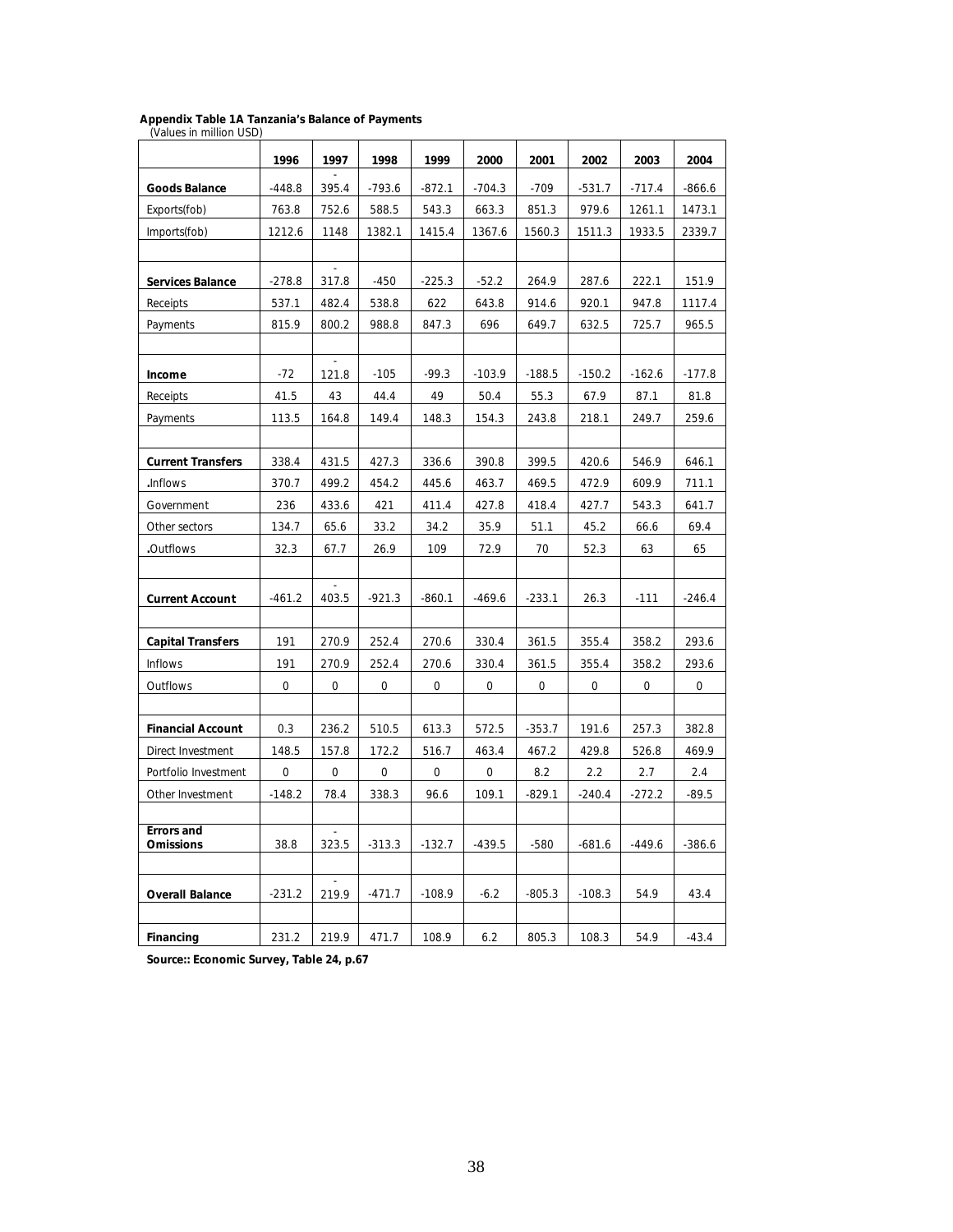| (values in million USD) |       |       |       |       |       |       |         |       |        |
|-------------------------|-------|-------|-------|-------|-------|-------|---------|-------|--------|
| Country/Region          | 1997  | 1998  | 1999  | 2000  | 2001  | 2002  | 2003    | 2004  | 2005p  |
| EU                      | 226.5 | 241.2 | 214.7 | 362.1 | 432.2 | 479.9 | 644.9   | 654.1 | 619.6  |
|                         |       |       |       |       |       |       |         |       |        |
|                         |       |       |       |       |       |       |         |       |        |
| <b>AFRICA</b>           |       |       |       |       |       |       |         |       |        |
| <b>SADC</b>             |       |       |       |       |       |       |         |       |        |
| South Africa            | 7.9   | 6.3   | 6.6   | 12.1  | 8.7   | 16.5  | 37.3    | 113.8 | 275.4  |
| Zimbabwe                |       |       |       |       |       |       |         | 1.2   | 1.6    |
| Zambia                  | 10    | 3.7   | 2.8   | 4.7   | 5.5   | 17.4  | 17.7    | 6.8   | 8.7    |
| Mozambique              | 2.6   | 0.1   | 0.7   | 1.5   | 1.4   | 1.6   | $2.2\,$ | 3.4   | 6.5    |
| <b>DRC</b>              | 1.8   | 5     | 3.7   | 0.1   | 5.4   | 15.8  | 22.6    | 10.1  | 12.6   |
| Swaziland               |       |       |       |       |       |       |         | 2.8   | 0.6    |
| Other SADC              |       |       |       |       |       | 20.3  | 24.7    | 13.8  | 16.9   |
| <b>Total SADC</b>       | 22.3  | 15.1  | 13.8  | 18.4  | 21    | 71.6  | 94.5    | 151.9 | 322.3  |
|                         |       |       |       |       |       |       |         |       |        |
|                         |       |       |       |       |       |       |         |       |        |
| EAC                     |       |       |       |       |       |       |         |       |        |
| Kenya                   | 12.8  | 26    | 21    | 32.2  | 38.1  | 35.3  | 78.3    | 83.7  | 76.3   |
| Uganda                  | 11.6  | 6.5   | 4.7   | 8.5   | 5.5   | 5.5   | 10.3    | 11.7  | 20.1   |
| <b>Total EAC</b>        | 24.4  | 32.5  | 25.7  | 40.7  | 43.6  | 40.8  | 88.6    | 95.4  | 96.4   |
| Other African           | 4.5   | 0.5   | 3.5   | 4.7   | 6.2   | 22.9  | 22.2    | 20    | 34.7   |
| <b>Total African</b>    | 51.2  | 48.1  | 43    | 63.8  | 70.8  | 135.3 | 205.3   | 267.3 | 453.4  |
|                         |       |       |       |       |       |       |         |       |        |
|                         |       |       |       |       |       |       |         |       |        |
| <b>AMERICAN</b>         |       |       |       |       |       |       |         |       |        |
| <b>USA</b>              | 21.4  | 12.8  | 18    | 15.2  | 15.1  | 13.5  | 11.3    | 13.7  | 16.5   |
| Canada                  | 1.7   | 0.7   | 0.6   | 0.5   | 0.5   | 1.4   | 1.7     | 4.8   | 39.2   |
| Other American          |       |       |       |       |       | 1.3   | 2.7     | 2.6   | 3.7    |
| <b>Total American</b>   | 23.1  | 13.5  | 18.6  | 15.7  | 15.6  | 16.2  | 15.7    | 21.1  | 59.4   |
|                         |       |       |       |       |       |       |         |       |        |
|                         |       |       |       |       |       |       |         |       |        |
| Other countries         |       |       |       |       |       |       |         |       |        |
| Japan                   | 60    | 45.5  | 43.9  | 34.2  | 68.5  | 96.3  | 88.2    | 64.3  | 68.7   |
| <b>UAE</b>              | 5     | 6.8   | 6.7   | 6.3   | 9.6   | 14.4  | 15.4    | 17.5  | 33.7   |
| Hong Kong               | 18.2  | 5     | 7.8   | 8.8   | 8.7   | 11.2  | 9.9     | 12.3  | 9.6    |
| India                   | 66.5  | 114.8 | 112.8 | 98.5  | 82.2  | 64.2  | 69.6    | 100.7 | 63.2   |
| Others                  | 302   | 113.6 | 95.8  | 73.9  | 88.6  | 85    | 79.9    | 197.6 | 371.5  |
| Sub-total               | 451.7 | 285.7 | 267   | 221.7 | 257.6 | 271.1 | 263     | 392.4 | 546.7  |
|                         |       |       |       |       |       |       |         |       |        |
| <b>GRAND TOTAL</b>      | 752.5 | 588.5 | 543.2 | 663.2 | 776.4 | 902.5 | 1129.2  | 1335  | 1676.3 |

#### **Appendix table 2A, Tanzania's export by region of destination**

**Source:: Economic Survey, 2005, Table 3.2 p.51**

**p= provisional**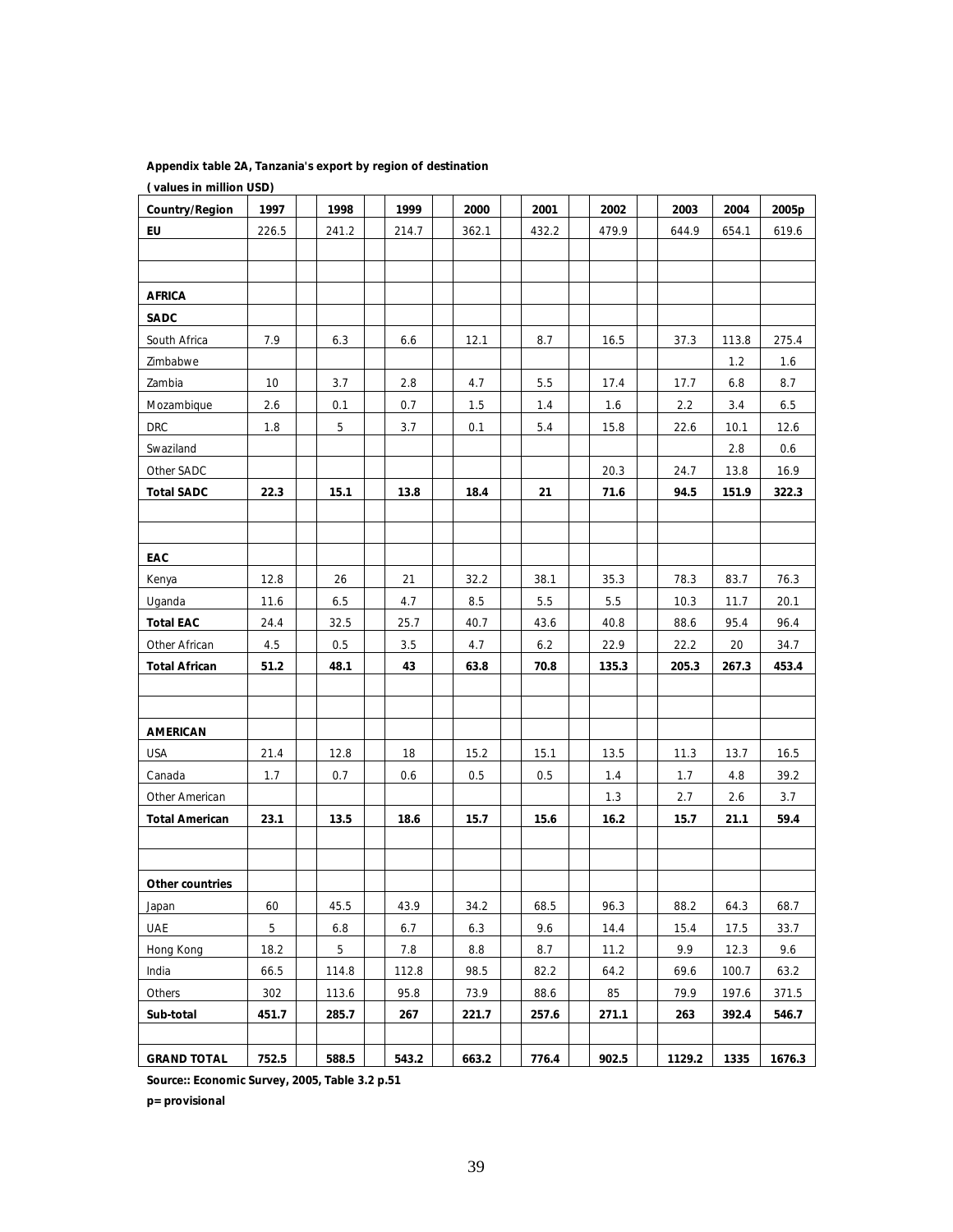|                       |       | (values in million USD) |       |             |       |       |                |       |       |
|-----------------------|-------|-------------------------|-------|-------------|-------|-------|----------------|-------|-------|
| Country/Region        | 1997  | 1998                    | 1999  | 2000        | 2001  | 2002  | 2003           | 2004  | 2005p |
| EU                    | 367.1 | 514.6                   | 413.1 | 344.6       | 389.7 | 369.6 | 434.4          | 477.3 | 615.7 |
|                       |       |                         |       |             |       |       |                |       |       |
|                       |       |                         |       |             |       |       |                |       |       |
| <b>AFRICA</b>         |       |                         |       |             |       |       |                |       |       |
| <b>SADC</b>           |       |                         |       |             |       |       |                |       |       |
| South Africa          | 96    | 130.7                   | 170.8 | 174.4       | 203.4 | 188.8 | 306.4          | 330.4 | 389.8 |
| Zimbabwe              | 4.73  | 14.6                    | 5.6   | 4.5         | 3     | 2     | 1.2            | 1.5   | 1.7   |
| Zambia                | 25    | 17                      | 7.3   | 2.4         | 1.8   | 4.3   | $\overline{2}$ | 6.1   | 3.9   |
| Mozambique            | 5.1   | 5.5                     | 0.1   | 0.1         | 0.4   | 0     | 0.9            | 1.6   | 2     |
| <b>DRC</b>            | 0.2   | 0.5                     | 0.1   | 0.1         | 0.2   | 0.4   | 0.7            | 0.8   | 0.5   |
| Swaziland             | 9     | 11.5                    | 12.5  | 12.9        | 12.7  | 15.6  | 12.2           | 17.2  | 18.5  |
| Other SADC            |       |                         |       |             |       | 4     | 4.8            | 7.7   | 9.1   |
| <b>Total SADC</b>     | 139.9 | 179.8                   | 196.3 | 194.4       | 221.6 | 215.2 | 328.2          | 365.2 | 425.5 |
|                       |       |                         |       |             |       |       |                |       |       |
|                       |       |                         |       |             |       |       |                |       |       |
| EAC                   |       |                         |       |             |       |       |                |       |       |
| Kenya                 | 95.7  | 105.8                   | 95.1  | 93.4        | 96.1  | 95.2  | 115.9          | 130.1 | 155.3 |
| Uganda                | 1.9   | 2.3                     | 6     | 5.6         | 11.4  | 2.7   | 8.2            | 7.6   | 5.1   |
| <b>Total EAC</b>      | 97.6  | 108                     | 101.1 | 99          | 107.5 | 97.9  | 124.1          | 137.7 | 160.4 |
| Other African         | 0.2   | 0.1                     | 0.1   | $\mathbf 0$ | 0.2   | 9     | 17.8           | 43.2  | 22.3  |
| <b>Total African</b>  | 237.7 | 287.9                   | 297.5 | 293.4       | 329.2 | 322.1 | 470.1          | 546.2 | 608.2 |
|                       |       |                         |       |             |       |       |                |       |       |
|                       |       |                         |       |             |       |       |                |       |       |
| <b>AMERICAN</b>       |       |                         |       |             |       |       |                |       |       |
| <b>USA</b>            | 52.6  | 81.3                    | 99.3  | 58.9        | 65.3  | 91.4  | 69.7           | 78.1  | 99.9  |
| Canada                | 12.5  | 16.7                    | 26.7  | 32.3        | 23.2  | 17.7  | 19.6           | 39.7  | 35.3  |
| Other American        | 15.5  | 38.9                    | 37.9  | 24.5        | 7.9   | 13.7  | 32.9           | 32.6  | 46.7  |
| <b>Total American</b> | 80.6  | 136.8                   | 163.8 | 115.8       | 96.3  | 122.8 | 122.2          | 150.4 | 181.9 |
|                       |       |                         |       |             |       |       |                |       |       |
|                       |       |                         |       |             |       |       |                |       |       |
| Other countries       |       |                         |       |             |       |       |                |       |       |
| Japan                 | 74    | 131                     | 178.2 | 142.3       | 150.7 | 138.7 | 169.9          | 180.6 | 200.1 |
| <b>UAE</b>            | 93.5  | 59.7                    | 51    | 57          | 109   | 97.2  | 146.8          | 184.7 | 195.1 |
| China                 | 61.5  | 48.8                    | 58    | 68          | 70.6  | 79    | 116.7          | 171.4 | 217.4 |
| India                 | 77.5  | 89.8                    | 94.6  | 88.8        | 87.5  | 106.8 | 168            | 216.1 | 87.1  |
| Others                | 156.9 | 113.4                   | 159.1 | 257.2       | 481.9 | 424.8 | 496.9          | 644.4 | 719.4 |
| Sub-total             | 463.4 | 442.7                   | 540.9 | 613.3       | 899.7 | 846.5 | 1098           | 1397  | 1419  |
|                       |       |                         |       |             |       |       |                |       |       |
| <b>GRAND TOTAL</b>    | 1149  | 1382                    | 1416  | 1367        | 1715  | 1661  | 2125           | 2571  | 2825  |

#### **Appendix Table 3A, Tanzania's imports by region of origin**

**Source: Economic Survey, 2005, Table 3.3. p.52** 

**p= provisional**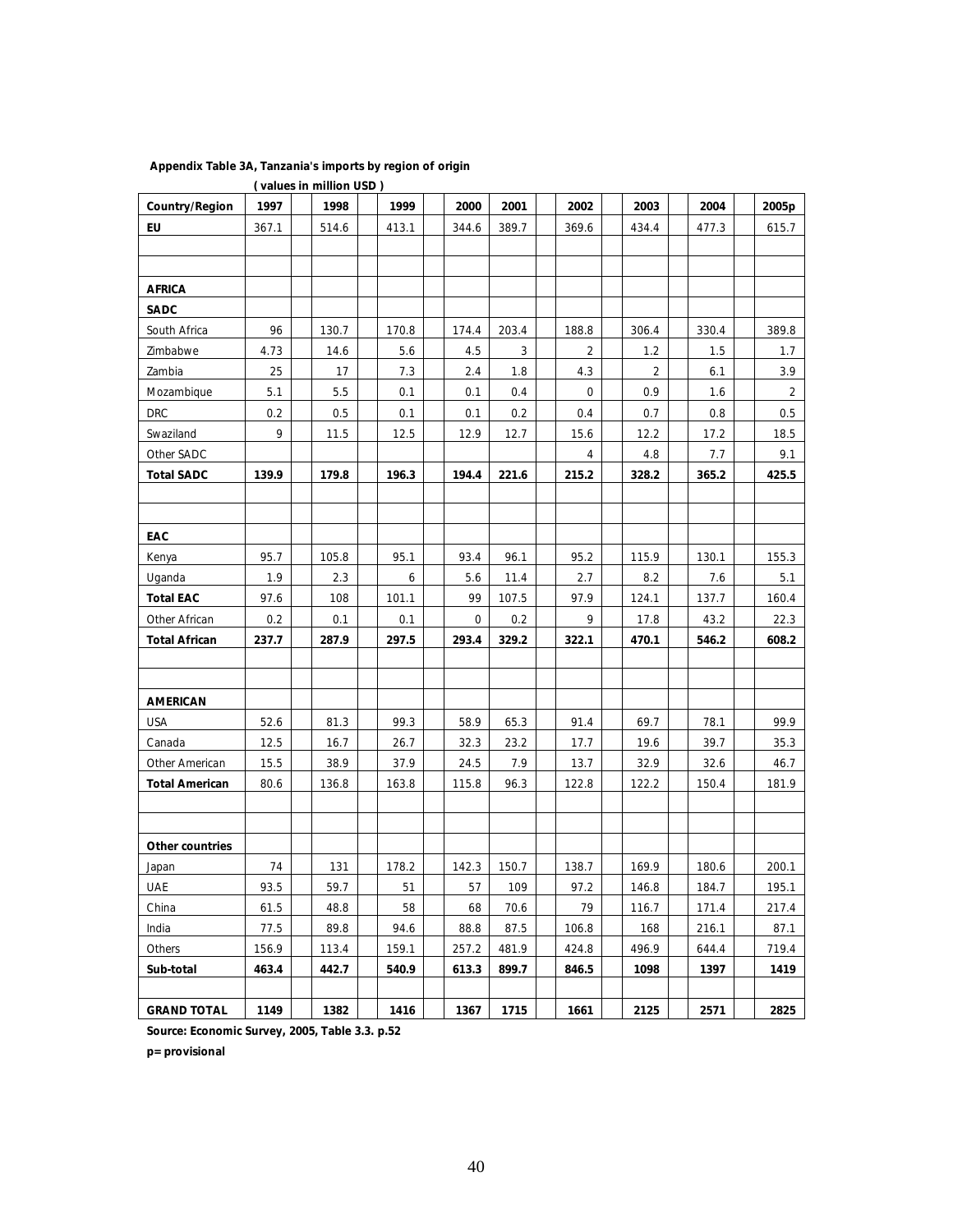### **Acronyms**

| <b>ACP</b>    | African Caribbean and Pacific                      |
|---------------|----------------------------------------------------|
| <b>COMESA</b> | Common Market for Eastern and Southern Africa      |
| <b>DRC</b>    | Democratic Republic of Congo                       |
| EAC           | East African Community                             |
| EBA           | <b>Everything But Arms</b>                         |
| EEC           | European Economic Community                        |
| EPA           | Economic Partnership Agreement                     |
| EU            | European Union                                     |
| <b>FAO</b>    | Food and Agriculture Organization                  |
| FES           | Friedrich-Ebert-Stiftung                           |
| GDP           | <b>Gross Domestic Product</b>                      |
| <b>LDC</b>    | Less developed Country                             |
| <b>MFN</b>    | <b>Most favored Nation</b>                         |
| <b>PTA</b>    | Preference Trade Agreement                         |
| <b>SACU</b>   | Southern African Customs Union                     |
| <b>SADC</b>   | Southern African Development Community             |
| <b>UAE</b>    | <b>United Arab Emirates</b>                        |
| <b>UNCTAD</b> | United Nations Conference on Trade and Development |
| <b>USD</b>    | <b>US Dollar</b>                                   |
| <b>WTO</b>    | World Trade Organization                           |